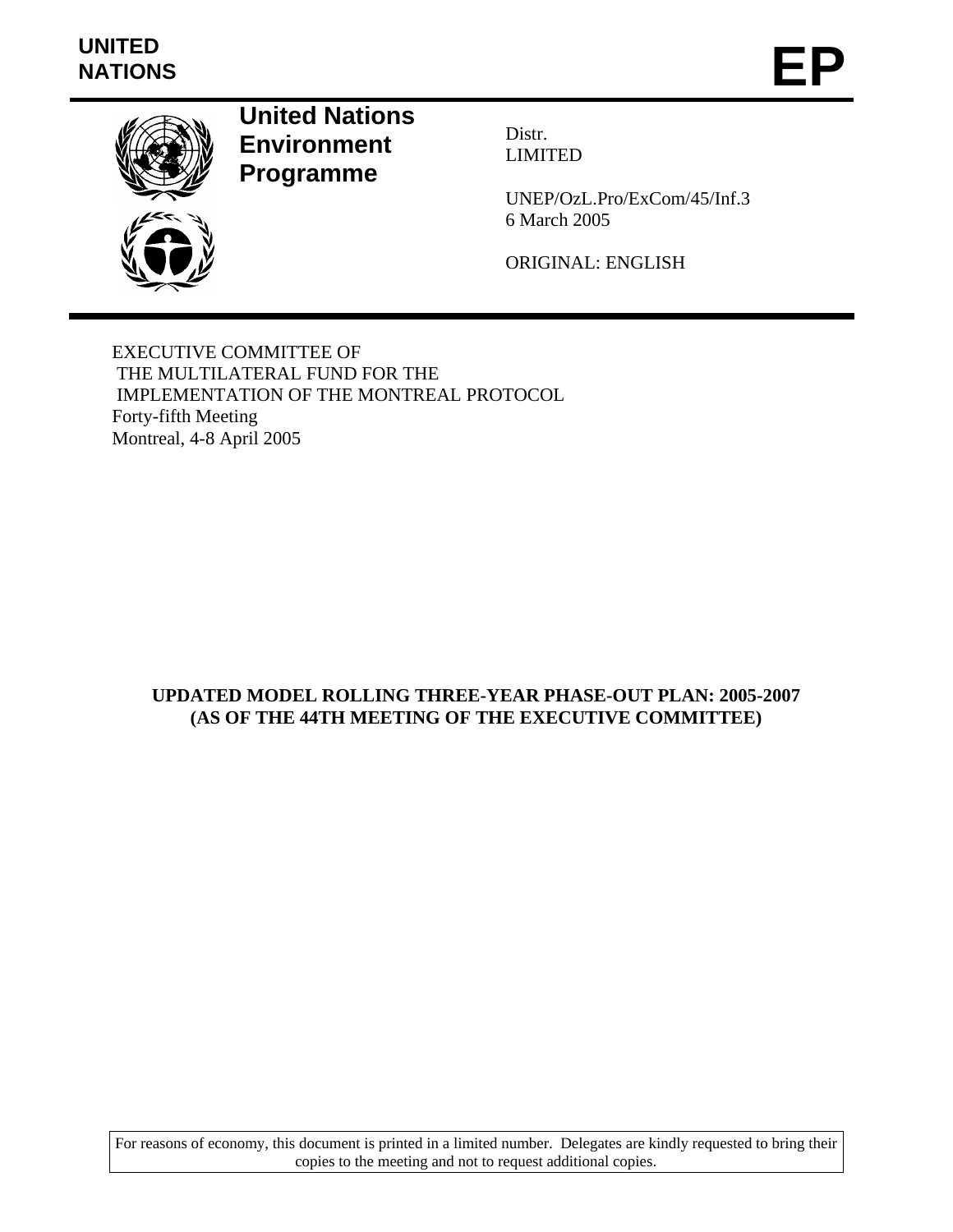# **Background**

1. The Fund Secretariat submitted for consideration by the Executive Committee at its 44th Meeting, the updated model three-year rolling phase-out plan for the years 2005-2007, so that guidance by the Executive Committee could be provided to bilateral and implementing agencies for the preparation of their business plans for the 2005-2007 triennium to be submitted to the 45th Meeting.

2. Subsequently the Executive Committee decided, *inter alia,* to adopt the 2005-2007 model three-year phase-out plan as a flexible guide for resource planning to phase out eligible ODS for the corresponding triennium, without prejudice to the level of funding to be agreed by the Parties for the 2005-2007 triennium. The Executive Committee also requested the Secretariat to present an updated model for the 2006-2008 period to the last Meeting of the Executive Committee in 2005 to provide guidance as relevant for the preparation of the 2006-2008 business plan of the Multilateral Fund (decision 44/5).

3. The Secretariat has prepared this information document to reflect the phase-out projects that were approved by the Executive Committee at its 44th Meeting.

## **Phase-out projects approved at the 44th Meeting**

4. The Secretariat has reviewed the model taking into account the amounts of ODS to be phased out in projects and sectoral/national phase-out plans that were approved by the Executive Committee since its 44th Meeting.

## CFCs

5. The following projects were approved by the Executive Committee in LVC and non-LVC countries:

- (a) In the aerosol sector, complete CFC phase-out projects in one country (Romania) and a tranche of a multi-year phase-out plan in another country (Indonesia);
- (b) In the foam sector, investment projects in one country (Lao PDR) and tranches of sectoral phase-out plans in three other countries (China, India, Indonesia);
- (c) In the refrigeration manufacturing sub-sector, umbrella projects or tranches of multi-year projects for complete CFC phase-out in two countries (Algeria, Indonesia);
- (d) In the refrigeration servicing sub-sector, tranches of multi-year phase-out plans in three non-LVC countries (China, Indonesia, Pakistan), and RMPs in eleven LVC countries (Belize, Brunei Darussalam, Cape Verde, Ethiopia, Honduras, Moldova, Mozambique, Nepal, Sao Tome and Principe, Suriname, Uganda); and
- (e) Tranches of multi-year national CFC (or ODS) phase-out plans in nine non-LVC countries (India, Lebanon, Malaysia, Nigeria, Panama, Philippines, Sudan,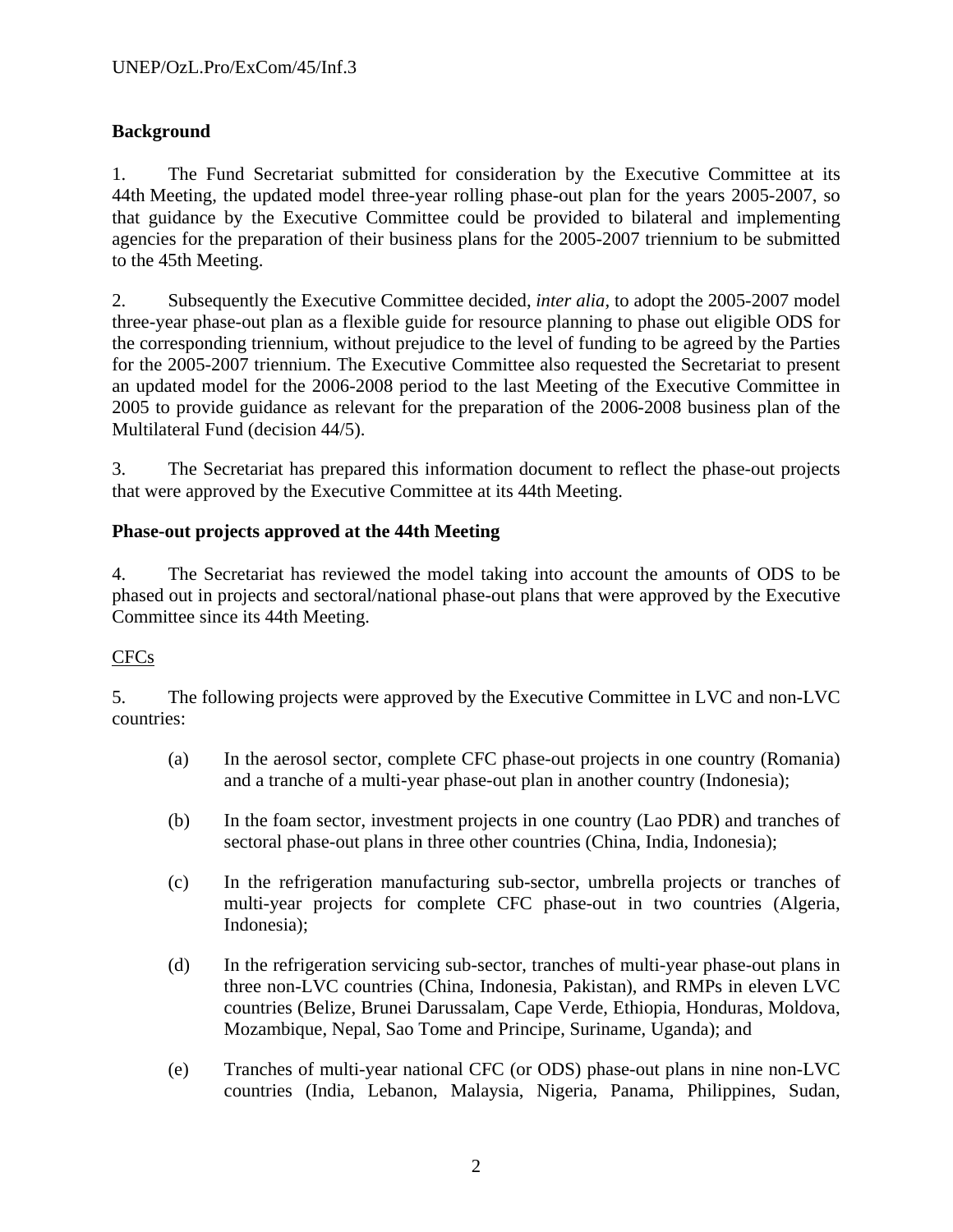Turkey, Zimbabwe) and in seven LVC countries (Antigua and Barbuda, Bahamas, Bosnia and Herzegovina, Cook Islands, Kenya, Nauru, Niue).

#### Methyl bromide

- 6. The following projects were approved by the Executive Committee:
	- (a) Technical assistance or investment projects for the complete phase-out of MB in five countries (Cuba, Indonesia, Oman, Philippines, Thailand); and
	- (b) Tranches of multi-year phase-out investment projects in three countries (Kenya, Lebanon, Morocco).

#### ODS solvents

7. For the solvent sector covering CFC-113, CTC (solvent) and TCA, the Executive Committee approved terminal umbrella projects and technical assistance programmes for the complete phase-out of ODS solvents in three countries: (Egypt, Ghana, Indonesia) and tranches of multi-year phase-out investment projects in two countries (Pakistan, Sudan).

#### Production sector (CFC and CTC)

8. For the CFC production sector, the Executive Committee approved tranches of approved and new agreements for the closure of: CFC production plants in two countries (Argentina, Venezuela); and a CFC, CTC and halon accelerated phase-out plan in one country (China).

## Halons

9. The Executive Committee approved a tranche of a multi-year phase-out plan in the production and consumption of halons in one country (China).

#### **ODS phase-out in the 2005-2007 triennium**

10. After taking into consideration the phase-out projects and activities approved by the Executive Committee at its 44th Meeting, the model was run to determine the maximum amounts of CFCs, MB, CTC and TCA that need to be funded during the 2005-2007 triennium to achieve the 2005 and 2007 Montreal Protocol phase-out targets plus partial phase-out of the remaining ODS consumption to achieve the 2010 phase-out targets. The assumptions on which the model is based are contained in Annex I to this document.

11. The results of the model are presented in Tables 1 to 8 of Annex II to this document. The total maximum amount of ODS that need to be funded during the 2005-2007 triennium is 6,090.3 ODP tonnes, with the following annual distribution: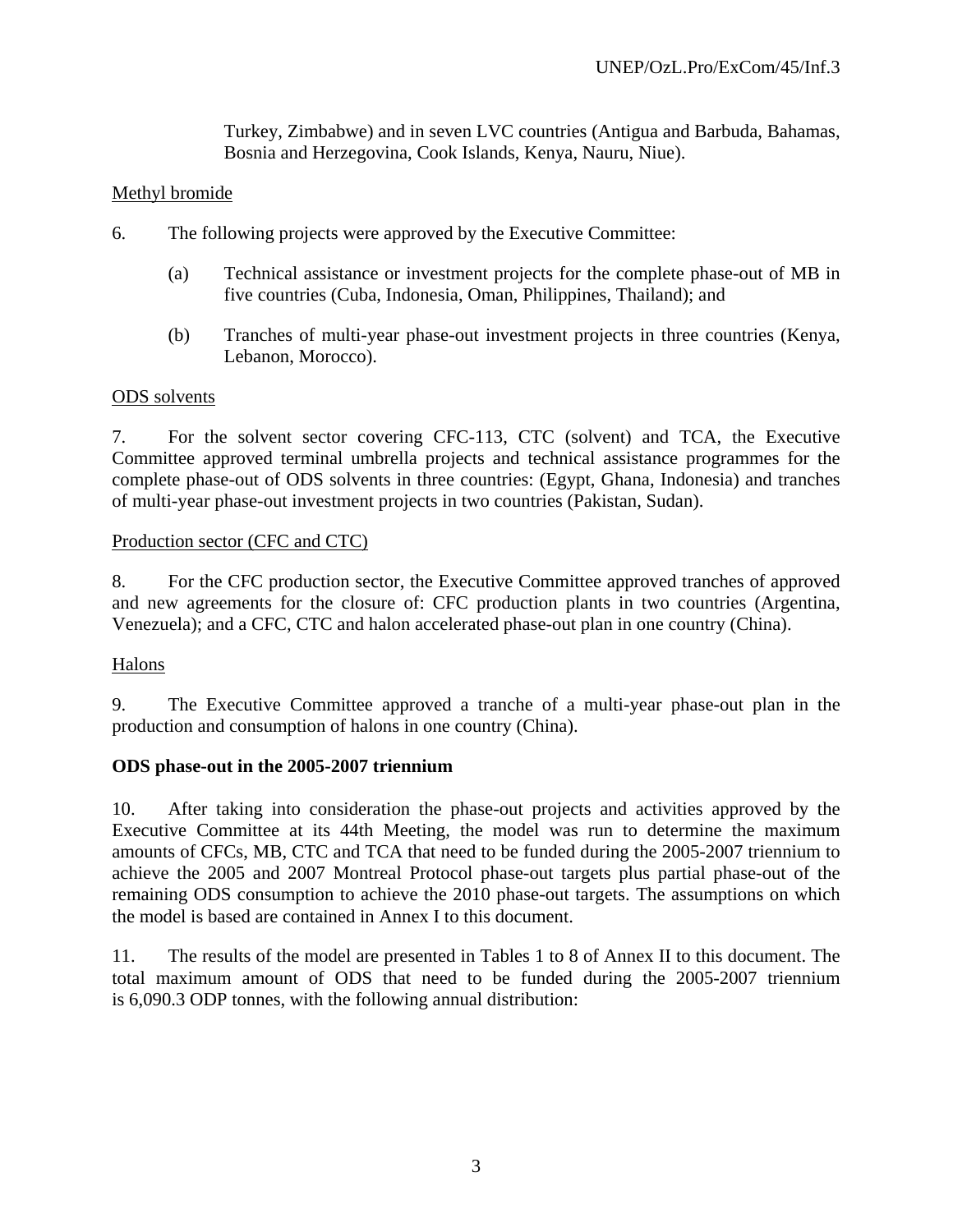| <b>ODS</b> (ODP tonnes)       | 2005    | 2006    | 2007    | <b>Total</b> |
|-------------------------------|---------|---------|---------|--------------|
| CFC in non-LVC countries      | 1,972.1 | 930.4   | 930.4   | 3,832.8      |
| CFC in LVC countries          | 558.3   | 303.9   | 303.9   | 1,166.1      |
| CFC production sector         |         |         |         |              |
| MB (consumption)              | 60.7    | 2.6     |         | 63.3         |
| MB (production)               | 155.3   |         |         | 155.3        |
| <b>CTC</b>                    | 576.0   | 50.8    | 50.8    | 677.7        |
| <b>TCA</b>                    | 83.6    | 55.7    | 55.7    | 195.1        |
| <b>Total ODS to be funded</b> | 3,406.0 | 1,343.4 | 1,340.8 | 6,090.3      |

# **ODS to be funded for phase-out (ODP tonnes) during 2005-2007**

ODS reductions to be achieved in 2005-2007 from approved phase-out plans and projects

12. The Executive Committee should be cognizant of the fact that in addition to the amounts of new ODS phase-out to be funded in the 2005-2007 period:

- (a) Some 58,885.7 ODP tonnes of ODS consumption and 96,480.0 ODP tonnes of ODS production have yet to be phased out in approved multi-year sectoral and national phase-out plans during the 2005-2007 triennium (or, for the 2005-2010 period, a total of 72,210.1 ODP tonnes of ODS consumption and 123,057.0 ODP tonnes of ODS production);
- (b) Some 42,940 ODP tonnes of ODS consumption and 17,465 ODP tonnes of ODS production have yet to be phased out in approved individual or umbrella projects (data as of December 2003);
- (c) Fifty-eight RMP projects for LVC countries approved in accordance with decision 31/48 (e.g., to achieve the 2005 and 2007 CFC phase-out targets on time) are under current implementation; and
- (d) Twenty-five TPMPs for LVC countries, for a complete phase-out of ODS, are under current implementation.

13. In summary, about 102,000 ODP tonnes of ODS consumption and 114,000 ODP tonnes of ODS production have yet to be phased out during the 2005-2007 triennium. The level of effort still required by both the Article 5 countries concerned and the implementing and bilateral agencies to implement the already funded reductions in ODS consumption and production (where applicable) and the additional amounts of ODS to be funded to enable compliance with the Protocol's phase-out targets should not be underestimated or overlooked.

## **Level of funding agreed in principle**

The Executive Committee has approved 65 multi-year agreements with specific funding levels that have been agreed in principle. For the 2004-2007 period, the total level of funding approved in principle and other funding commitments (i.e., Fund Secretariat and Executive Committee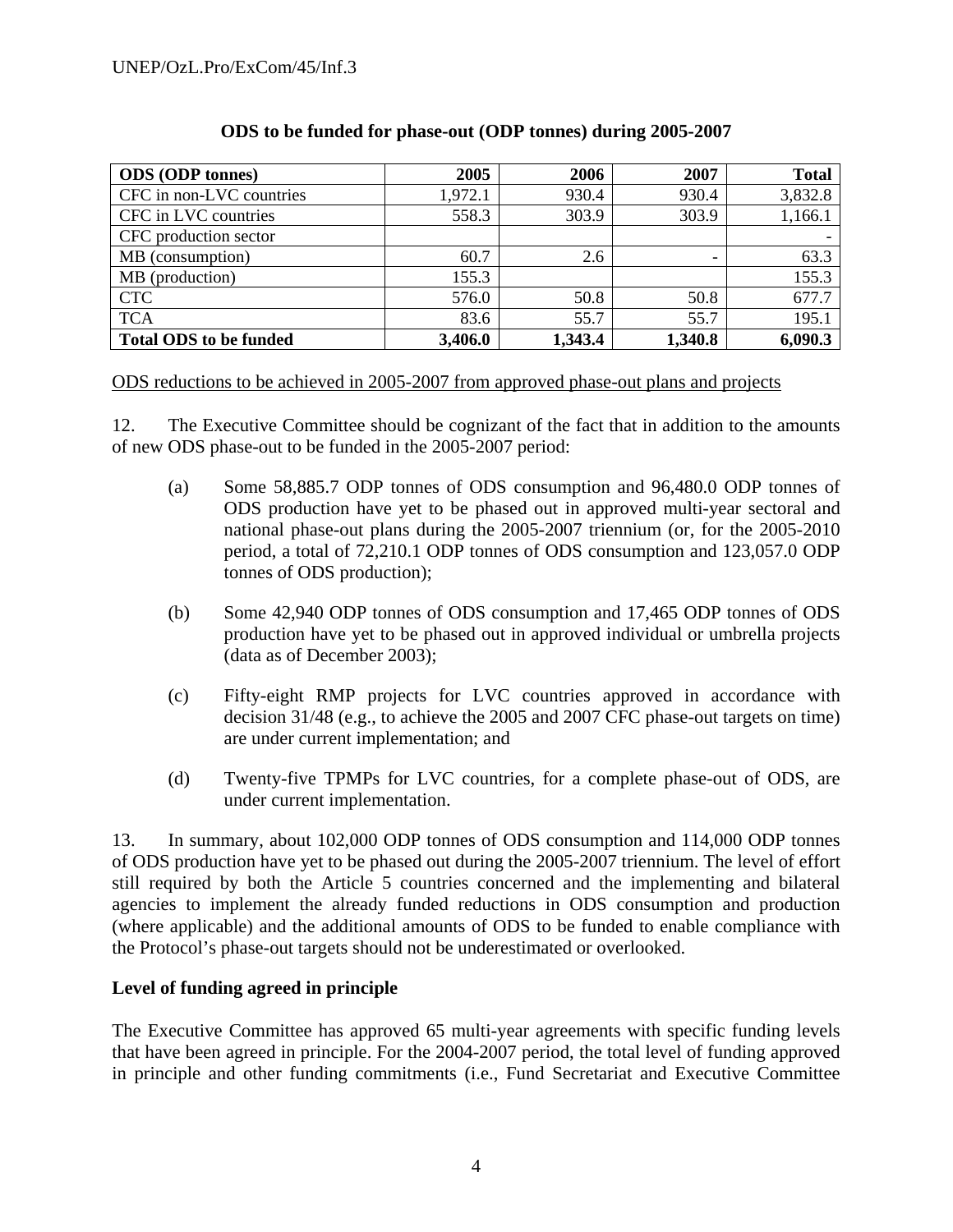meetings, institutional strengthening projects, UNEP's CAP and core units of the implementing agencies), amount to US \$368,171,833.

#### **Phase-out projects submitted to the 45th Meeting**

14. The following ODS investment projects and sectoral/national phase-out plans have been submitted by bilateral and implementing agencies for their consideration by the Executive Committee at its 45th Meeting.

#### CFCs

- 15. The following projects in LVC and non-LVC countries have been submitted:
	- (a) RMP projects in Bhutan, Guinea, Mali, Myanmar, and Nicaragua;
	- (b) Tranches of already approved multi-year national CFC (or ODS) phase-out plans in Brazil, China, Cuba, Ecuador, Iran, Lesotho, Mauritius, Mexico, Thailand and Venezuela; and
	- (c) Tranches of new multi-year national CFC phase-out plans in Dominican Republic, Macedonia, Romania and Viet Nam.

#### Methyl bromide

- 16. The following projects have been submitted:
	- (a) Training and awareness workshops in the following low-volume MB consuming countries: El Salvador, Madagascar, Moldova, Nicaragua, Pakistan and Venezuela; and
	- (b) Tranche of a new multi-year phase-out investment project in Chile.

#### ODS solvents

- 17. The following projects have been submitted:
	- (a) Tranches of already approved multi-year national ODS solvent phase-out plans in China and India; and
	- (b) Training and awareness workshop in the following low-volume ODS solvent consuming countries: Bahrain, Croatia, Dominican Republic, Ethiopia, Morocco, Oman, Tunisia, Venezuela and Zambia.

#### Production sector (CFC)

18. Tranches of already approved agreements for the closure of CFC production plants have been submitted for Argentina, China, India and Mexico.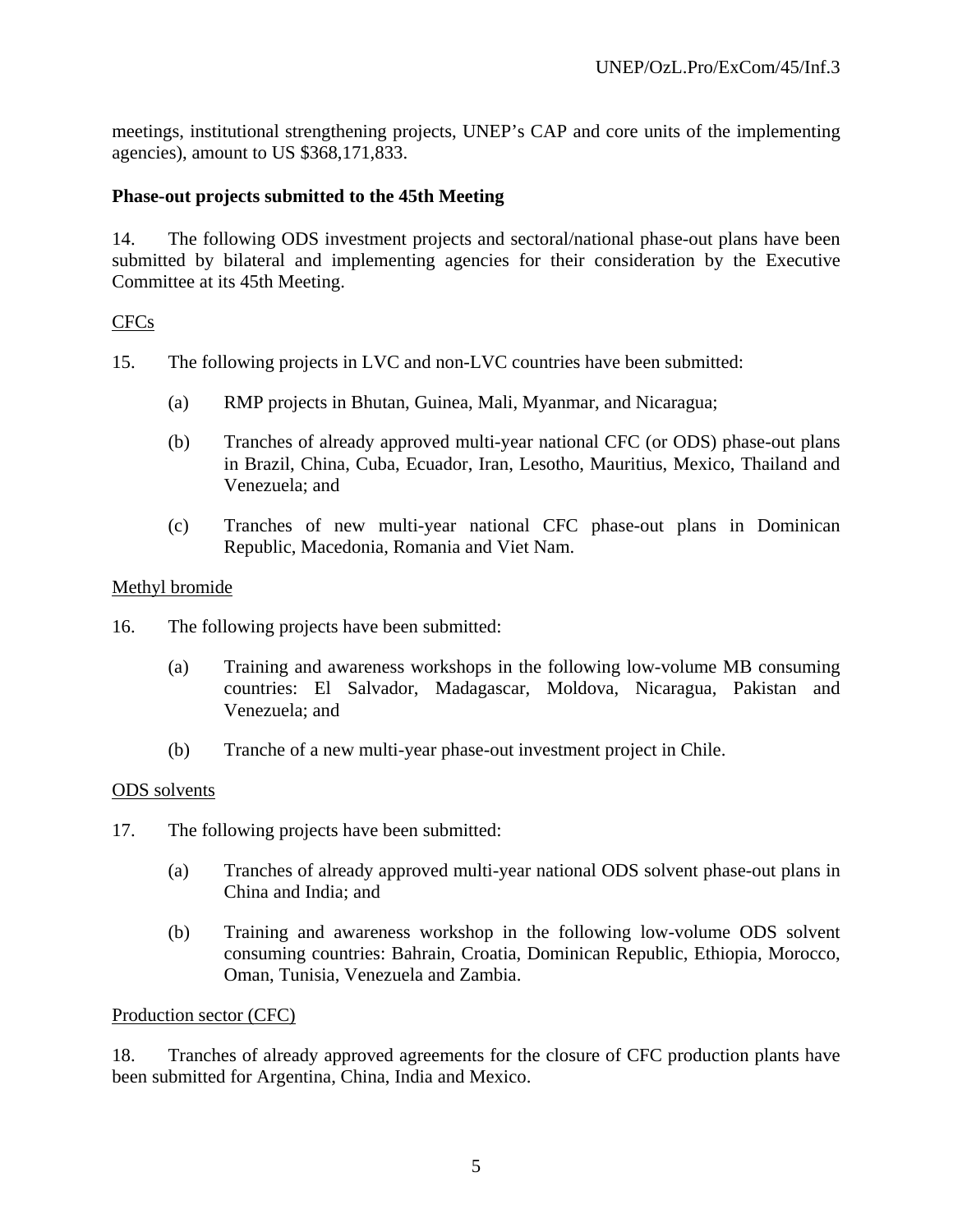## Funding level of projects submitted to the 45th Meeting

19. The estimated amount of additional resources requested in multi-year projects as submitted to the 45th Meeting would add about US \$64 million to the funds already approved in principle for the triennium (the exact amounts will be known only after the conclusion of the 45th Meeting of the Executive Committee).

#### **Submission of an updated model**

20. Pursuant to decision 44/5, the Secretariat will present to the Executive Committee an updated model three-year rolling phase-out plan for the years 2006-2008 at the last meeting in 2005 to provide guidance as relevant for the preparation of the 2006-2008 business plan of the Multilateral Fund.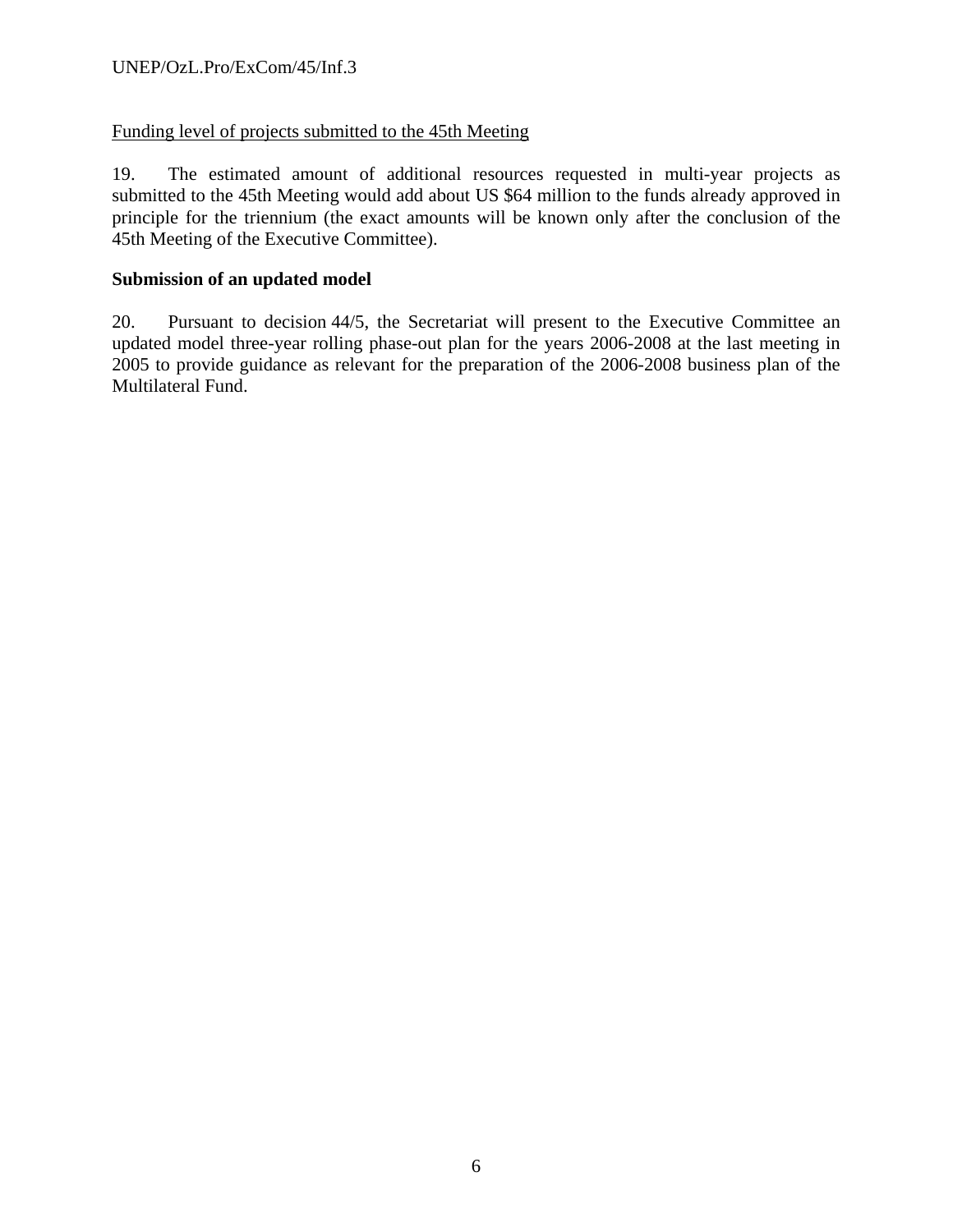## **Annex I**

# **Assumptions used for developing the 2005-2007 phase-out plan of the Multilateral Fund**

# CFCs

1. For Annex A CFCs, countries were divided into two categories: large-volume-consuming Article 5 countries, or non-LVC countries, (countries with a compliance baseline for Annex A Group I substances greater than 360 ODP tonnes); and low-volume-consuming countries, or LVC countries.

#### *CFCs for non-LVC countries*

2. The total eligible amount of CFCs needed to enable compliance with the 50 per cent and the 85 per cent CFC phase-out reduction targets in 2005 and 2007 respectively will be funded in 2005 (for the 85 per cent target, 50 per cent of the total amount is programmed in each year).

3. The remaining unfunded eligible amount of CFCs (15 per cent of the baseline), will be funded between 2006 and 2008 (5 per cent in each year).

#### *CFCs for LVC countries*

4. The total amount of CFC phase-out needed to enable compliance with the 50 per cent and the 85 per cent CFC phase-out reduction target in 2005 and 2007 respectively is based on the calculated CFC baseline (2,056.8 ODP tonnes, representing the total maximum allowable consumption which needs to be addressed during the triennium 2005-2007) and not on the 2002/2003 consumption reported under Article 7 (1,086.9 ODP tonnes) and will be funded in 2005 (50 per cent of the total amount in each year). This assumption was made taking into consideration:

- (a) The relatively small level of consumption (below 360 ODP tonnes of CFCs);
- (b) Variations in the level of consumption from one year to the other; and
- (c) That for the majority of LVC countries, implementation of a refrigerant management plan will enable compliance with the 50 per cent and 85 per cent reductions in CFC consumption.

5. The remaining unfunded eligible amount of CFCs (15 per cent of the baseline), will be funded between 2006 and 2008 (5 per cent in each year).

#### *CFC production sector*

6. Only one CFC producing country has not yet been addressed. The CFC production baseline is 10 ODP tonnes; since 1996 the reported CFC production is nil.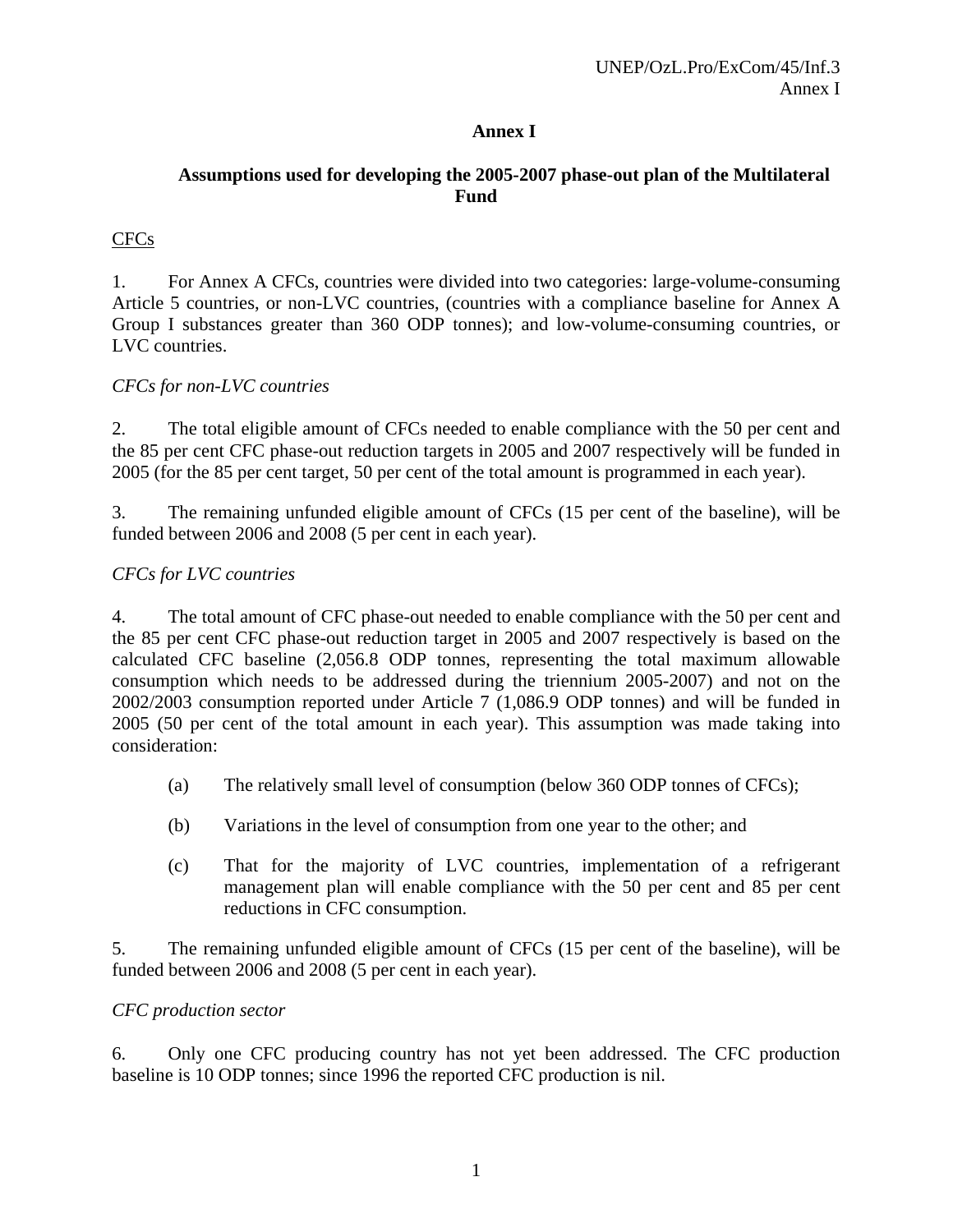# MB

7. The total amounts required to enable compliance with the 20 per cent reduction target in 2005 will be funded in 2005.

8. Except for small MB consumption in two countries that have temporarily been exempted from achieving the 2005 MB phase-out limit (decision XV/12 of the 15th Meeting of the Parties), no additional phase-out over the 2006-2010 period is proposed in the model since the complete phase-out of MB does not come until 2015.

9. One country produces MB. The MB production baseline is 776.3 ODP tonnes and the 2002 reported consumption is 744 ODP tonnes. The maximum allowable MB production in 2005 would be 620.8 ODP tonnes (i.e., reduction of 155.3 ODP tonnes).

# CTC

10. The analysis only includes: countries with an established CTC baseline; countries with CTC consumption reported in 2002 and/or 2003 under Article 7; and countries with no established CTC baseline but with CTC consumption reported in 2002 and/or 2003.

11. The total amount of CTC reported under Article 7 is eligible for funding.

12. The total amount of CTC required to enable compliance with the 85 per cent CTC phaseout reduction target in 2005 is based on the total calculated CTC baseline (667.6 ODP tonnes) and not on the 2002/2003 consumption reported under Article 7 (334.9 ODP tonnes excluding countries with negative reported consumption), and will be funded in 2005. This assumption was made taking into consideration:

- (a) Major fluctuations in CTC consumption reported from one year to the other;
- (b) Negative consumption data reported by some countries (i.e., in any given year, the total amount exported was greater that the amount imported and produced);
- (c) The relatively small amount of CTC that has not been addressed through a phase-out project (total baseline of 667.6 ODP tonnes).

13. The remaining unfunded amount of CTC (15 per cent of the baseline), will be funded in 2006 and 2007 (7.5 per cent in each year).

14. The model has not taken into account the phase-out of the CTC production facilities for the two other countries (Brazil with a baseline of 11,629.6 ODP tonnes and Romania with a baseline of 371.5 ODP tonnes) because no information is available on the level of controlled uses of CTC (e.g., feedstock) and the eligibility of the production (e.g., foreign ownership of the production facilities).

15. The CTC baseline in one country (Venezuela) is 1,107.2 ODP tonnes. Before 2000, CTC consumption in this country was relatively low, except for 1995 and 1999 when the reported consumption was 1,708 and 3,321 ODP tonnes, respectively. Since 2000, CTC consumption has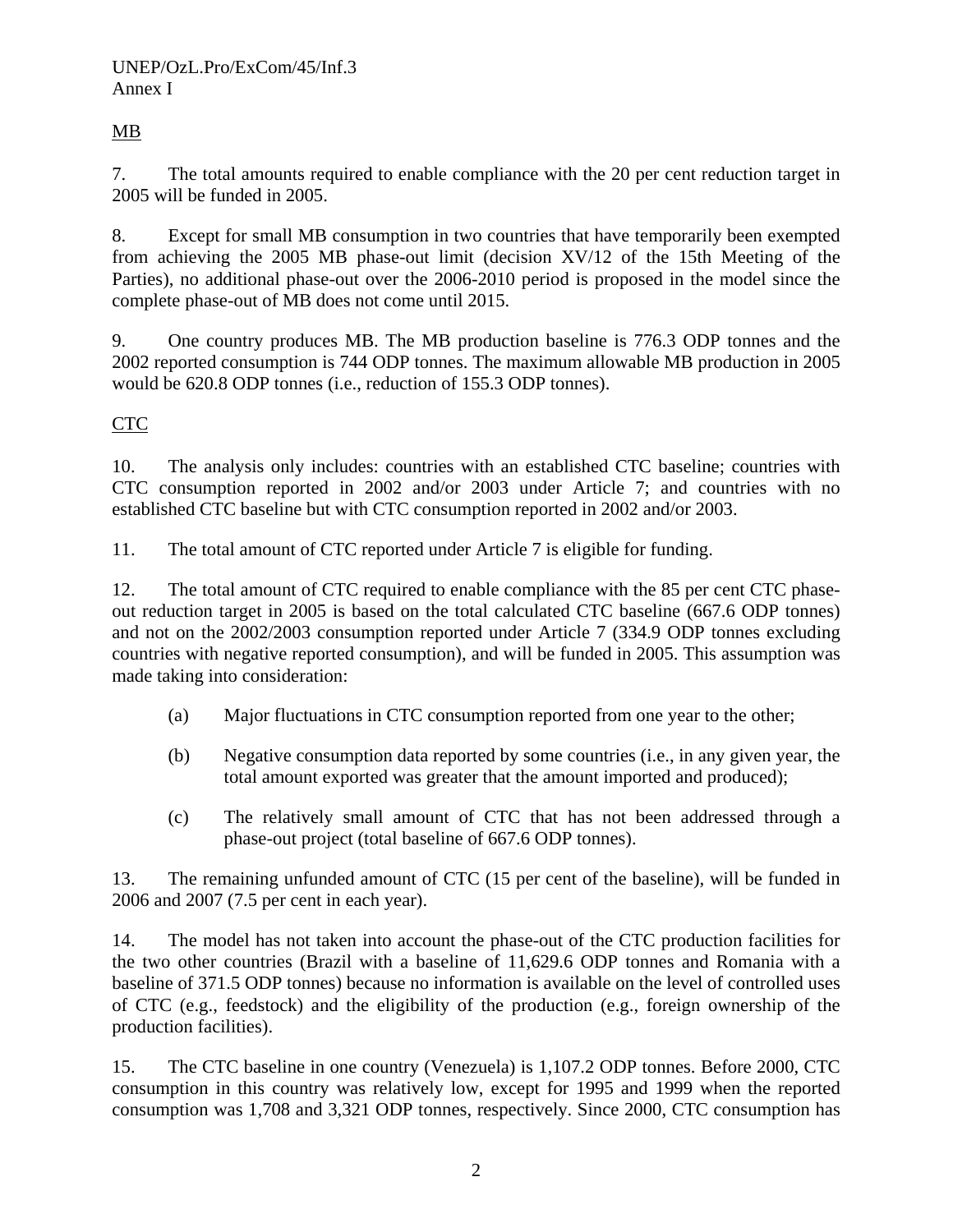been nil. Since the country is a CFC producer and has reported very low consumption of CTC, it would appear that the consumption reported in 1995 and 1999 could have be related with feedstock applications. Therefore, the model has not taken into account the CTC baseline for this country.

# **TCA**

16. The analysis only includes countries with an established TCA baseline.

17. The total amount of TCA required to enable compliance with the 30 per cent TCA phase-out reduction target in 2005 is based on the calculated TCA baseline and not on the 2002/2003 consumption reported under Article 7, and will be funded in 2005. This assumption was made taking into consideration:

- (a) The relatively small amount of TCA consumed in all Article 5 countries (total baseline of 312.1 ODP tonnes and the 2002/2003 reported consumption of 35.0 ODP tonnes);
- (b) Fluctuations in TCA consumption reported from one year to the other; and
- (c) The relatively small amount of TCA that has not been addressed through a phase-out project (total baseline of 312.1 ODP tonnes).

18. The total amount of TCA required to enable compliance with the 70 per cent TCA phase-out reduction target in 2010 will be funded in 2006 and 2007 (20 per cent in each year)

19. Two countries have produced TCA (Brazil and Romania with a TCA production baseline of 32.4 and 0 ODP tonnes, respectively. Since 2000, the TCA production reported by each country has been zero. On this basis, the model has not taken into account the phase-out of TCA production facilities for these countries.

## Halon

20. The halon sector can be described as follows:

- (a) Sixty-eight countries have an established halon baseline (46,295.1 ODP tonnes), 33 of which have a baseline below 10 ODP tonnes. In 2002, the total reported halon consumption under Article 7 was 13,653.5 ODP tonnes;
- (b) Halon investment projects, halon banking and technical assistance programmes have been funded in 53 countries (at the national or regional levels). Projects for halon production closure have been funded in two countries (China and India); and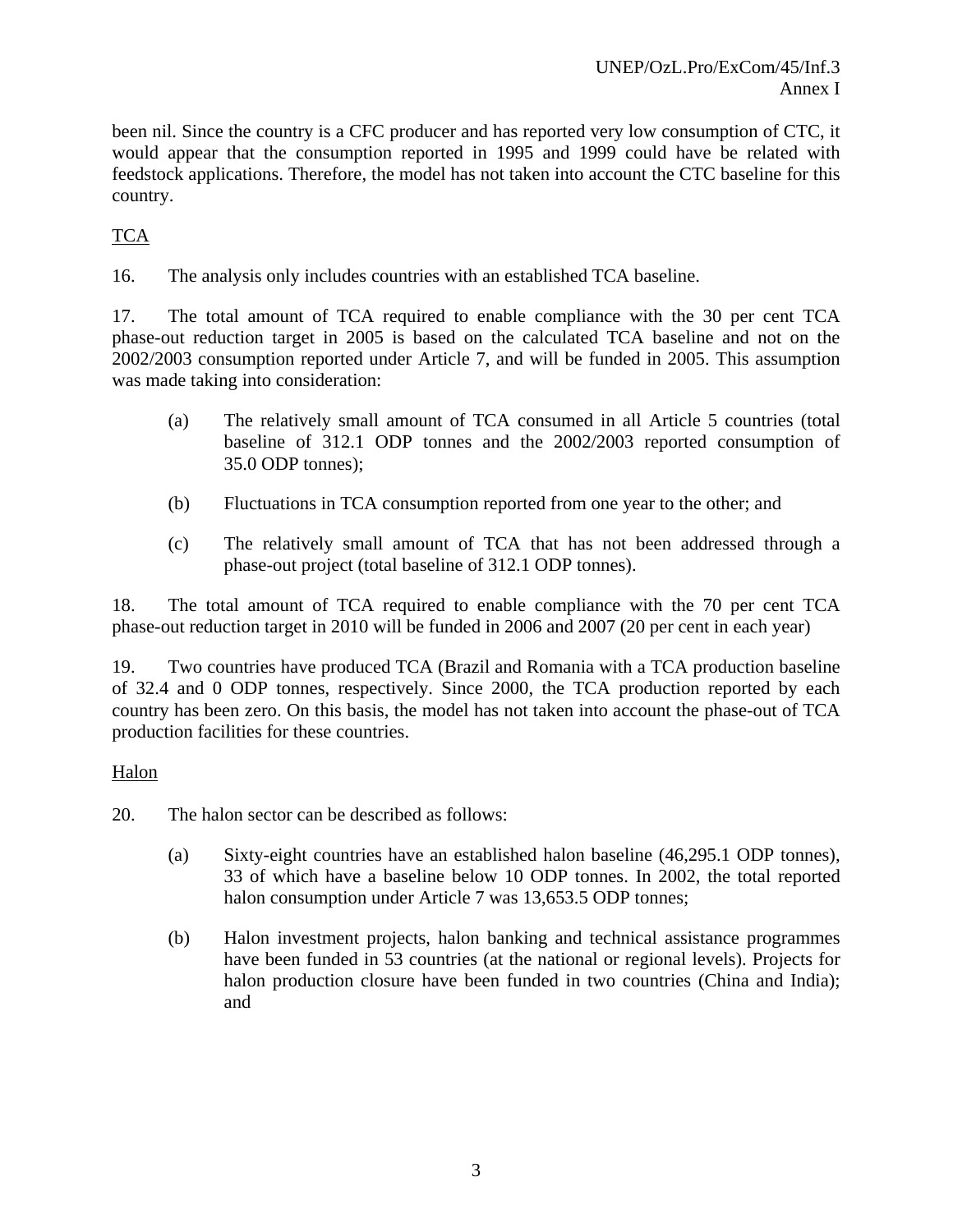### UNEP/OzL.Pro/ExCom/45/Inf.3 Annex I

(c) There are 11 countries with a total halon baseline of 749.9 ODP tonnes that might need assistance to achieve the Montreal Protocol's 2005 limit. The latest reported halon consumption (2002 or 2003) is 830.8 ODP tonnes. One of these countries (Libya) has a halon baseline of 633.1 ODP tonnes and a 2003 reported consumption of 714.5 ODP tonnes.

21. Taking into account the small number of halon-consuming countries that have not received assistance from the Multilateral Fund, and their very low consumption (except for one country, Libya), the halon sector was not included in the model. However, allowance should be made for additional halon banking projects during the 2005-2007 triennium.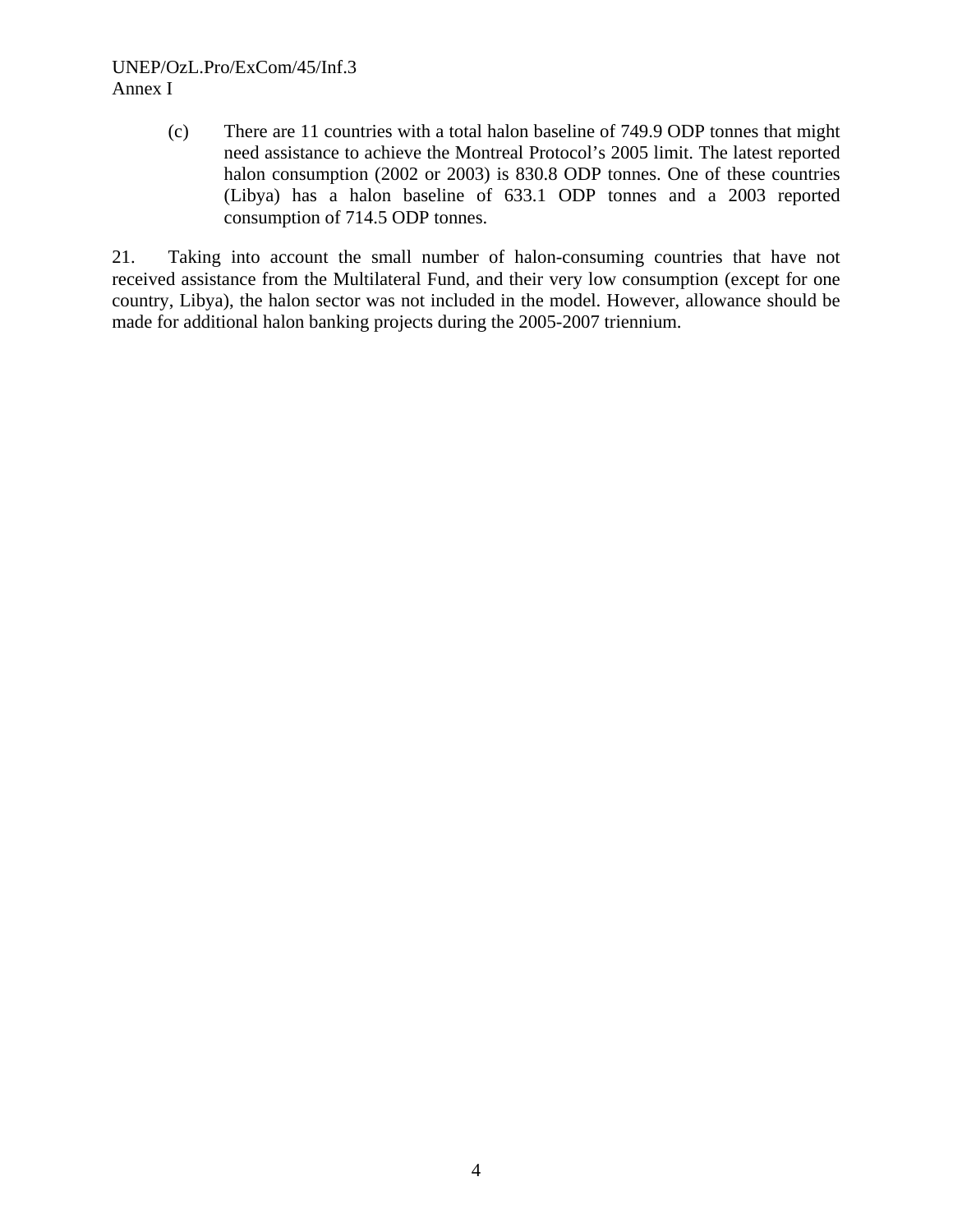#### **Table 1. Analysis of CFC consumption in non-LVC countries (ODP tonnes)**

|                                                                                                                        | <b>LatestCons</b> | <b>Baseline</b> | 50%Base         | 85%Base         |          | <b>CFCeligible CFCapproved</b> | <b>CFCnet</b>                | CFCfor50%                | CFCfor85%                | CFCfor100%               |
|------------------------------------------------------------------------------------------------------------------------|-------------------|-----------------|-----------------|-----------------|----------|--------------------------------|------------------------------|--------------------------|--------------------------|--------------------------|
| <b>Country</b><br>(1)                                                                                                  | (2)               | (3)             | $(4)=(3)0*0.50$ | $(5)=(3)^*0.15$ | (6)      | (7)                            |                              | $(9)=(8)-(4)$            | $(10)=(8)-(5)$           | (11)                     |
| Non-LVC countries that might require further assistance to achieve the 2005, 2007 and/or 2010 phase out targets (Group |                   |                 |                 |                 |          |                                | $(8)=(6)-(7)$                |                          |                          |                          |
| Algeria                                                                                                                | 1,761.8           | 2,119.5         | 1,059.8         | 317.9           | 1,052.6  | 672.6                          | 380.0                        |                          | 62.1                     | 380.0                    |
| Chile                                                                                                                  | 424.5             | 828.7           | 414.4           | 124.3           | 828.7    | 234.0                          | 594.7                        | 180.4                    | 470.4                    | 594.7                    |
| Congo, DR                                                                                                              | 566.9             | 665.7           | 332.9           | 99.9            | 386.6    | 273.1                          | 113.5                        |                          | 13.6                     | 113.5                    |
| Dominican Republic                                                                                                     | 266.5             | 539.8           | 269.9           | 81.0            | 350.8    | 17.9                           | 332.9                        | 63.0                     | 251.9                    | 332.9                    |
| Egypt                                                                                                                  | 1,102.2           | 1,668.0         | 834.0           | 250.2           | 784.6    | 30.1                           | 754.5                        | $\overline{\phantom{a}}$ | 504.3                    | 754.5                    |
| Korea, DPR                                                                                                             | 265.4             | 441.7           | 220.9           | 66.3            | 291.7    | 81.1                           | 210.6                        | $\blacksquare$           | 144.3                    | 210.6                    |
| Macedonia                                                                                                              | 49.3              | 519.7           | 259.9           | 78.0            | 97.2     | $\blacksquare$                 | 97.2                         | $\blacksquare$           | 19.2                     | 97.2                     |
| Romania                                                                                                                | 362.1             | 675.8           | 337.9           | 101.4           | 145.8    | 46.5                           | 99.3                         | $\overline{\phantom{a}}$ | $\overline{\phantom{a}}$ | 99.3                     |
| Syria                                                                                                                  | 1,124.6           | 2,224.6         | 1,112.3         | 333.7           | 485.2    | 348.1                          | 137.1                        | $\overline{a}$           |                          | 137.1                    |
| Tunisia                                                                                                                | 362.5             | 870.1           | 435.1           | 130.5           | 177.8    | 20.2                           | 157.6                        | $\blacksquare$           | 27.1                     | 157.6                    |
| Vietnam                                                                                                                | 243.7             | 500.0           | 250.0           | 75.0            | 242.1    | 38.3                           | 203.8                        | $\overline{\phantom{a}}$ | 128.8                    | 203.8                    |
| remen                                                                                                                  | 758.6             | 1,796.1         | 898.1           | 269.4           | 852.0    | 686.4                          | 165.6                        |                          |                          | 165.6                    |
| Zimbabwe (*)                                                                                                           | 117.5             | 451.4           | 225.7           | 67.7            | 430.2    | 12.2                           | 418.0                        | 192.3                    | 350.3                    | 418.0                    |
| <b>Subtotal</b>                                                                                                        | 7,405.6           | 13,301.1        | 6,650.6         | 1,995.2         | 6,125.3  | 2,460.5                        | 3,664.8                      | 435.7                    | 1,972.1                  | 3,664.8                  |
| Non-LVC countries with an approved CFC phase out plan (Group II)                                                       |                   |                 |                 |                 |          |                                |                              |                          |                          |                          |
| Argentina (**)                                                                                                         | 2,255.2           | 4,697.2         | 2,348.6         | 704.6           | 2,609.1  | 2,128.7                        | 160.0                        | $\overline{\phantom{a}}$ |                          | 160.0                    |
| Bangladesh                                                                                                             | 333.0             | 581.6           | 290.8           | 87.2            | 664.4    | 260.5                          | $\blacksquare$               | $\overline{\phantom{a}}$ | $\overline{\phantom{a}}$ |                          |
| <b>Brazil</b>                                                                                                          | 3.224.3           | 10,525.8        | 5,262.9         | 1,578.9         | 6,228.9  | 5,801.0                        | $\overline{a}$               | $\blacksquare$           | $\overline{a}$           |                          |
| China $(**)$                                                                                                           | 22,808.8          | 57,818.7        | 28,909.4        | 8,672.8         | 4,745.0  | 2,395.2                        | 908.3                        | $\overline{\phantom{a}}$ | $\overline{a}$           | 908.3                    |
| Colombia                                                                                                               | 1,058.1           | 2,208.2         | 1,104.1         | 331.2           | 1,456.9  | 973.3                          | $\blacksquare$               | $\overline{\phantom{a}}$ | $\overline{\phantom{a}}$ |                          |
| Cuba                                                                                                                   | 481.0             | 625.1           | 312.6           | 93.8            | 585.7    | 482.4                          | $\overline{\phantom{a}}$     | $\blacksquare$           | $\overline{\phantom{a}}$ | $\blacksquare$           |
| India                                                                                                                  | 2,631.5           | 6,681.0         | 3,340.5         | 1,002.2         | 2,317.2  | 2,317.2                        | $\blacksquare$               | $\blacksquare$           | $\blacksquare$           | $\blacksquare$           |
| (**<br>Indonesia                                                                                                       | 4,829.3           | 8,332.7         | 4,166.4         | 1,249.9         | 3,951.4  | 3,576.9                        | 30.1                         |                          | $\overline{a}$           | 30.1                     |
| Iran                                                                                                                   | 4,088.8           | 4,571.7         | 2,285.9         | 685.8           | 2,511.5  | 2,526.1                        | $\overline{\phantom{a}}$     | $\overline{\phantom{a}}$ | $\overline{\phantom{a}}$ | $\overline{\phantom{a}}$ |
| Jordan                                                                                                                 | 74.4              | 673.3           | 336.7           | 101.0           | 272.9    | 202.9                          | $\blacksquare$               | $\overline{\phantom{a}}$ | $\blacksquare$           | $\overline{a}$           |
| Lebanon                                                                                                                | 480.2             | 725.5           | 362.8           | 108.8           | 312.5    | 312.5                          | $\overline{a}$               | $\overline{a}$           | $\overline{a}$           | $\overline{a}$           |
| Libya                                                                                                                  | 704.1             | 716.7           | 358.4           | 107.5           | 765.0    | 147.0                          | $\qquad \qquad \blacksquare$ | $\overline{\phantom{a}}$ | $\overline{\phantom{a}}$ | $\overline{\phantom{a}}$ |
| Malaysia                                                                                                               | 1,174.4           | 3,271.1         | 1,635.6         | 490.7           | 1,744.4  | 1,878.1                        | $\blacksquare$               | $\blacksquare$           | $\overline{\phantom{a}}$ | $\overline{\phantom{a}}$ |
| Mexico                                                                                                                 | 1,983.2           | 4,624.9         | 2,312.5         | 693.7           | 3,059.5  | 1,964.2                        | $\overline{a}$               | $\overline{\phantom{a}}$ | $\overline{a}$           | $\blacksquare$           |
| Morocco                                                                                                                | 474.8             | 802.3           | 401.2           | 120.3           | 49.8     | 31.4                           | $\blacksquare$               | $\overline{\phantom{a}}$ | $\overline{\phantom{a}}$ | $\blacksquare$           |
| Nigeria                                                                                                                | 2,662.4           | 3,650.0         | 1,825.0         | 547.5           | 2,883.3  | 2,803.0                        |                              | $\overline{\phantom{a}}$ | $\blacksquare$           | $\blacksquare$           |
| Panama                                                                                                                 | 168.5             | 384.2           | 192.1           | 57.6            | 299.2    | 12.4                           | $\overline{a}$               | $\blacksquare$           | $\overline{\phantom{a}}$ | $\overline{\phantom{a}}$ |
| Pakistan                                                                                                               | 1,124.0           | 1,679.4         | 839.7           | 251.9           | 533.9    | 533.9                          | $\blacksquare$               | $\overline{\phantom{a}}$ | $\blacksquare$           | $\overline{\phantom{a}}$ |
| Philippines                                                                                                            | 1,422.4           | 3,055.9         | 1,528.0         | 458.4           | 2,527.4  | 1.771.8                        | $\overline{a}$               | $\blacksquare$           | $\overline{a}$           | $\blacksquare$           |
| Serbia/Montenegro                                                                                                      | 412.0             | 849.2           | 424.6           | 127.4           | 640.1    | 449.3                          | $\blacksquare$               | $\overline{\phantom{a}}$ | $\overline{\phantom{a}}$ | $\overline{\phantom{a}}$ |
| Sri Lanka                                                                                                              | 179.9             | 445.6           | 222.8           | 66.8            | 348.1    | 366.1                          | $\overline{\phantom{a}}$     | $\overline{\phantom{a}}$ | $\overline{\phantom{a}}$ | $\overline{\phantom{0}}$ |
| Sudan                                                                                                                  | 216.0             | 456.8           | 228.4           | 68.5            | 359.2    | 12.1                           | $\overline{a}$               | $\overline{\phantom{a}}$ | $\overline{a}$           | $\blacksquare$           |
| Thailand                                                                                                               | 1,857.0           | 6,082.1         | 3,041.1         | 912.3           | 3,396.5  | 3,094.6                        | $\qquad \qquad \blacksquare$ | $\overline{\phantom{a}}$ | $\blacksquare$           | $\overline{\phantom{a}}$ |
| Turkey                                                                                                                 | 440.9             | 3,805.3         | 1,902.7         | 570.8           | 1,939.3  | 977.0                          | $\overline{a}$               | $\overline{\phantom{a}}$ | $\blacksquare$           | $\blacksquare$           |
| Venezuela                                                                                                              | 1.313.5           | 3.322.4         | 1.661.2         | 498.4           | 2.235.9  | 1.226.1                        | $\overline{a}$               | $\overline{\phantom{a}}$ | $\overline{\phantom{a}}$ | $\blacksquare$           |
| <b>Subtotal</b>                                                                                                        | 56,397.7          | 130,586.7       | 65,293.4        | 19,588.0        | 46,437.1 | 36,243.7                       | 1,098.4                      | $\overline{a}$           |                          | 1,098.4                  |
| <b>Total</b>                                                                                                           | 63,803.3          | 143,887.8       | 71,943.9        | 21,583.2        | 52,562.4 | 38,704.2                       | 4,763.2                      | 435.7                    | 1,972.1                  | 4,763.2                  |

**Explanatory notes to the columns of the Table**

(1) Non-LVC countries with reported CFC consumption data

(2) Latest (2002 or 2003) CFC consumption reported to the Ozone Secretariat

(3) CFC baseline as reported to the Ozone Secretariat

(4) Allowable CFC consumption in  $2005 = (3) *0.5$ 

(5) Allowable CFC consumption in  $2007 = (3) * 0.15$ 

(6) Total amount of CFCs eligible for funding (as per Decision 35/57 Proviso B)

(7) CFC consumption to be phased out in projects approved at, and since the 35th Meeting of the Executive Committee

(8) Net amount of CFCs eligible for funding, except for countries in Group IV where the total amount of CFCs available in the country has been addressed

(9) CFC to be approved to achieve the 50% reduction in 2005 based on the amount of CFC eligible for funding

(10) CFC to be approved to achieve the 85% reduction in 2007 based on the amount of CFC eligible for funding

(11) CFC to be approved to achieve the 100% reduction in 2010 based on the amount of CFC eligible for funding

(\*) At the 44th Meeting a technical assistance programme was approved on the understanding that Zimbabwe would achieve at least the 2005 Protocol's CFC reduction target (\*\*) Possible additional funding for medical aerosols (MDIs) has been foreshadowed in the relevant agreements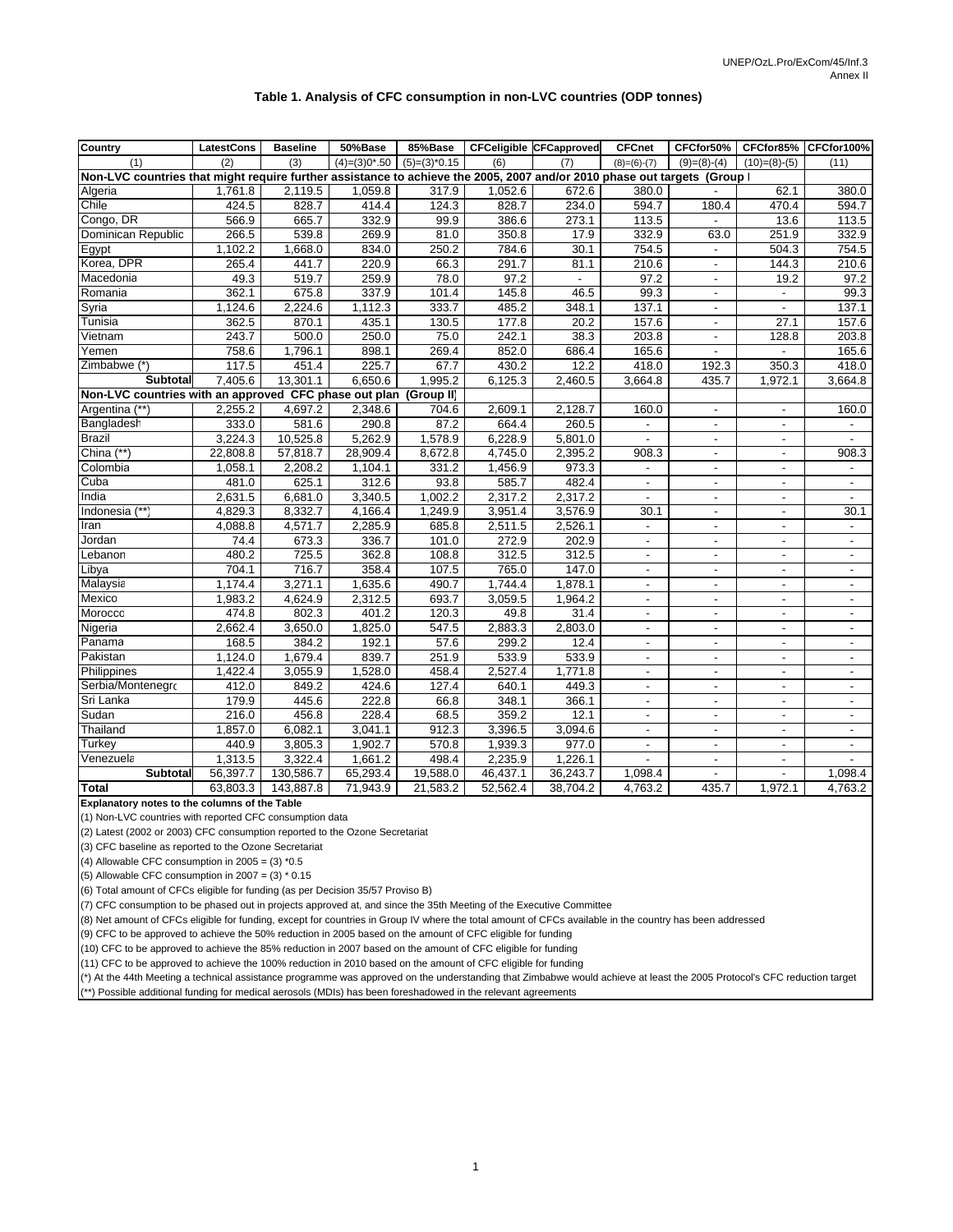#### **Table 1 (cont.). Analysis of CFC consumption in non-LVC countries (ODP tonnes)**

| <b>Country</b>                                                                                                            | <b>CFCnet</b>            | CFCfor50%                    | CFCfor85%                | CFCfor100%               | odp2005                  | odp2006                  | odp2007                  | odp2008                  |
|---------------------------------------------------------------------------------------------------------------------------|--------------------------|------------------------------|--------------------------|--------------------------|--------------------------|--------------------------|--------------------------|--------------------------|
| (1)                                                                                                                       | (2)                      | (3)                          | (4)                      | (5)                      | (6)                      | (7)                      | (8)                      | (9)                      |
| Non-LVC countries that might require further assistance to achieve the 2005, 2007 and/or 2010 phase out targets (Group I) |                          |                              |                          |                          |                          |                          |                          |                          |
| Algeria                                                                                                                   | 380.0                    | $\overline{a}$               | 62.1                     | 380.0                    | 62.1                     | 106.0                    | 106.0                    | 106.0                    |
| Chile                                                                                                                     | $\overline{594.7}$       | 180.4                        | 470.4                    | 594.7                    | 470.4                    | 41.4                     | 41.4                     | 41.4                     |
| Congo, DR                                                                                                                 | 113.5                    |                              | 13.6                     | 113.5                    | 13.6                     | 33.3                     | 33.3                     | 33.3                     |
| Dominican Republic                                                                                                        | 332.9                    | 63.0                         | 251.9                    | 332.9                    | 251.9                    | 27.0                     | 27.0                     | 27.0                     |
| Egypt                                                                                                                     | 754.5                    | $\overline{\phantom{a}}$     | 504.3                    | 754.5                    | 504.3                    | 83.4                     | 83.4                     | 83.4                     |
| Korea, DPR                                                                                                                | 210.6                    | $\frac{1}{2}$                | 144.3                    | 210.6                    | 144.3                    | 22.1                     | 22.1                     | 22.1                     |
| Macedonia                                                                                                                 | 97.2                     | $\overline{\phantom{a}}$     | 19.2                     | 97.2                     | 19.2                     | 26.0                     | 26.0                     | 26.0                     |
| Romania                                                                                                                   | 99.3                     | $\blacksquare$               | $\blacksquare$           | 99.3                     | $\blacksquare$           | 33.1                     | 33.1                     | 33.1                     |
| Syria                                                                                                                     | 137.1                    | $\overline{a}$               | $\blacksquare$           | 137.1                    | $\mathbf{r}$             | 45.7                     | 45.7                     | 45.7                     |
| Tunisia                                                                                                                   | 157.6                    | $\overline{\phantom{a}}$     | 27.1                     | 157.6                    | 27.1                     | 43.5                     | 43.5                     | 43.5                     |
| Vietnam                                                                                                                   | 203.8                    | $\qquad \qquad \blacksquare$ | 128.8                    | 203.8                    | 128.8                    | 25.0                     | 25.0                     | 25.0                     |
| Yemen                                                                                                                     | 165.6                    | $\overline{a}$               | $\mathbb{L}$             | 165.6                    | $\mathbb{Z}^2$           | 55.2                     | 55.2                     | 55.2                     |
| Zimbabwe (*)                                                                                                              | 418.0                    | 192.3                        | 350.3                    | 418.0                    | 350.3                    | 22.6                     | 22.6                     | 22.6                     |
| Subtotal                                                                                                                  | 3,664.8                  | 435.7                        | 1,972.1                  | 3,664.8                  | 1,972.1                  | 564.2                    | 564.2                    | 564.2                    |
| Non-LVC countries with an approved CFC phase out plan (Group II)                                                          |                          |                              |                          |                          |                          |                          |                          |                          |
| Argentina (**)                                                                                                            | 160.0                    |                              |                          | 160.0                    | $\blacksquare$           | 53.3                     | 53.3                     | 53.3                     |
| Bangladesh                                                                                                                |                          |                              |                          | $\blacksquare$           |                          | $\blacksquare$           |                          |                          |
| <b>Brazil</b>                                                                                                             | $\blacksquare$           | $\blacksquare$               | $\blacksquare$           | $\overline{\phantom{a}}$ | $\blacksquare$           | $\overline{\phantom{a}}$ | $\overline{\phantom{a}}$ | $\overline{\phantom{a}}$ |
| China (**)                                                                                                                | 908.3                    | $\overline{\phantom{a}}$     | $\overline{\phantom{0}}$ | 908.3                    | $\blacksquare$           | 302.8                    | 302.8                    | 302.8                    |
| Colombia                                                                                                                  |                          | $\blacksquare$               | $\blacksquare$           |                          | $\overline{\phantom{a}}$ |                          |                          |                          |
| Cuba                                                                                                                      | $\overline{\phantom{a}}$ | $\overline{\phantom{a}}$     | $\overline{\phantom{a}}$ | $\overline{\phantom{a}}$ | $\overline{\phantom{a}}$ | $\overline{\phantom{a}}$ | $\blacksquare$           | $\blacksquare$           |
| India                                                                                                                     | $\blacksquare$           | $\overline{a}$               | $\blacksquare$           | $\overline{\phantom{a}}$ | $\blacksquare$           | $\blacksquare$           | $\overline{a}$           | $\blacksquare$           |
| Indonesia (**)                                                                                                            | 30.1                     | $\overline{a}$               | $\blacksquare$           | 30.1                     | $\blacksquare$           | 10.0                     | 10.0                     | 10.0                     |
| Iran                                                                                                                      | $\blacksquare$           | $\overline{\phantom{a}}$     | $\overline{\phantom{0}}$ | $\blacksquare$           | $\blacksquare$           | $\overline{\phantom{a}}$ | $\overline{\phantom{a}}$ | $\overline{\phantom{a}}$ |
| Jordan                                                                                                                    | $\blacksquare$           | $\blacksquare$               | $\blacksquare$           | $\overline{\phantom{a}}$ | $\overline{\phantom{a}}$ | $\blacksquare$           | $\overline{\phantom{a}}$ | $\overline{\phantom{a}}$ |
| Lebanon                                                                                                                   | $\overline{a}$           | $\overline{a}$               | $\blacksquare$           | $\overline{a}$           | $\mathbf{r}$             | $\overline{a}$           | $\overline{a}$           | $\sim$                   |
| Libya                                                                                                                     | $\blacksquare$           | $\frac{1}{2}$                | $\overline{\phantom{a}}$ | $\overline{\phantom{a}}$ | $\overline{\phantom{a}}$ | $\overline{\phantom{a}}$ | $\overline{\phantom{a}}$ | $\blacksquare$           |
| Malaysia                                                                                                                  | $\overline{\phantom{a}}$ | $\blacksquare$               | $\overline{a}$           | $\blacksquare$           | $\blacksquare$           | $\overline{\phantom{a}}$ | $\blacksquare$           | $\blacksquare$           |
| Mexico                                                                                                                    | $\mathbf{r}$             | $\overline{\phantom{a}}$     | $\overline{\phantom{a}}$ | $\mathbf{r}$             | $\mathbf{r}$             | $\mathbf{r}$             | $\mathbf{r}$             | $\blacksquare$           |
| Morocco                                                                                                                   | $\blacksquare$           | $\overline{\phantom{a}}$     | $\blacksquare$           | $\blacksquare$           | $\blacksquare$           | $\blacksquare$           | $\blacksquare$           | $\overline{\phantom{a}}$ |
| Nigeria                                                                                                                   |                          | $\overline{a}$               | -                        | $\overline{\phantom{a}}$ | $\overline{\phantom{a}}$ | $\overline{a}$           |                          | $\overline{\phantom{a}}$ |
| Panama                                                                                                                    | $\blacksquare$           | $\overline{\phantom{a}}$     | $\blacksquare$           | $\blacksquare$           | $\blacksquare$           | $\blacksquare$           | $\blacksquare$           | $\overline{\phantom{a}}$ |
| Pakistan                                                                                                                  | $\overline{a}$           | $\overline{\phantom{a}}$     | $\blacksquare$           | $\blacksquare$           | $\blacksquare$           | $\blacksquare$           | $\blacksquare$           | $\blacksquare$           |
| Philippines                                                                                                               | $\overline{a}$           | $\overline{a}$               | $\overline{a}$           | $\overline{\phantom{a}}$ | $\blacksquare$           | $\overline{\phantom{a}}$ | $\blacksquare$           | $\blacksquare$           |
| Serbia and Montenegro                                                                                                     | $\overline{\phantom{a}}$ | $\overline{\phantom{a}}$     | $\blacksquare$           | $\overline{\phantom{a}}$ | $\overline{\phantom{a}}$ | $\overline{\phantom{a}}$ | $\blacksquare$           | $\blacksquare$           |
| Sri Lanka                                                                                                                 | $\blacksquare$           | $\frac{1}{2}$                | $\overline{\phantom{a}}$ | $\blacksquare$           | $\blacksquare$           | $\blacksquare$           | $\blacksquare$           | $\overline{\phantom{a}}$ |
| Sudan                                                                                                                     | $\overline{a}$           | $\overline{a}$               | $\overline{a}$           | $\overline{a}$           | $\overline{a}$           | $\overline{a}$           | $\overline{a}$           | $\overline{\phantom{a}}$ |
| Thailand                                                                                                                  | $\blacksquare$           | $\overline{\phantom{a}}$     | $\blacksquare$           | $\blacksquare$           | $\blacksquare$           | $\overline{\phantom{a}}$ | $\blacksquare$           | $\blacksquare$           |
| Turkey                                                                                                                    | $\blacksquare$           | $\blacksquare$               | $\blacksquare$           | $\blacksquare$           | $\blacksquare$           | $\blacksquare$           | $\blacksquare$           | $\blacksquare$           |
| Venezuela                                                                                                                 |                          | $\overline{a}$               | $\blacksquare$           |                          | $\blacksquare$           | $\sim$                   |                          |                          |
| <b>Subtotal</b>                                                                                                           | 1,098.4                  | $\frac{1}{2}$                | $\overline{a}$           | 1,098.4                  | $\blacksquare$           | 366.1                    | 366.1                    | 366.1                    |
| <b>Total</b>                                                                                                              | 4,763.2                  | 435.7                        | 1,972.1                  | 4,763.2                  | 1,972.1                  | 930.4                    | 930.4                    | 930.4                    |

**Explanatory notes to the columns of the Table**

(1) Non-LVC countries with reported CFC consumption data

 $(2)$  Net amount of CFCs eligible for funding, except for countries in Group IV where the total amount of CFCs available in the country has been addresse

(3) CFC to be approved to achieve the 50% reduction in 2005 based on the amount of CFC eligible for funding

(4) CFC to be approved to achieve the 85% reduction in 2007 based on the amount of CFC eligible for funding

(5) CFC to be approved to achieve the 100% reduction in 2010 based on the amount of CFC eligible for funding

(6-9) Amounts of CFCs to be phased out

(\*) At the 44th Meeting, a technical assistance programme was approved on the understanding that Zimbabwe would achieve the 2005 CFC reduction targe \*\*) Possible additional funding for medical aerosols (MDIs) has been foreshadowed in the relevant agreement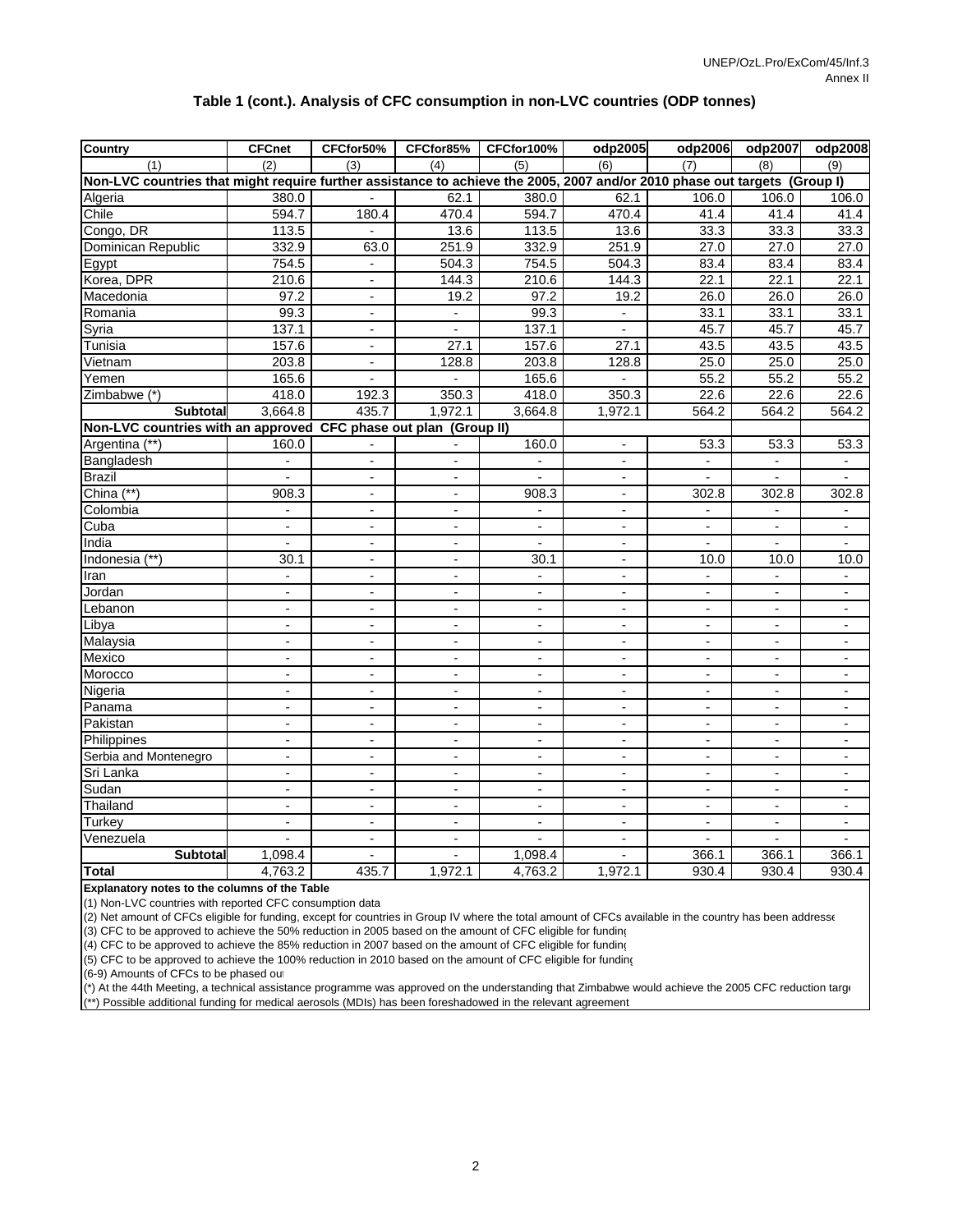| Country                                                   | LatestCons | <b>Baseline</b> | 50%Base | 85%Base                        | odp2005 | odp2006 | odp2007 | odp2008 |
|-----------------------------------------------------------|------------|-----------------|---------|--------------------------------|---------|---------|---------|---------|
| (1)                                                       | (2)        | (3)             |         | $(4)=(3)0*0.50$ $(5)=(3)*0.85$ | (6)     | (7)     | (8)     | (9)     |
| LVC countries with no RMP (Group I)                       |            |                 |         |                                |         |         |         |         |
| Afghanistan                                               |            |                 |         |                                |         |         |         |         |
| <b>Bhutan</b>                                             | 0.2        | 0.2             | 0.1     | 0.0                            | 0.0     | 0.0     | 0.0     | 0.0     |
| Myanmar                                                   | 51.6       | 54.3            | 27.2    | 8.1                            | 23.1    | 2.7     | 2.7     | 2.7     |
| Somalia                                                   | 108.2      | 241.4           | 120.7   | 36.2                           | 102.6   | 12.1    | 12.1    | 12.1    |
| <b>Subtotal</b>                                           | 160.0      | 295.9           | 147.9   | 44.4                           | 125.7   | 14.8    | 14.8    | 14.8    |
| LVC countries with RMP prior to Decision 31/48 (Group II) |            |                 |         |                                |         |         |         |         |
| Bahrain                                                   | 85.8       | 135.4           | 67.7    | 20.3                           | 57.5    | 6.8     | 6.8     | 6.8     |
| <b>Botswana</b>                                           | 5.1        | 6.8             | 3.4     | 1.0                            | 2.9     | 0.3     | 0.3     | 0.3     |
| Cote D'Ivoire                                             | 93.4       | 294.2           | 147.1   | 44.1                           | 125.0   | 14.7    | 14.7    | 14.7    |
| Dominica                                                  | 1.4        | 1.5             | 0.8     | 0.2                            | 0.6     | 0.1     | 0.1     | 0.1     |
| Fiji                                                      | Ξ.         | 33.4            | 16.7    | 5.0                            | 14.2    | 1.7     | 1.7     | 1.7     |
| Grenada                                                   | 2.1        | 6.0             | 3.0     | 0.9                            | 2.6     | 0.3     | 0.3     | 0.3     |
| Guinea                                                    | 25.9       | 42.4            | 21.2    | 6.4                            | 18.0    | 2.1     | 2.1     | 2.1     |
| Madagascar                                                | 7.2        | 47.9            | 24.0    | 7.2                            | 20.4    | 2.4     | 2.4     | 2.4     |
| Mali                                                      | 26.0       | 108.1           | 54.1    | 16.2                           | 45.9    | 5.4     | 5.4     | 5.4     |
| Nicaragua                                                 | 29.9       | 82.8            | 41.4    | 12.4                           | 35.2    | 4.1     | 4.1     | 4.1     |
| Saint Kitts and Nevis                                     | 2.8        | 3.7             | 1.9     | 0.6                            | 1.6     | 0.2     | 0.2     | 0.2     |
| Saint Vincent/Grenadines                                  | 3.1        | 1.8             | 0.9     | 0.3                            | 0.8     | 0.1     | 0.1     | 0.1     |
| Tanzania                                                  | 148.2      | 253.9           | 127.0   | 38.1                           | 107.9   | 12.7    | 12.7    | 12.7    |
| <b>Subtotal</b>                                           | 430.9      | 1,017.9         | 509.0   | 152.7                          | 432.6   | 50.9    | 50.9    | 50.9    |
| <b>Total</b>                                              | 590.9      | 1,313.8         | 656.9   | 197.1                          | 558.3   | 65.7    | 65.7    | 65.7    |

### **Table 2. Analysis of CFC consumption in LVC countries (ODP tonnes)**

**Explanatory notes to the columns of the Table**

(1) LVC countries

(2) Latest (2002 or 2003) CFC consumption reported to the Ozone Secretariat

(3) CFC baseline as reported to the Ozone Secretariat

(4) Allowable CFC consumption in  $2005 = (3) *0.5$ 

(5) Allowable CFC consumption in  $2007 = (3) * 0.15$ 

(6-9) Amounts of CFCs to be phased out (based on the CFC baseline)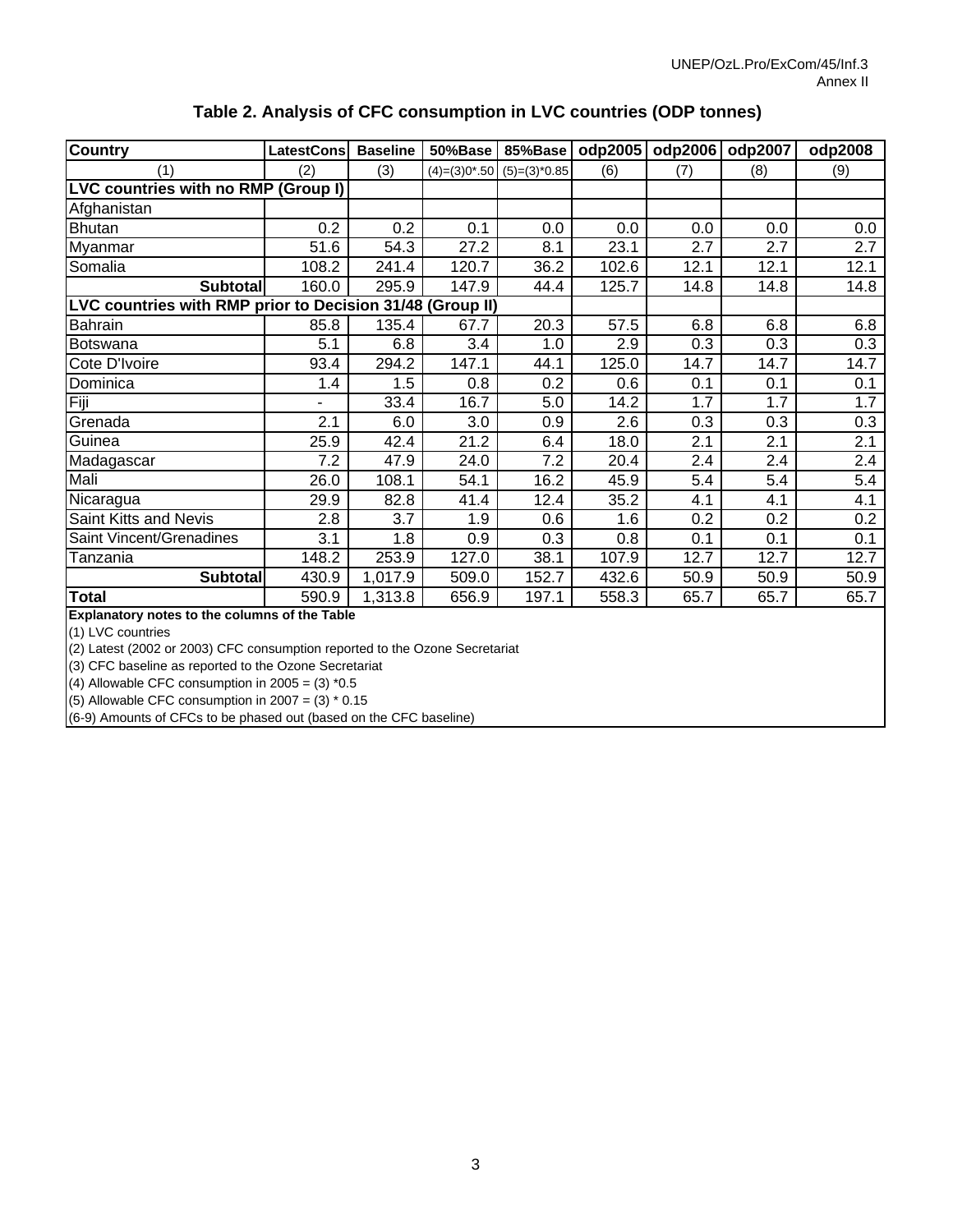#### **Table 2 (cont.). Analysis of CFC consumption in LVC countries (ODP tonnes)**

| $(4)=(3)0*0.50(5)=(3)*0.85$<br>(2)<br>(3)<br>(6)<br>(9)<br>(1)<br>(7)<br>(8)<br>LVC countries with RMP/RMP update approved in accordance to Decision 31/48 (Group III<br>Angola<br>104.2<br>114.8<br>57.4<br>17.2<br>5.7<br>5.7<br>5.7<br><b>Barbados</b><br>21.5<br>10.8<br>3.2<br>1.1<br>8.6<br>1.1<br>1.1<br><b>Belize</b><br>15.1<br>24.4<br>12.2<br>3.7<br>1.2<br>1.2<br>1.2<br>$\overline{\phantom{a}}$<br>Benin<br>17.3<br>59.9<br>30.0<br>9.0<br>3.0<br>3.0<br>3.0<br>$\blacksquare$<br><b>Bolivia</b><br>32.1<br>75.7<br>37.9<br>11.4<br>3.8<br>3.8<br>3.8<br>$\overline{\phantom{a}}$<br>Brunei Darussalam<br>32.3<br>78.2<br>39.1<br>11.7<br>3.9<br>3.9<br>3.9<br>$\blacksquare$<br>13.2<br><b>Burkina Fasc</b><br>36.3<br>18.2<br>5.4<br>1.8<br>1.8<br>1.8<br>$\overline{\phantom{a}}$<br>9.2<br>59.0<br>29.5<br>8.9<br>3.0<br>Burundi<br>3.0<br>3.0<br>$\blacksquare$<br>86.7<br>94.2<br>47.1<br>14.1<br>4.7<br>4.7<br>4.7<br>Cambodia<br>$\overline{\phantom{a}}$<br>256.9<br>128.5<br>Cameroon<br>220.5<br>38.5<br>12.8<br>12.8<br>12.8<br>$\blacksquare$<br>Cape Verde<br>2.3<br>1.2<br>0.3<br>0.1<br>1.8<br>0.1<br>0.1<br>$\overline{a}$<br>Central African Republic<br>4.1<br>11.3<br>5.7<br>1.7<br>0.6<br>0.6<br>0.6<br>$\overline{\phantom{a}}$<br>22.8<br>34.6<br>17.3<br>5.2<br>1.7<br>1.7<br>1.7<br>Chad<br>$\blacksquare$<br>1.2<br>2.5<br>1.3<br>0.4<br>Comoros<br>0.1<br>0.1<br>0.1<br>$\overline{\phantom{a}}$<br>7.0<br>11.9<br>6.0<br>1.8<br>Congo<br>0.6<br>0.6<br>0.6<br>$\blacksquare$<br>142.5<br>125.1<br>37.5<br>12.5<br>12.5<br>12.5<br>Costa Rica<br>250.2<br>$\overline{\phantom{a}}$<br>Djibouti<br>12.1<br>21.0<br>21.1<br>3.2<br>1.1<br>1.1<br>1.1<br>$\blacksquare$<br>El Salvador<br>97.5<br>306.6<br>153.3<br>15.3<br>15.3<br>15.3<br>46.0<br>$\overline{a}$<br>Ethiopia<br>28.0<br>33.8<br>16.9<br>5.1<br>1.7<br>1.7<br>1.7<br>$\overline{\phantom{a}}$<br>Gabon<br>10.3<br>5.2<br>1.5<br>0.5<br>0.5<br>5.0<br>0.5<br>$\blacksquare$<br>Gambia<br>5.1<br>23.8<br>1.2<br>1.2<br>11.9<br>3.6<br>1.2<br>$\overline{\phantom{a}}$<br>22.5<br>Georgia<br>12.6<br>11.3<br>3.4<br>1.1<br>1.1<br>1.1<br>$\overline{\phantom{a}}$<br>Ghana<br>32.0<br>35.8<br>17.9<br>5.4<br>1.8<br>1.8<br>1.8<br>$\blacksquare$<br>Guatemala<br>147.1<br>224.6<br>112.3<br>11.2<br>33.7<br>11.2<br>11.2<br>$\blacksquare$<br>29.4<br>26.3<br>13.2<br>3.9<br>1.3<br>1.3<br>1.3<br>Guinea-Bissau<br>$\frac{1}{2}$<br>Guyana<br>53.2<br>26.6<br>2.7<br>10.4<br>8.0<br>2.7<br>2.7<br>$\overline{\phantom{a}}$<br>Haiti<br>115.9<br>169.0<br>84.5<br>25.4<br>8.5<br>8.5<br>8.5<br>Honduras<br>219.1<br>331.6<br>165.8<br>49.7<br>16.6<br>16.6<br>16.6<br>$\overline{\phantom{a}}$<br>72.1<br>247.4<br>480.4<br>240.2<br>24.0<br>24.0<br>24.0<br>Kuwait<br>$\blacksquare$<br>33.0<br>72.8<br>36.4<br>10.9<br>3.6<br>3.6<br>3.6<br>Kyrgyzstan<br>$\overline{\phantom{a}}$<br>Lao, PDR<br>35.3<br>43.3<br>21.7<br>6.5<br>2.2<br>2.2<br>2.2<br>$\blacksquare$<br>2.8<br>Liberia<br>26.3<br>56.1<br>28.1<br>8.4<br>2.8<br>2.8<br>$\blacksquare$<br>Malawi<br>18.7<br>57.7<br>28.9<br>8.7<br>2.9<br>2.9<br>2.9<br>$\blacksquare$<br>2.3<br>0.2<br>0.2<br>Maldives<br>$\mathbf{r}$<br>4.6<br>0.7<br>0.2<br>$\overline{\phantom{a}}$<br>Mauritania<br>15.7<br>7.9<br>14.3<br>2.4<br>0.8<br>0.8<br>0.8<br>$\blacksquare$<br>73.3<br>$\overline{3.7}$<br>$\overline{3.7}$<br>$\overline{3.7}$<br>Moldova<br>18.9<br>36.7<br>11.0<br>5.7<br>10.6<br>5.3<br>0.5<br>0.5<br>Mongolia<br>1.6<br>0.5<br>$\overline{\phantom{a}}$<br>1.7<br>18.2<br>9.1<br>2.7<br>0.9<br>0.9<br>0.9<br>Mozambique<br>$\blacksquare$<br>27.0<br>13.5<br>1.4<br>Nepal<br>$\frac{1}{2}$<br>4.1<br>1.4<br>1.4<br>$\overline{\phantom{a}}$<br>Niger<br>24.5<br>32.0<br>16.0<br>4.8<br>1.6<br>1.6<br>1.6<br>$\blacksquare$<br>Oman<br>134.5<br>248.4<br>124.2<br>37.3<br>12.4<br>12.4<br>12.4<br>$\overline{\phantom{a}}$<br>91.8<br>105.3<br>Paraguay<br>210.6<br>31.6<br>10.5<br>10.5<br>10.5<br>$\blacksquare$<br>Peru<br>289.5<br>144.8<br>14.5<br>14.5<br>14.5<br>178.4<br>43.4<br>$\overline{a}$<br>15.2<br>Qatar<br>95.1<br>101.4<br>5.1<br>5.1<br>5.1<br>50.7<br>$\blacksquare$<br>30.1<br>30.4<br>15.2<br>1.5<br>1.5<br>1.5<br>Rwanda<br>4.6<br>Saint Lucia<br>2.5<br>8.3<br>4.2<br>$1.2$<br>0.4<br>0.4<br>0.4<br>$\overline{\phantom{a}}$<br>Sao Tome and Principe<br>4.6<br>4.7<br>2.4<br>0.2<br>0.7<br>0.2<br>$0.2\,$<br>$\overline{\phantom{a}}$<br>Senegal<br>51.0<br>155.8<br>77.9<br>23.4<br>7.8<br>7.8<br>7.8<br>$\overline{\phantom{a}}$<br>Seychelles<br>2.8<br>1.4<br>0.4<br>$0.6\,$<br>0.1<br>0.1<br>0.1<br>$\overline{\phantom{a}}$<br>Sierra Leone<br>78.6<br>3.9<br>66.3<br>39.3<br>11.8<br>3.9<br>3.9<br>$\overline{\phantom{a}}$<br>Suriname<br>12.3<br>41.3<br>20.7<br>6.2<br>2.1<br>2.1<br>2.1<br>$\overline{\phantom{a}}$<br>Swaziland<br>24.6<br>12.3<br>3.7<br>1.2<br>$1.2$<br>1.9<br>1.2<br>33.7<br>2.0<br>2.0<br>39.8<br>19.9<br>6.0<br>2.0<br>Togo<br>$\overline{\phantom{a}}$<br>Uganda<br>12.8<br>4.1<br>6.4<br>1.9<br>0.6<br>0.6<br>0.6<br>$\overline{\phantom{a}}$<br>Uruguay<br>111.4<br>199.1<br>99.6<br>29.9<br>10.0<br>10.0<br>10.0<br>$\blacksquare$<br>Western Samoa<br>4.5<br>2.3<br>0.7<br>0.2<br>0.2<br>0.2<br>$\overline{a}$<br>$\blacksquare$<br>27.4<br>10.4<br>13.7<br>4.1<br>1.4<br>1.4<br>Zambia<br>1.4<br>$\overline{\phantom{a}}$<br>4,763.9<br>238.2<br>2,687.3<br>2,392.6<br>714.6<br>238.2<br>238.2<br>Total<br>$\overline{\phantom{a}}$ | <b>Country</b> | LatestCons | <b>Baseline</b> | 50%Base | 85%Base | odp2005 | odp2006 | odp2007 | odp2008 |
|-----------------------------------------------------------------------------------------------------------------------------------------------------------------------------------------------------------------------------------------------------------------------------------------------------------------------------------------------------------------------------------------------------------------------------------------------------------------------------------------------------------------------------------------------------------------------------------------------------------------------------------------------------------------------------------------------------------------------------------------------------------------------------------------------------------------------------------------------------------------------------------------------------------------------------------------------------------------------------------------------------------------------------------------------------------------------------------------------------------------------------------------------------------------------------------------------------------------------------------------------------------------------------------------------------------------------------------------------------------------------------------------------------------------------------------------------------------------------------------------------------------------------------------------------------------------------------------------------------------------------------------------------------------------------------------------------------------------------------------------------------------------------------------------------------------------------------------------------------------------------------------------------------------------------------------------------------------------------------------------------------------------------------------------------------------------------------------------------------------------------------------------------------------------------------------------------------------------------------------------------------------------------------------------------------------------------------------------------------------------------------------------------------------------------------------------------------------------------------------------------------------------------------------------------------------------------------------------------------------------------------------------------------------------------------------------------------------------------------------------------------------------------------------------------------------------------------------------------------------------------------------------------------------------------------------------------------------------------------------------------------------------------------------------------------------------------------------------------------------------------------------------------------------------------------------------------------------------------------------------------------------------------------------------------------------------------------------------------------------------------------------------------------------------------------------------------------------------------------------------------------------------------------------------------------------------------------------------------------------------------------------------------------------------------------------------------------------------------------------------------------------------------------------------------------------------------------------------------------------------------------------------------------------------------------------------------------------------------------------------------------------------------------------------------------------------------------------------------------------------------------------------------------------------------------------------------------------------------------------------------------------------------------------------------------------------------------------------------------------------------------------------------------------------------------------------------------------------------------------------------------------------------------------------------------------------------------------------------------------------------------------------------------------------------------------------------------------------------------------------------------------------------------------------------------------------------------------------------------------------------------------------------------------------------------------------------------------------------------------------------------------------------------------------------------------------------------------------------------------------------------------------------------------------------------------------------------------------------------------------------------------------------------------------------------------------------------------------------------------------------------------------------------------------------------------------------------------------------------|----------------|------------|-----------------|---------|---------|---------|---------|---------|---------|
|                                                                                                                                                                                                                                                                                                                                                                                                                                                                                                                                                                                                                                                                                                                                                                                                                                                                                                                                                                                                                                                                                                                                                                                                                                                                                                                                                                                                                                                                                                                                                                                                                                                                                                                                                                                                                                                                                                                                                                                                                                                                                                                                                                                                                                                                                                                                                                                                                                                                                                                                                                                                                                                                                                                                                                                                                                                                                                                                                                                                                                                                                                                                                                                                                                                                                                                                                                                                                                                                                                                                                                                                                                                                                                                                                                                                                                                                                                                                                                                                                                                                                                                                                                                                                                                                                                                                                                                                                                                                                                                                                                                                                                                                                                                                                                                                                                                                                                                                                                                                                                                                                                                                                                                                                                                                                                                                                                                                                                                                             |                |            |                 |         |         |         |         |         |         |
|                                                                                                                                                                                                                                                                                                                                                                                                                                                                                                                                                                                                                                                                                                                                                                                                                                                                                                                                                                                                                                                                                                                                                                                                                                                                                                                                                                                                                                                                                                                                                                                                                                                                                                                                                                                                                                                                                                                                                                                                                                                                                                                                                                                                                                                                                                                                                                                                                                                                                                                                                                                                                                                                                                                                                                                                                                                                                                                                                                                                                                                                                                                                                                                                                                                                                                                                                                                                                                                                                                                                                                                                                                                                                                                                                                                                                                                                                                                                                                                                                                                                                                                                                                                                                                                                                                                                                                                                                                                                                                                                                                                                                                                                                                                                                                                                                                                                                                                                                                                                                                                                                                                                                                                                                                                                                                                                                                                                                                                                             |                |            |                 |         |         |         |         |         |         |
|                                                                                                                                                                                                                                                                                                                                                                                                                                                                                                                                                                                                                                                                                                                                                                                                                                                                                                                                                                                                                                                                                                                                                                                                                                                                                                                                                                                                                                                                                                                                                                                                                                                                                                                                                                                                                                                                                                                                                                                                                                                                                                                                                                                                                                                                                                                                                                                                                                                                                                                                                                                                                                                                                                                                                                                                                                                                                                                                                                                                                                                                                                                                                                                                                                                                                                                                                                                                                                                                                                                                                                                                                                                                                                                                                                                                                                                                                                                                                                                                                                                                                                                                                                                                                                                                                                                                                                                                                                                                                                                                                                                                                                                                                                                                                                                                                                                                                                                                                                                                                                                                                                                                                                                                                                                                                                                                                                                                                                                                             |                |            |                 |         |         |         |         |         |         |
|                                                                                                                                                                                                                                                                                                                                                                                                                                                                                                                                                                                                                                                                                                                                                                                                                                                                                                                                                                                                                                                                                                                                                                                                                                                                                                                                                                                                                                                                                                                                                                                                                                                                                                                                                                                                                                                                                                                                                                                                                                                                                                                                                                                                                                                                                                                                                                                                                                                                                                                                                                                                                                                                                                                                                                                                                                                                                                                                                                                                                                                                                                                                                                                                                                                                                                                                                                                                                                                                                                                                                                                                                                                                                                                                                                                                                                                                                                                                                                                                                                                                                                                                                                                                                                                                                                                                                                                                                                                                                                                                                                                                                                                                                                                                                                                                                                                                                                                                                                                                                                                                                                                                                                                                                                                                                                                                                                                                                                                                             |                |            |                 |         |         |         |         |         |         |
|                                                                                                                                                                                                                                                                                                                                                                                                                                                                                                                                                                                                                                                                                                                                                                                                                                                                                                                                                                                                                                                                                                                                                                                                                                                                                                                                                                                                                                                                                                                                                                                                                                                                                                                                                                                                                                                                                                                                                                                                                                                                                                                                                                                                                                                                                                                                                                                                                                                                                                                                                                                                                                                                                                                                                                                                                                                                                                                                                                                                                                                                                                                                                                                                                                                                                                                                                                                                                                                                                                                                                                                                                                                                                                                                                                                                                                                                                                                                                                                                                                                                                                                                                                                                                                                                                                                                                                                                                                                                                                                                                                                                                                                                                                                                                                                                                                                                                                                                                                                                                                                                                                                                                                                                                                                                                                                                                                                                                                                                             |                |            |                 |         |         |         |         |         |         |
|                                                                                                                                                                                                                                                                                                                                                                                                                                                                                                                                                                                                                                                                                                                                                                                                                                                                                                                                                                                                                                                                                                                                                                                                                                                                                                                                                                                                                                                                                                                                                                                                                                                                                                                                                                                                                                                                                                                                                                                                                                                                                                                                                                                                                                                                                                                                                                                                                                                                                                                                                                                                                                                                                                                                                                                                                                                                                                                                                                                                                                                                                                                                                                                                                                                                                                                                                                                                                                                                                                                                                                                                                                                                                                                                                                                                                                                                                                                                                                                                                                                                                                                                                                                                                                                                                                                                                                                                                                                                                                                                                                                                                                                                                                                                                                                                                                                                                                                                                                                                                                                                                                                                                                                                                                                                                                                                                                                                                                                                             |                |            |                 |         |         |         |         |         |         |
|                                                                                                                                                                                                                                                                                                                                                                                                                                                                                                                                                                                                                                                                                                                                                                                                                                                                                                                                                                                                                                                                                                                                                                                                                                                                                                                                                                                                                                                                                                                                                                                                                                                                                                                                                                                                                                                                                                                                                                                                                                                                                                                                                                                                                                                                                                                                                                                                                                                                                                                                                                                                                                                                                                                                                                                                                                                                                                                                                                                                                                                                                                                                                                                                                                                                                                                                                                                                                                                                                                                                                                                                                                                                                                                                                                                                                                                                                                                                                                                                                                                                                                                                                                                                                                                                                                                                                                                                                                                                                                                                                                                                                                                                                                                                                                                                                                                                                                                                                                                                                                                                                                                                                                                                                                                                                                                                                                                                                                                                             |                |            |                 |         |         |         |         |         |         |
|                                                                                                                                                                                                                                                                                                                                                                                                                                                                                                                                                                                                                                                                                                                                                                                                                                                                                                                                                                                                                                                                                                                                                                                                                                                                                                                                                                                                                                                                                                                                                                                                                                                                                                                                                                                                                                                                                                                                                                                                                                                                                                                                                                                                                                                                                                                                                                                                                                                                                                                                                                                                                                                                                                                                                                                                                                                                                                                                                                                                                                                                                                                                                                                                                                                                                                                                                                                                                                                                                                                                                                                                                                                                                                                                                                                                                                                                                                                                                                                                                                                                                                                                                                                                                                                                                                                                                                                                                                                                                                                                                                                                                                                                                                                                                                                                                                                                                                                                                                                                                                                                                                                                                                                                                                                                                                                                                                                                                                                                             |                |            |                 |         |         |         |         |         |         |
|                                                                                                                                                                                                                                                                                                                                                                                                                                                                                                                                                                                                                                                                                                                                                                                                                                                                                                                                                                                                                                                                                                                                                                                                                                                                                                                                                                                                                                                                                                                                                                                                                                                                                                                                                                                                                                                                                                                                                                                                                                                                                                                                                                                                                                                                                                                                                                                                                                                                                                                                                                                                                                                                                                                                                                                                                                                                                                                                                                                                                                                                                                                                                                                                                                                                                                                                                                                                                                                                                                                                                                                                                                                                                                                                                                                                                                                                                                                                                                                                                                                                                                                                                                                                                                                                                                                                                                                                                                                                                                                                                                                                                                                                                                                                                                                                                                                                                                                                                                                                                                                                                                                                                                                                                                                                                                                                                                                                                                                                             |                |            |                 |         |         |         |         |         |         |
|                                                                                                                                                                                                                                                                                                                                                                                                                                                                                                                                                                                                                                                                                                                                                                                                                                                                                                                                                                                                                                                                                                                                                                                                                                                                                                                                                                                                                                                                                                                                                                                                                                                                                                                                                                                                                                                                                                                                                                                                                                                                                                                                                                                                                                                                                                                                                                                                                                                                                                                                                                                                                                                                                                                                                                                                                                                                                                                                                                                                                                                                                                                                                                                                                                                                                                                                                                                                                                                                                                                                                                                                                                                                                                                                                                                                                                                                                                                                                                                                                                                                                                                                                                                                                                                                                                                                                                                                                                                                                                                                                                                                                                                                                                                                                                                                                                                                                                                                                                                                                                                                                                                                                                                                                                                                                                                                                                                                                                                                             |                |            |                 |         |         |         |         |         |         |
|                                                                                                                                                                                                                                                                                                                                                                                                                                                                                                                                                                                                                                                                                                                                                                                                                                                                                                                                                                                                                                                                                                                                                                                                                                                                                                                                                                                                                                                                                                                                                                                                                                                                                                                                                                                                                                                                                                                                                                                                                                                                                                                                                                                                                                                                                                                                                                                                                                                                                                                                                                                                                                                                                                                                                                                                                                                                                                                                                                                                                                                                                                                                                                                                                                                                                                                                                                                                                                                                                                                                                                                                                                                                                                                                                                                                                                                                                                                                                                                                                                                                                                                                                                                                                                                                                                                                                                                                                                                                                                                                                                                                                                                                                                                                                                                                                                                                                                                                                                                                                                                                                                                                                                                                                                                                                                                                                                                                                                                                             |                |            |                 |         |         |         |         |         |         |
|                                                                                                                                                                                                                                                                                                                                                                                                                                                                                                                                                                                                                                                                                                                                                                                                                                                                                                                                                                                                                                                                                                                                                                                                                                                                                                                                                                                                                                                                                                                                                                                                                                                                                                                                                                                                                                                                                                                                                                                                                                                                                                                                                                                                                                                                                                                                                                                                                                                                                                                                                                                                                                                                                                                                                                                                                                                                                                                                                                                                                                                                                                                                                                                                                                                                                                                                                                                                                                                                                                                                                                                                                                                                                                                                                                                                                                                                                                                                                                                                                                                                                                                                                                                                                                                                                                                                                                                                                                                                                                                                                                                                                                                                                                                                                                                                                                                                                                                                                                                                                                                                                                                                                                                                                                                                                                                                                                                                                                                                             |                |            |                 |         |         |         |         |         |         |
|                                                                                                                                                                                                                                                                                                                                                                                                                                                                                                                                                                                                                                                                                                                                                                                                                                                                                                                                                                                                                                                                                                                                                                                                                                                                                                                                                                                                                                                                                                                                                                                                                                                                                                                                                                                                                                                                                                                                                                                                                                                                                                                                                                                                                                                                                                                                                                                                                                                                                                                                                                                                                                                                                                                                                                                                                                                                                                                                                                                                                                                                                                                                                                                                                                                                                                                                                                                                                                                                                                                                                                                                                                                                                                                                                                                                                                                                                                                                                                                                                                                                                                                                                                                                                                                                                                                                                                                                                                                                                                                                                                                                                                                                                                                                                                                                                                                                                                                                                                                                                                                                                                                                                                                                                                                                                                                                                                                                                                                                             |                |            |                 |         |         |         |         |         |         |
|                                                                                                                                                                                                                                                                                                                                                                                                                                                                                                                                                                                                                                                                                                                                                                                                                                                                                                                                                                                                                                                                                                                                                                                                                                                                                                                                                                                                                                                                                                                                                                                                                                                                                                                                                                                                                                                                                                                                                                                                                                                                                                                                                                                                                                                                                                                                                                                                                                                                                                                                                                                                                                                                                                                                                                                                                                                                                                                                                                                                                                                                                                                                                                                                                                                                                                                                                                                                                                                                                                                                                                                                                                                                                                                                                                                                                                                                                                                                                                                                                                                                                                                                                                                                                                                                                                                                                                                                                                                                                                                                                                                                                                                                                                                                                                                                                                                                                                                                                                                                                                                                                                                                                                                                                                                                                                                                                                                                                                                                             |                |            |                 |         |         |         |         |         |         |
|                                                                                                                                                                                                                                                                                                                                                                                                                                                                                                                                                                                                                                                                                                                                                                                                                                                                                                                                                                                                                                                                                                                                                                                                                                                                                                                                                                                                                                                                                                                                                                                                                                                                                                                                                                                                                                                                                                                                                                                                                                                                                                                                                                                                                                                                                                                                                                                                                                                                                                                                                                                                                                                                                                                                                                                                                                                                                                                                                                                                                                                                                                                                                                                                                                                                                                                                                                                                                                                                                                                                                                                                                                                                                                                                                                                                                                                                                                                                                                                                                                                                                                                                                                                                                                                                                                                                                                                                                                                                                                                                                                                                                                                                                                                                                                                                                                                                                                                                                                                                                                                                                                                                                                                                                                                                                                                                                                                                                                                                             |                |            |                 |         |         |         |         |         |         |
|                                                                                                                                                                                                                                                                                                                                                                                                                                                                                                                                                                                                                                                                                                                                                                                                                                                                                                                                                                                                                                                                                                                                                                                                                                                                                                                                                                                                                                                                                                                                                                                                                                                                                                                                                                                                                                                                                                                                                                                                                                                                                                                                                                                                                                                                                                                                                                                                                                                                                                                                                                                                                                                                                                                                                                                                                                                                                                                                                                                                                                                                                                                                                                                                                                                                                                                                                                                                                                                                                                                                                                                                                                                                                                                                                                                                                                                                                                                                                                                                                                                                                                                                                                                                                                                                                                                                                                                                                                                                                                                                                                                                                                                                                                                                                                                                                                                                                                                                                                                                                                                                                                                                                                                                                                                                                                                                                                                                                                                                             |                |            |                 |         |         |         |         |         |         |
|                                                                                                                                                                                                                                                                                                                                                                                                                                                                                                                                                                                                                                                                                                                                                                                                                                                                                                                                                                                                                                                                                                                                                                                                                                                                                                                                                                                                                                                                                                                                                                                                                                                                                                                                                                                                                                                                                                                                                                                                                                                                                                                                                                                                                                                                                                                                                                                                                                                                                                                                                                                                                                                                                                                                                                                                                                                                                                                                                                                                                                                                                                                                                                                                                                                                                                                                                                                                                                                                                                                                                                                                                                                                                                                                                                                                                                                                                                                                                                                                                                                                                                                                                                                                                                                                                                                                                                                                                                                                                                                                                                                                                                                                                                                                                                                                                                                                                                                                                                                                                                                                                                                                                                                                                                                                                                                                                                                                                                                                             |                |            |                 |         |         |         |         |         |         |
|                                                                                                                                                                                                                                                                                                                                                                                                                                                                                                                                                                                                                                                                                                                                                                                                                                                                                                                                                                                                                                                                                                                                                                                                                                                                                                                                                                                                                                                                                                                                                                                                                                                                                                                                                                                                                                                                                                                                                                                                                                                                                                                                                                                                                                                                                                                                                                                                                                                                                                                                                                                                                                                                                                                                                                                                                                                                                                                                                                                                                                                                                                                                                                                                                                                                                                                                                                                                                                                                                                                                                                                                                                                                                                                                                                                                                                                                                                                                                                                                                                                                                                                                                                                                                                                                                                                                                                                                                                                                                                                                                                                                                                                                                                                                                                                                                                                                                                                                                                                                                                                                                                                                                                                                                                                                                                                                                                                                                                                                             |                |            |                 |         |         |         |         |         |         |
|                                                                                                                                                                                                                                                                                                                                                                                                                                                                                                                                                                                                                                                                                                                                                                                                                                                                                                                                                                                                                                                                                                                                                                                                                                                                                                                                                                                                                                                                                                                                                                                                                                                                                                                                                                                                                                                                                                                                                                                                                                                                                                                                                                                                                                                                                                                                                                                                                                                                                                                                                                                                                                                                                                                                                                                                                                                                                                                                                                                                                                                                                                                                                                                                                                                                                                                                                                                                                                                                                                                                                                                                                                                                                                                                                                                                                                                                                                                                                                                                                                                                                                                                                                                                                                                                                                                                                                                                                                                                                                                                                                                                                                                                                                                                                                                                                                                                                                                                                                                                                                                                                                                                                                                                                                                                                                                                                                                                                                                                             |                |            |                 |         |         |         |         |         |         |
|                                                                                                                                                                                                                                                                                                                                                                                                                                                                                                                                                                                                                                                                                                                                                                                                                                                                                                                                                                                                                                                                                                                                                                                                                                                                                                                                                                                                                                                                                                                                                                                                                                                                                                                                                                                                                                                                                                                                                                                                                                                                                                                                                                                                                                                                                                                                                                                                                                                                                                                                                                                                                                                                                                                                                                                                                                                                                                                                                                                                                                                                                                                                                                                                                                                                                                                                                                                                                                                                                                                                                                                                                                                                                                                                                                                                                                                                                                                                                                                                                                                                                                                                                                                                                                                                                                                                                                                                                                                                                                                                                                                                                                                                                                                                                                                                                                                                                                                                                                                                                                                                                                                                                                                                                                                                                                                                                                                                                                                                             |                |            |                 |         |         |         |         |         |         |
|                                                                                                                                                                                                                                                                                                                                                                                                                                                                                                                                                                                                                                                                                                                                                                                                                                                                                                                                                                                                                                                                                                                                                                                                                                                                                                                                                                                                                                                                                                                                                                                                                                                                                                                                                                                                                                                                                                                                                                                                                                                                                                                                                                                                                                                                                                                                                                                                                                                                                                                                                                                                                                                                                                                                                                                                                                                                                                                                                                                                                                                                                                                                                                                                                                                                                                                                                                                                                                                                                                                                                                                                                                                                                                                                                                                                                                                                                                                                                                                                                                                                                                                                                                                                                                                                                                                                                                                                                                                                                                                                                                                                                                                                                                                                                                                                                                                                                                                                                                                                                                                                                                                                                                                                                                                                                                                                                                                                                                                                             |                |            |                 |         |         |         |         |         |         |
|                                                                                                                                                                                                                                                                                                                                                                                                                                                                                                                                                                                                                                                                                                                                                                                                                                                                                                                                                                                                                                                                                                                                                                                                                                                                                                                                                                                                                                                                                                                                                                                                                                                                                                                                                                                                                                                                                                                                                                                                                                                                                                                                                                                                                                                                                                                                                                                                                                                                                                                                                                                                                                                                                                                                                                                                                                                                                                                                                                                                                                                                                                                                                                                                                                                                                                                                                                                                                                                                                                                                                                                                                                                                                                                                                                                                                                                                                                                                                                                                                                                                                                                                                                                                                                                                                                                                                                                                                                                                                                                                                                                                                                                                                                                                                                                                                                                                                                                                                                                                                                                                                                                                                                                                                                                                                                                                                                                                                                                                             |                |            |                 |         |         |         |         |         |         |
|                                                                                                                                                                                                                                                                                                                                                                                                                                                                                                                                                                                                                                                                                                                                                                                                                                                                                                                                                                                                                                                                                                                                                                                                                                                                                                                                                                                                                                                                                                                                                                                                                                                                                                                                                                                                                                                                                                                                                                                                                                                                                                                                                                                                                                                                                                                                                                                                                                                                                                                                                                                                                                                                                                                                                                                                                                                                                                                                                                                                                                                                                                                                                                                                                                                                                                                                                                                                                                                                                                                                                                                                                                                                                                                                                                                                                                                                                                                                                                                                                                                                                                                                                                                                                                                                                                                                                                                                                                                                                                                                                                                                                                                                                                                                                                                                                                                                                                                                                                                                                                                                                                                                                                                                                                                                                                                                                                                                                                                                             |                |            |                 |         |         |         |         |         |         |
|                                                                                                                                                                                                                                                                                                                                                                                                                                                                                                                                                                                                                                                                                                                                                                                                                                                                                                                                                                                                                                                                                                                                                                                                                                                                                                                                                                                                                                                                                                                                                                                                                                                                                                                                                                                                                                                                                                                                                                                                                                                                                                                                                                                                                                                                                                                                                                                                                                                                                                                                                                                                                                                                                                                                                                                                                                                                                                                                                                                                                                                                                                                                                                                                                                                                                                                                                                                                                                                                                                                                                                                                                                                                                                                                                                                                                                                                                                                                                                                                                                                                                                                                                                                                                                                                                                                                                                                                                                                                                                                                                                                                                                                                                                                                                                                                                                                                                                                                                                                                                                                                                                                                                                                                                                                                                                                                                                                                                                                                             |                |            |                 |         |         |         |         |         |         |
|                                                                                                                                                                                                                                                                                                                                                                                                                                                                                                                                                                                                                                                                                                                                                                                                                                                                                                                                                                                                                                                                                                                                                                                                                                                                                                                                                                                                                                                                                                                                                                                                                                                                                                                                                                                                                                                                                                                                                                                                                                                                                                                                                                                                                                                                                                                                                                                                                                                                                                                                                                                                                                                                                                                                                                                                                                                                                                                                                                                                                                                                                                                                                                                                                                                                                                                                                                                                                                                                                                                                                                                                                                                                                                                                                                                                                                                                                                                                                                                                                                                                                                                                                                                                                                                                                                                                                                                                                                                                                                                                                                                                                                                                                                                                                                                                                                                                                                                                                                                                                                                                                                                                                                                                                                                                                                                                                                                                                                                                             |                |            |                 |         |         |         |         |         |         |
|                                                                                                                                                                                                                                                                                                                                                                                                                                                                                                                                                                                                                                                                                                                                                                                                                                                                                                                                                                                                                                                                                                                                                                                                                                                                                                                                                                                                                                                                                                                                                                                                                                                                                                                                                                                                                                                                                                                                                                                                                                                                                                                                                                                                                                                                                                                                                                                                                                                                                                                                                                                                                                                                                                                                                                                                                                                                                                                                                                                                                                                                                                                                                                                                                                                                                                                                                                                                                                                                                                                                                                                                                                                                                                                                                                                                                                                                                                                                                                                                                                                                                                                                                                                                                                                                                                                                                                                                                                                                                                                                                                                                                                                                                                                                                                                                                                                                                                                                                                                                                                                                                                                                                                                                                                                                                                                                                                                                                                                                             |                |            |                 |         |         |         |         |         |         |
|                                                                                                                                                                                                                                                                                                                                                                                                                                                                                                                                                                                                                                                                                                                                                                                                                                                                                                                                                                                                                                                                                                                                                                                                                                                                                                                                                                                                                                                                                                                                                                                                                                                                                                                                                                                                                                                                                                                                                                                                                                                                                                                                                                                                                                                                                                                                                                                                                                                                                                                                                                                                                                                                                                                                                                                                                                                                                                                                                                                                                                                                                                                                                                                                                                                                                                                                                                                                                                                                                                                                                                                                                                                                                                                                                                                                                                                                                                                                                                                                                                                                                                                                                                                                                                                                                                                                                                                                                                                                                                                                                                                                                                                                                                                                                                                                                                                                                                                                                                                                                                                                                                                                                                                                                                                                                                                                                                                                                                                                             |                |            |                 |         |         |         |         |         |         |
|                                                                                                                                                                                                                                                                                                                                                                                                                                                                                                                                                                                                                                                                                                                                                                                                                                                                                                                                                                                                                                                                                                                                                                                                                                                                                                                                                                                                                                                                                                                                                                                                                                                                                                                                                                                                                                                                                                                                                                                                                                                                                                                                                                                                                                                                                                                                                                                                                                                                                                                                                                                                                                                                                                                                                                                                                                                                                                                                                                                                                                                                                                                                                                                                                                                                                                                                                                                                                                                                                                                                                                                                                                                                                                                                                                                                                                                                                                                                                                                                                                                                                                                                                                                                                                                                                                                                                                                                                                                                                                                                                                                                                                                                                                                                                                                                                                                                                                                                                                                                                                                                                                                                                                                                                                                                                                                                                                                                                                                                             |                |            |                 |         |         |         |         |         |         |
|                                                                                                                                                                                                                                                                                                                                                                                                                                                                                                                                                                                                                                                                                                                                                                                                                                                                                                                                                                                                                                                                                                                                                                                                                                                                                                                                                                                                                                                                                                                                                                                                                                                                                                                                                                                                                                                                                                                                                                                                                                                                                                                                                                                                                                                                                                                                                                                                                                                                                                                                                                                                                                                                                                                                                                                                                                                                                                                                                                                                                                                                                                                                                                                                                                                                                                                                                                                                                                                                                                                                                                                                                                                                                                                                                                                                                                                                                                                                                                                                                                                                                                                                                                                                                                                                                                                                                                                                                                                                                                                                                                                                                                                                                                                                                                                                                                                                                                                                                                                                                                                                                                                                                                                                                                                                                                                                                                                                                                                                             |                |            |                 |         |         |         |         |         |         |
|                                                                                                                                                                                                                                                                                                                                                                                                                                                                                                                                                                                                                                                                                                                                                                                                                                                                                                                                                                                                                                                                                                                                                                                                                                                                                                                                                                                                                                                                                                                                                                                                                                                                                                                                                                                                                                                                                                                                                                                                                                                                                                                                                                                                                                                                                                                                                                                                                                                                                                                                                                                                                                                                                                                                                                                                                                                                                                                                                                                                                                                                                                                                                                                                                                                                                                                                                                                                                                                                                                                                                                                                                                                                                                                                                                                                                                                                                                                                                                                                                                                                                                                                                                                                                                                                                                                                                                                                                                                                                                                                                                                                                                                                                                                                                                                                                                                                                                                                                                                                                                                                                                                                                                                                                                                                                                                                                                                                                                                                             |                |            |                 |         |         |         |         |         |         |
|                                                                                                                                                                                                                                                                                                                                                                                                                                                                                                                                                                                                                                                                                                                                                                                                                                                                                                                                                                                                                                                                                                                                                                                                                                                                                                                                                                                                                                                                                                                                                                                                                                                                                                                                                                                                                                                                                                                                                                                                                                                                                                                                                                                                                                                                                                                                                                                                                                                                                                                                                                                                                                                                                                                                                                                                                                                                                                                                                                                                                                                                                                                                                                                                                                                                                                                                                                                                                                                                                                                                                                                                                                                                                                                                                                                                                                                                                                                                                                                                                                                                                                                                                                                                                                                                                                                                                                                                                                                                                                                                                                                                                                                                                                                                                                                                                                                                                                                                                                                                                                                                                                                                                                                                                                                                                                                                                                                                                                                                             |                |            |                 |         |         |         |         |         |         |
|                                                                                                                                                                                                                                                                                                                                                                                                                                                                                                                                                                                                                                                                                                                                                                                                                                                                                                                                                                                                                                                                                                                                                                                                                                                                                                                                                                                                                                                                                                                                                                                                                                                                                                                                                                                                                                                                                                                                                                                                                                                                                                                                                                                                                                                                                                                                                                                                                                                                                                                                                                                                                                                                                                                                                                                                                                                                                                                                                                                                                                                                                                                                                                                                                                                                                                                                                                                                                                                                                                                                                                                                                                                                                                                                                                                                                                                                                                                                                                                                                                                                                                                                                                                                                                                                                                                                                                                                                                                                                                                                                                                                                                                                                                                                                                                                                                                                                                                                                                                                                                                                                                                                                                                                                                                                                                                                                                                                                                                                             |                |            |                 |         |         |         |         |         |         |
|                                                                                                                                                                                                                                                                                                                                                                                                                                                                                                                                                                                                                                                                                                                                                                                                                                                                                                                                                                                                                                                                                                                                                                                                                                                                                                                                                                                                                                                                                                                                                                                                                                                                                                                                                                                                                                                                                                                                                                                                                                                                                                                                                                                                                                                                                                                                                                                                                                                                                                                                                                                                                                                                                                                                                                                                                                                                                                                                                                                                                                                                                                                                                                                                                                                                                                                                                                                                                                                                                                                                                                                                                                                                                                                                                                                                                                                                                                                                                                                                                                                                                                                                                                                                                                                                                                                                                                                                                                                                                                                                                                                                                                                                                                                                                                                                                                                                                                                                                                                                                                                                                                                                                                                                                                                                                                                                                                                                                                                                             |                |            |                 |         |         |         |         |         |         |
|                                                                                                                                                                                                                                                                                                                                                                                                                                                                                                                                                                                                                                                                                                                                                                                                                                                                                                                                                                                                                                                                                                                                                                                                                                                                                                                                                                                                                                                                                                                                                                                                                                                                                                                                                                                                                                                                                                                                                                                                                                                                                                                                                                                                                                                                                                                                                                                                                                                                                                                                                                                                                                                                                                                                                                                                                                                                                                                                                                                                                                                                                                                                                                                                                                                                                                                                                                                                                                                                                                                                                                                                                                                                                                                                                                                                                                                                                                                                                                                                                                                                                                                                                                                                                                                                                                                                                                                                                                                                                                                                                                                                                                                                                                                                                                                                                                                                                                                                                                                                                                                                                                                                                                                                                                                                                                                                                                                                                                                                             |                |            |                 |         |         |         |         |         |         |
|                                                                                                                                                                                                                                                                                                                                                                                                                                                                                                                                                                                                                                                                                                                                                                                                                                                                                                                                                                                                                                                                                                                                                                                                                                                                                                                                                                                                                                                                                                                                                                                                                                                                                                                                                                                                                                                                                                                                                                                                                                                                                                                                                                                                                                                                                                                                                                                                                                                                                                                                                                                                                                                                                                                                                                                                                                                                                                                                                                                                                                                                                                                                                                                                                                                                                                                                                                                                                                                                                                                                                                                                                                                                                                                                                                                                                                                                                                                                                                                                                                                                                                                                                                                                                                                                                                                                                                                                                                                                                                                                                                                                                                                                                                                                                                                                                                                                                                                                                                                                                                                                                                                                                                                                                                                                                                                                                                                                                                                                             |                |            |                 |         |         |         |         |         |         |
|                                                                                                                                                                                                                                                                                                                                                                                                                                                                                                                                                                                                                                                                                                                                                                                                                                                                                                                                                                                                                                                                                                                                                                                                                                                                                                                                                                                                                                                                                                                                                                                                                                                                                                                                                                                                                                                                                                                                                                                                                                                                                                                                                                                                                                                                                                                                                                                                                                                                                                                                                                                                                                                                                                                                                                                                                                                                                                                                                                                                                                                                                                                                                                                                                                                                                                                                                                                                                                                                                                                                                                                                                                                                                                                                                                                                                                                                                                                                                                                                                                                                                                                                                                                                                                                                                                                                                                                                                                                                                                                                                                                                                                                                                                                                                                                                                                                                                                                                                                                                                                                                                                                                                                                                                                                                                                                                                                                                                                                                             |                |            |                 |         |         |         |         |         |         |
|                                                                                                                                                                                                                                                                                                                                                                                                                                                                                                                                                                                                                                                                                                                                                                                                                                                                                                                                                                                                                                                                                                                                                                                                                                                                                                                                                                                                                                                                                                                                                                                                                                                                                                                                                                                                                                                                                                                                                                                                                                                                                                                                                                                                                                                                                                                                                                                                                                                                                                                                                                                                                                                                                                                                                                                                                                                                                                                                                                                                                                                                                                                                                                                                                                                                                                                                                                                                                                                                                                                                                                                                                                                                                                                                                                                                                                                                                                                                                                                                                                                                                                                                                                                                                                                                                                                                                                                                                                                                                                                                                                                                                                                                                                                                                                                                                                                                                                                                                                                                                                                                                                                                                                                                                                                                                                                                                                                                                                                                             |                |            |                 |         |         |         |         |         |         |
|                                                                                                                                                                                                                                                                                                                                                                                                                                                                                                                                                                                                                                                                                                                                                                                                                                                                                                                                                                                                                                                                                                                                                                                                                                                                                                                                                                                                                                                                                                                                                                                                                                                                                                                                                                                                                                                                                                                                                                                                                                                                                                                                                                                                                                                                                                                                                                                                                                                                                                                                                                                                                                                                                                                                                                                                                                                                                                                                                                                                                                                                                                                                                                                                                                                                                                                                                                                                                                                                                                                                                                                                                                                                                                                                                                                                                                                                                                                                                                                                                                                                                                                                                                                                                                                                                                                                                                                                                                                                                                                                                                                                                                                                                                                                                                                                                                                                                                                                                                                                                                                                                                                                                                                                                                                                                                                                                                                                                                                                             |                |            |                 |         |         |         |         |         |         |
|                                                                                                                                                                                                                                                                                                                                                                                                                                                                                                                                                                                                                                                                                                                                                                                                                                                                                                                                                                                                                                                                                                                                                                                                                                                                                                                                                                                                                                                                                                                                                                                                                                                                                                                                                                                                                                                                                                                                                                                                                                                                                                                                                                                                                                                                                                                                                                                                                                                                                                                                                                                                                                                                                                                                                                                                                                                                                                                                                                                                                                                                                                                                                                                                                                                                                                                                                                                                                                                                                                                                                                                                                                                                                                                                                                                                                                                                                                                                                                                                                                                                                                                                                                                                                                                                                                                                                                                                                                                                                                                                                                                                                                                                                                                                                                                                                                                                                                                                                                                                                                                                                                                                                                                                                                                                                                                                                                                                                                                                             |                |            |                 |         |         |         |         |         |         |
|                                                                                                                                                                                                                                                                                                                                                                                                                                                                                                                                                                                                                                                                                                                                                                                                                                                                                                                                                                                                                                                                                                                                                                                                                                                                                                                                                                                                                                                                                                                                                                                                                                                                                                                                                                                                                                                                                                                                                                                                                                                                                                                                                                                                                                                                                                                                                                                                                                                                                                                                                                                                                                                                                                                                                                                                                                                                                                                                                                                                                                                                                                                                                                                                                                                                                                                                                                                                                                                                                                                                                                                                                                                                                                                                                                                                                                                                                                                                                                                                                                                                                                                                                                                                                                                                                                                                                                                                                                                                                                                                                                                                                                                                                                                                                                                                                                                                                                                                                                                                                                                                                                                                                                                                                                                                                                                                                                                                                                                                             |                |            |                 |         |         |         |         |         |         |
|                                                                                                                                                                                                                                                                                                                                                                                                                                                                                                                                                                                                                                                                                                                                                                                                                                                                                                                                                                                                                                                                                                                                                                                                                                                                                                                                                                                                                                                                                                                                                                                                                                                                                                                                                                                                                                                                                                                                                                                                                                                                                                                                                                                                                                                                                                                                                                                                                                                                                                                                                                                                                                                                                                                                                                                                                                                                                                                                                                                                                                                                                                                                                                                                                                                                                                                                                                                                                                                                                                                                                                                                                                                                                                                                                                                                                                                                                                                                                                                                                                                                                                                                                                                                                                                                                                                                                                                                                                                                                                                                                                                                                                                                                                                                                                                                                                                                                                                                                                                                                                                                                                                                                                                                                                                                                                                                                                                                                                                                             |                |            |                 |         |         |         |         |         |         |
|                                                                                                                                                                                                                                                                                                                                                                                                                                                                                                                                                                                                                                                                                                                                                                                                                                                                                                                                                                                                                                                                                                                                                                                                                                                                                                                                                                                                                                                                                                                                                                                                                                                                                                                                                                                                                                                                                                                                                                                                                                                                                                                                                                                                                                                                                                                                                                                                                                                                                                                                                                                                                                                                                                                                                                                                                                                                                                                                                                                                                                                                                                                                                                                                                                                                                                                                                                                                                                                                                                                                                                                                                                                                                                                                                                                                                                                                                                                                                                                                                                                                                                                                                                                                                                                                                                                                                                                                                                                                                                                                                                                                                                                                                                                                                                                                                                                                                                                                                                                                                                                                                                                                                                                                                                                                                                                                                                                                                                                                             |                |            |                 |         |         |         |         |         |         |
|                                                                                                                                                                                                                                                                                                                                                                                                                                                                                                                                                                                                                                                                                                                                                                                                                                                                                                                                                                                                                                                                                                                                                                                                                                                                                                                                                                                                                                                                                                                                                                                                                                                                                                                                                                                                                                                                                                                                                                                                                                                                                                                                                                                                                                                                                                                                                                                                                                                                                                                                                                                                                                                                                                                                                                                                                                                                                                                                                                                                                                                                                                                                                                                                                                                                                                                                                                                                                                                                                                                                                                                                                                                                                                                                                                                                                                                                                                                                                                                                                                                                                                                                                                                                                                                                                                                                                                                                                                                                                                                                                                                                                                                                                                                                                                                                                                                                                                                                                                                                                                                                                                                                                                                                                                                                                                                                                                                                                                                                             |                |            |                 |         |         |         |         |         |         |
|                                                                                                                                                                                                                                                                                                                                                                                                                                                                                                                                                                                                                                                                                                                                                                                                                                                                                                                                                                                                                                                                                                                                                                                                                                                                                                                                                                                                                                                                                                                                                                                                                                                                                                                                                                                                                                                                                                                                                                                                                                                                                                                                                                                                                                                                                                                                                                                                                                                                                                                                                                                                                                                                                                                                                                                                                                                                                                                                                                                                                                                                                                                                                                                                                                                                                                                                                                                                                                                                                                                                                                                                                                                                                                                                                                                                                                                                                                                                                                                                                                                                                                                                                                                                                                                                                                                                                                                                                                                                                                                                                                                                                                                                                                                                                                                                                                                                                                                                                                                                                                                                                                                                                                                                                                                                                                                                                                                                                                                                             |                |            |                 |         |         |         |         |         |         |
|                                                                                                                                                                                                                                                                                                                                                                                                                                                                                                                                                                                                                                                                                                                                                                                                                                                                                                                                                                                                                                                                                                                                                                                                                                                                                                                                                                                                                                                                                                                                                                                                                                                                                                                                                                                                                                                                                                                                                                                                                                                                                                                                                                                                                                                                                                                                                                                                                                                                                                                                                                                                                                                                                                                                                                                                                                                                                                                                                                                                                                                                                                                                                                                                                                                                                                                                                                                                                                                                                                                                                                                                                                                                                                                                                                                                                                                                                                                                                                                                                                                                                                                                                                                                                                                                                                                                                                                                                                                                                                                                                                                                                                                                                                                                                                                                                                                                                                                                                                                                                                                                                                                                                                                                                                                                                                                                                                                                                                                                             |                |            |                 |         |         |         |         |         |         |
|                                                                                                                                                                                                                                                                                                                                                                                                                                                                                                                                                                                                                                                                                                                                                                                                                                                                                                                                                                                                                                                                                                                                                                                                                                                                                                                                                                                                                                                                                                                                                                                                                                                                                                                                                                                                                                                                                                                                                                                                                                                                                                                                                                                                                                                                                                                                                                                                                                                                                                                                                                                                                                                                                                                                                                                                                                                                                                                                                                                                                                                                                                                                                                                                                                                                                                                                                                                                                                                                                                                                                                                                                                                                                                                                                                                                                                                                                                                                                                                                                                                                                                                                                                                                                                                                                                                                                                                                                                                                                                                                                                                                                                                                                                                                                                                                                                                                                                                                                                                                                                                                                                                                                                                                                                                                                                                                                                                                                                                                             |                |            |                 |         |         |         |         |         |         |
|                                                                                                                                                                                                                                                                                                                                                                                                                                                                                                                                                                                                                                                                                                                                                                                                                                                                                                                                                                                                                                                                                                                                                                                                                                                                                                                                                                                                                                                                                                                                                                                                                                                                                                                                                                                                                                                                                                                                                                                                                                                                                                                                                                                                                                                                                                                                                                                                                                                                                                                                                                                                                                                                                                                                                                                                                                                                                                                                                                                                                                                                                                                                                                                                                                                                                                                                                                                                                                                                                                                                                                                                                                                                                                                                                                                                                                                                                                                                                                                                                                                                                                                                                                                                                                                                                                                                                                                                                                                                                                                                                                                                                                                                                                                                                                                                                                                                                                                                                                                                                                                                                                                                                                                                                                                                                                                                                                                                                                                                             |                |            |                 |         |         |         |         |         |         |
|                                                                                                                                                                                                                                                                                                                                                                                                                                                                                                                                                                                                                                                                                                                                                                                                                                                                                                                                                                                                                                                                                                                                                                                                                                                                                                                                                                                                                                                                                                                                                                                                                                                                                                                                                                                                                                                                                                                                                                                                                                                                                                                                                                                                                                                                                                                                                                                                                                                                                                                                                                                                                                                                                                                                                                                                                                                                                                                                                                                                                                                                                                                                                                                                                                                                                                                                                                                                                                                                                                                                                                                                                                                                                                                                                                                                                                                                                                                                                                                                                                                                                                                                                                                                                                                                                                                                                                                                                                                                                                                                                                                                                                                                                                                                                                                                                                                                                                                                                                                                                                                                                                                                                                                                                                                                                                                                                                                                                                                                             |                |            |                 |         |         |         |         |         |         |
|                                                                                                                                                                                                                                                                                                                                                                                                                                                                                                                                                                                                                                                                                                                                                                                                                                                                                                                                                                                                                                                                                                                                                                                                                                                                                                                                                                                                                                                                                                                                                                                                                                                                                                                                                                                                                                                                                                                                                                                                                                                                                                                                                                                                                                                                                                                                                                                                                                                                                                                                                                                                                                                                                                                                                                                                                                                                                                                                                                                                                                                                                                                                                                                                                                                                                                                                                                                                                                                                                                                                                                                                                                                                                                                                                                                                                                                                                                                                                                                                                                                                                                                                                                                                                                                                                                                                                                                                                                                                                                                                                                                                                                                                                                                                                                                                                                                                                                                                                                                                                                                                                                                                                                                                                                                                                                                                                                                                                                                                             |                |            |                 |         |         |         |         |         |         |
|                                                                                                                                                                                                                                                                                                                                                                                                                                                                                                                                                                                                                                                                                                                                                                                                                                                                                                                                                                                                                                                                                                                                                                                                                                                                                                                                                                                                                                                                                                                                                                                                                                                                                                                                                                                                                                                                                                                                                                                                                                                                                                                                                                                                                                                                                                                                                                                                                                                                                                                                                                                                                                                                                                                                                                                                                                                                                                                                                                                                                                                                                                                                                                                                                                                                                                                                                                                                                                                                                                                                                                                                                                                                                                                                                                                                                                                                                                                                                                                                                                                                                                                                                                                                                                                                                                                                                                                                                                                                                                                                                                                                                                                                                                                                                                                                                                                                                                                                                                                                                                                                                                                                                                                                                                                                                                                                                                                                                                                                             |                |            |                 |         |         |         |         |         |         |
|                                                                                                                                                                                                                                                                                                                                                                                                                                                                                                                                                                                                                                                                                                                                                                                                                                                                                                                                                                                                                                                                                                                                                                                                                                                                                                                                                                                                                                                                                                                                                                                                                                                                                                                                                                                                                                                                                                                                                                                                                                                                                                                                                                                                                                                                                                                                                                                                                                                                                                                                                                                                                                                                                                                                                                                                                                                                                                                                                                                                                                                                                                                                                                                                                                                                                                                                                                                                                                                                                                                                                                                                                                                                                                                                                                                                                                                                                                                                                                                                                                                                                                                                                                                                                                                                                                                                                                                                                                                                                                                                                                                                                                                                                                                                                                                                                                                                                                                                                                                                                                                                                                                                                                                                                                                                                                                                                                                                                                                                             |                |            |                 |         |         |         |         |         |         |
|                                                                                                                                                                                                                                                                                                                                                                                                                                                                                                                                                                                                                                                                                                                                                                                                                                                                                                                                                                                                                                                                                                                                                                                                                                                                                                                                                                                                                                                                                                                                                                                                                                                                                                                                                                                                                                                                                                                                                                                                                                                                                                                                                                                                                                                                                                                                                                                                                                                                                                                                                                                                                                                                                                                                                                                                                                                                                                                                                                                                                                                                                                                                                                                                                                                                                                                                                                                                                                                                                                                                                                                                                                                                                                                                                                                                                                                                                                                                                                                                                                                                                                                                                                                                                                                                                                                                                                                                                                                                                                                                                                                                                                                                                                                                                                                                                                                                                                                                                                                                                                                                                                                                                                                                                                                                                                                                                                                                                                                                             |                |            |                 |         |         |         |         |         |         |
|                                                                                                                                                                                                                                                                                                                                                                                                                                                                                                                                                                                                                                                                                                                                                                                                                                                                                                                                                                                                                                                                                                                                                                                                                                                                                                                                                                                                                                                                                                                                                                                                                                                                                                                                                                                                                                                                                                                                                                                                                                                                                                                                                                                                                                                                                                                                                                                                                                                                                                                                                                                                                                                                                                                                                                                                                                                                                                                                                                                                                                                                                                                                                                                                                                                                                                                                                                                                                                                                                                                                                                                                                                                                                                                                                                                                                                                                                                                                                                                                                                                                                                                                                                                                                                                                                                                                                                                                                                                                                                                                                                                                                                                                                                                                                                                                                                                                                                                                                                                                                                                                                                                                                                                                                                                                                                                                                                                                                                                                             |                |            |                 |         |         |         |         |         |         |
|                                                                                                                                                                                                                                                                                                                                                                                                                                                                                                                                                                                                                                                                                                                                                                                                                                                                                                                                                                                                                                                                                                                                                                                                                                                                                                                                                                                                                                                                                                                                                                                                                                                                                                                                                                                                                                                                                                                                                                                                                                                                                                                                                                                                                                                                                                                                                                                                                                                                                                                                                                                                                                                                                                                                                                                                                                                                                                                                                                                                                                                                                                                                                                                                                                                                                                                                                                                                                                                                                                                                                                                                                                                                                                                                                                                                                                                                                                                                                                                                                                                                                                                                                                                                                                                                                                                                                                                                                                                                                                                                                                                                                                                                                                                                                                                                                                                                                                                                                                                                                                                                                                                                                                                                                                                                                                                                                                                                                                                                             |                |            |                 |         |         |         |         |         |         |
|                                                                                                                                                                                                                                                                                                                                                                                                                                                                                                                                                                                                                                                                                                                                                                                                                                                                                                                                                                                                                                                                                                                                                                                                                                                                                                                                                                                                                                                                                                                                                                                                                                                                                                                                                                                                                                                                                                                                                                                                                                                                                                                                                                                                                                                                                                                                                                                                                                                                                                                                                                                                                                                                                                                                                                                                                                                                                                                                                                                                                                                                                                                                                                                                                                                                                                                                                                                                                                                                                                                                                                                                                                                                                                                                                                                                                                                                                                                                                                                                                                                                                                                                                                                                                                                                                                                                                                                                                                                                                                                                                                                                                                                                                                                                                                                                                                                                                                                                                                                                                                                                                                                                                                                                                                                                                                                                                                                                                                                                             |                |            |                 |         |         |         |         |         |         |
|                                                                                                                                                                                                                                                                                                                                                                                                                                                                                                                                                                                                                                                                                                                                                                                                                                                                                                                                                                                                                                                                                                                                                                                                                                                                                                                                                                                                                                                                                                                                                                                                                                                                                                                                                                                                                                                                                                                                                                                                                                                                                                                                                                                                                                                                                                                                                                                                                                                                                                                                                                                                                                                                                                                                                                                                                                                                                                                                                                                                                                                                                                                                                                                                                                                                                                                                                                                                                                                                                                                                                                                                                                                                                                                                                                                                                                                                                                                                                                                                                                                                                                                                                                                                                                                                                                                                                                                                                                                                                                                                                                                                                                                                                                                                                                                                                                                                                                                                                                                                                                                                                                                                                                                                                                                                                                                                                                                                                                                                             |                |            |                 |         |         |         |         |         |         |
|                                                                                                                                                                                                                                                                                                                                                                                                                                                                                                                                                                                                                                                                                                                                                                                                                                                                                                                                                                                                                                                                                                                                                                                                                                                                                                                                                                                                                                                                                                                                                                                                                                                                                                                                                                                                                                                                                                                                                                                                                                                                                                                                                                                                                                                                                                                                                                                                                                                                                                                                                                                                                                                                                                                                                                                                                                                                                                                                                                                                                                                                                                                                                                                                                                                                                                                                                                                                                                                                                                                                                                                                                                                                                                                                                                                                                                                                                                                                                                                                                                                                                                                                                                                                                                                                                                                                                                                                                                                                                                                                                                                                                                                                                                                                                                                                                                                                                                                                                                                                                                                                                                                                                                                                                                                                                                                                                                                                                                                                             |                |            |                 |         |         |         |         |         |         |
|                                                                                                                                                                                                                                                                                                                                                                                                                                                                                                                                                                                                                                                                                                                                                                                                                                                                                                                                                                                                                                                                                                                                                                                                                                                                                                                                                                                                                                                                                                                                                                                                                                                                                                                                                                                                                                                                                                                                                                                                                                                                                                                                                                                                                                                                                                                                                                                                                                                                                                                                                                                                                                                                                                                                                                                                                                                                                                                                                                                                                                                                                                                                                                                                                                                                                                                                                                                                                                                                                                                                                                                                                                                                                                                                                                                                                                                                                                                                                                                                                                                                                                                                                                                                                                                                                                                                                                                                                                                                                                                                                                                                                                                                                                                                                                                                                                                                                                                                                                                                                                                                                                                                                                                                                                                                                                                                                                                                                                                                             |                |            |                 |         |         |         |         |         |         |
|                                                                                                                                                                                                                                                                                                                                                                                                                                                                                                                                                                                                                                                                                                                                                                                                                                                                                                                                                                                                                                                                                                                                                                                                                                                                                                                                                                                                                                                                                                                                                                                                                                                                                                                                                                                                                                                                                                                                                                                                                                                                                                                                                                                                                                                                                                                                                                                                                                                                                                                                                                                                                                                                                                                                                                                                                                                                                                                                                                                                                                                                                                                                                                                                                                                                                                                                                                                                                                                                                                                                                                                                                                                                                                                                                                                                                                                                                                                                                                                                                                                                                                                                                                                                                                                                                                                                                                                                                                                                                                                                                                                                                                                                                                                                                                                                                                                                                                                                                                                                                                                                                                                                                                                                                                                                                                                                                                                                                                                                             |                |            |                 |         |         |         |         |         |         |

**Explanatory notes to the columns of the Table**

(1) LVC countries

(2) Latest (2002 or 2003) CFC consumption reported to the Ozone Secretariat

(3) CFC baseline as reported to the Ozone Secretariat

(4) Allowable CFC consumption in  $2005 = (3) *0.5$ 

(5) Allowable CFC consumption in  $2007 = (3) * 0.15$ 

(6-9) Amounts of CFCs to be phased out (based on the CFC baseline)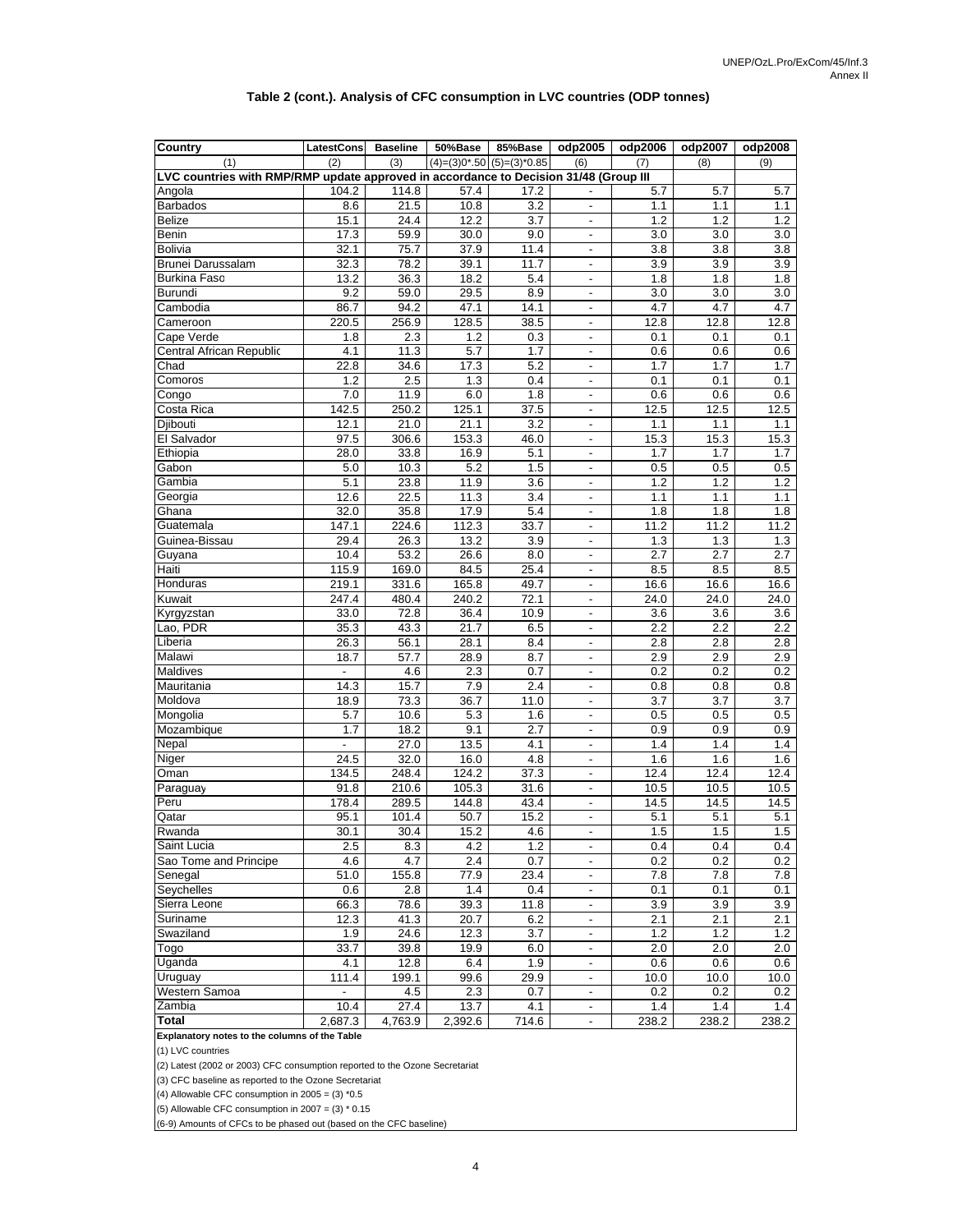| <b>Country</b>                                     | LatestCons               | <b>Baseline</b>          | 50%Base        | 85%Base                     | odp2005                  | odp2006                  | odp2007                  | odp2008 |
|----------------------------------------------------|--------------------------|--------------------------|----------------|-----------------------------|--------------------------|--------------------------|--------------------------|---------|
| (1)                                                | (2)                      | (3)                      |                | $(4)=(3)0*.50$ (5)=(3)*0.85 | (6)                      | (7)                      | (8)                      | (9)     |
| LVC countries with total phase-out plans (Group IV |                          |                          |                |                             |                          |                          |                          |         |
| Antigua and Barbuda                                | 1.5                      | 10.7                     | 5.4            | 1.6                         | $\blacksquare$           | $\blacksquare$           | $\overline{\phantom{0}}$ |         |
| Armenia(*)                                         | 172.7                    | 196.5                    | 98.3           | 29.5                        | $\overline{\phantom{0}}$ | $\overline{\phantom{0}}$ | $\overline{\phantom{0}}$ |         |
| <b>Bahamas</b>                                     | 24.6                     | 64.9                     | 32.5           | 9.7                         | $\blacksquare$           | $\blacksquare$           | $\overline{\phantom{0}}$ |         |
| Bosnia and Herzegovina                             | 230.0                    | 24.2                     |                | 3.6                         | $\blacksquare$           | $\blacksquare$           | $\overline{\phantom{0}}$ |         |
| Cook Islands                                       |                          |                          |                |                             |                          |                          |                          |         |
| Croatia                                            | 88.7                     | 219.3                    | 109.7          | 32.9                        | $\overline{\phantom{0}}$ | $\blacksquare$           | $\overline{\phantom{0}}$ |         |
| Ecuador                                            | 256.3                    | 301.4                    | 150.7          | 45.2                        | $\blacksquare$           | $\blacksquare$           | -                        |         |
| Jamaica                                            | 16.2                     | 93.2                     | 46.6           | 14.0                        | -                        | $\blacksquare$           | $\overline{\phantom{0}}$ |         |
| Kenya                                              | 168.6                    | 239.5                    | 119.8          | 35.9                        | -                        | $\blacksquare$           | $\overline{\phantom{0}}$ |         |
| Kiribati                                           |                          | 0.7                      | 0.4            | 0.1                         | $\blacksquare$           | $\blacksquare$           | $\overline{\phantom{0}}$ |         |
| Lesotho                                            | 1.4                      | 5.1                      | 2.6            | 0.8                         | $\blacksquare$           | $\blacksquare$           | $\overline{\phantom{0}}$ |         |
| Marshall Islands                                   | 0.2                      | 1.2                      | 0.6            | 0.2                         | -                        | $\blacksquare$           | $\overline{\phantom{0}}$ |         |
| <b>Mauritius</b>                                   | 4.0                      | 29.1                     | 14.6           | 4.4                         | $\blacksquare$           | $\overline{a}$           | -                        |         |
| Micronesia                                         |                          | 1.2                      | 0.6            | 0.2                         | $\blacksquare$           | $\blacksquare$           | -                        |         |
| Namibia                                            | 17.2                     | 21.9                     | 11.0           | 3.3                         | $\blacksquare$           | $\blacksquare$           | -                        |         |
| Nauru                                              | $\overline{\phantom{0}}$ | 0.5                      | 0.3            | 0.1                         |                          |                          |                          |         |
| Niue                                               | $\overline{\phantom{0}}$ | $\overline{\phantom{0}}$ | $\blacksquare$ | $\blacksquare$              |                          |                          |                          |         |
| Palau                                              | 1.0                      | 1.6                      | 0.8            | 0.2                         | $\overline{\phantom{0}}$ | $\blacksquare$           | -                        |         |
| Papua New Guinea                                   | 22.7                     | 36.3                     | 18.2           | 5.4                         | $\blacksquare$           | $\overline{\phantom{0}}$ | $\blacksquare$           |         |

Solomon Islands 1.0 2.0 0.3 - - - - Tonga 1.3 0.3 0.7 0.2 - - - - Trinidad and Tobago 120.0 62.5 60.0 18.0 - - - - Turkmenistan(\*) 37.3 10.5 18.7 5.6 - - - - Tuvalu 0.2 0.3 0.0 - - - - Vanuatu - - - - - - - - **Total** | 1,078.4 | 1,408.2 | 692.0 | 211.2 | - | - | - | -

#### **Table 2 (cont.). Analysis of CFC consumption in LVC countries (ODP tonnes)**

**Explanatory notes to the columns of the Table**

(1) LVC countries

(2) Latest (2002 or 2003) CFC consumption reported to the Ozone Secretariat

(3) CFC baseline as reported to the Ozone Secretariat

(4) Allowable CFC consumption in  $2005 = (3) *0.5$ 

(5) Allowable CFC consumption in  $2007 = (3) * 0.15$ 

(6-9) Amounts of CFCs to be phased out (based on the CFC baseline)

(\*) Phase-out plan funded through the GEF when the country was a non-Article 5 Party. Phase-out plan under current implementation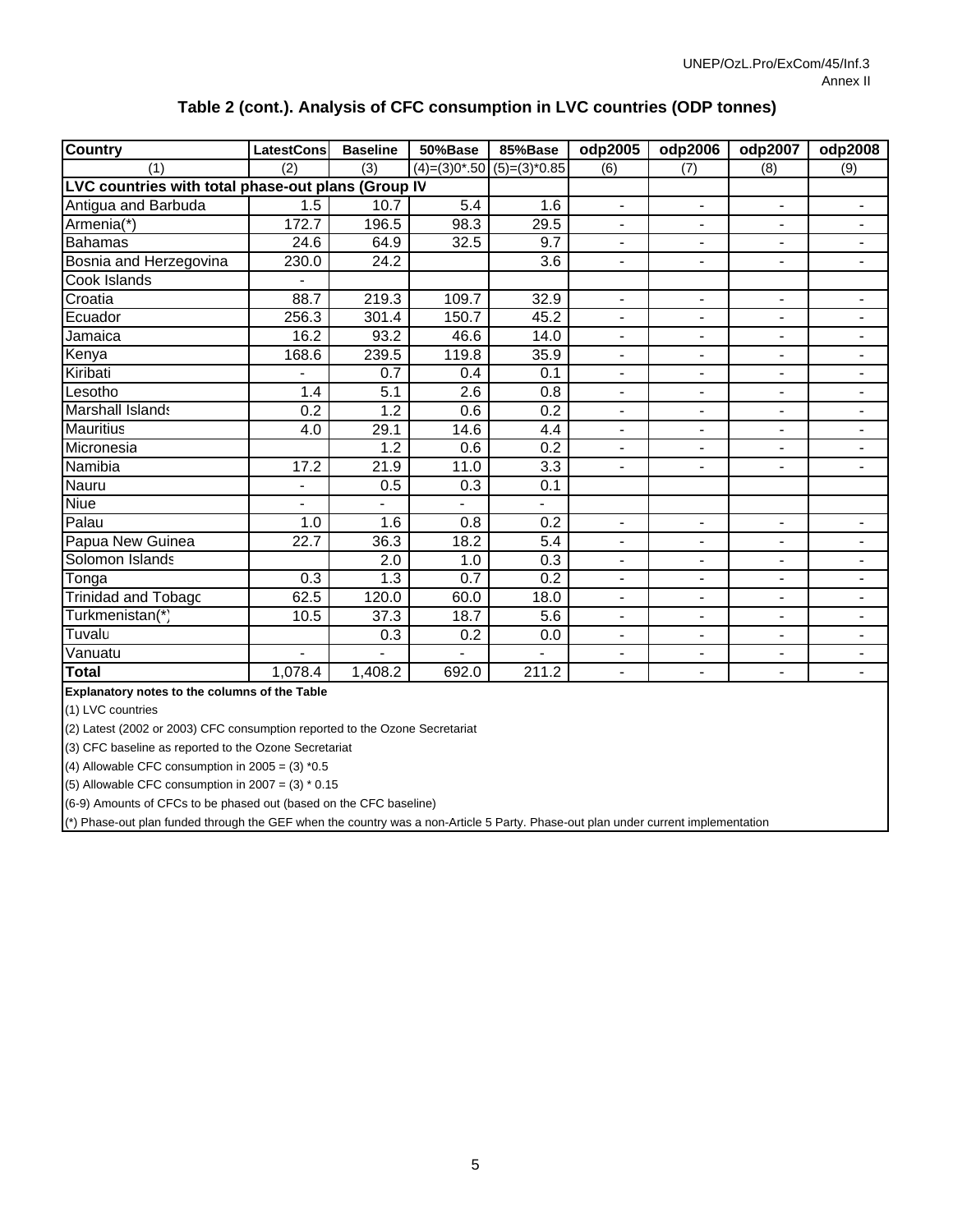| <b>COUNTRY</b>                                                                                                            | <b>LatestCons</b>        | <b>Baseline</b> | 20%base           | odp2005 | odp2006 | odp2007 |
|---------------------------------------------------------------------------------------------------------------------------|--------------------------|-----------------|-------------------|---------|---------|---------|
| (1)                                                                                                                       | (2)                      | (3)             | $(4) = (3)0$ *.80 | (5)     | (6)     | (7)     |
| Countries that might need assistance to achieve the 2005 MB phase out target (Group I)                                    |                          |                 |                   |         |         |         |
| <b>Bahamas</b>                                                                                                            |                          | 0.1             | 0.1               | 0.0     |         |         |
| <b>Barbados</b>                                                                                                           | $\blacksquare$           | 0.1             | 0.1               | 0.0     |         |         |
| El Salvador                                                                                                               | ä,                       | 1.4             | 1.1               | 0.3     |         |         |
| Fiji                                                                                                                      | 1.5                      | 0.7             | 0.6               | 0.1     |         |         |
| Guyana                                                                                                                    |                          | 1.4             | 1.1               | 0.3     |         |         |
| Iran                                                                                                                      | 14.4                     | 26.7            | 21.4              | 5.3     |         |         |
| Jamaica                                                                                                                   | 0.2                      | 4.9             | 3.9               | 1.0     |         |         |
| Libya                                                                                                                     | 90.0                     | 94.1            | 75.3              | 18.8    |         |         |
| Madagascar                                                                                                                | 0.1                      | 2.6             | 2.1               | 0.5     |         |         |
| Moldova                                                                                                                   | ٠                        | 7.0             | 5.6               | 1.4     |         |         |
| Nicaragua                                                                                                                 | $\blacksquare$           | 0.4             | 0.3               | 0.1     |         |         |
| Pakistan                                                                                                                  | $\overline{\phantom{a}}$ | 14.0            | 11.2              | 2.8     |         |         |
| Papua New Guinea                                                                                                          | ä,                       | 0.3             | 0.2               | 0.1     |         |         |
| Paraguay                                                                                                                  | 0.2                      | 0.9             | $\overline{0.7}$  | 0.2     |         |         |
| Saint Kitts and Nevis                                                                                                     |                          | 0.3             | 0.2               | 0.1     |         |         |
| Trinidad and Tobago                                                                                                       | 0.4                      | 1.7             | 1.4               | 0.3     |         |         |
| Vanuatu                                                                                                                   | ÷                        | 0.2             | 0.2               | 0.0     |         |         |
| Venezuela                                                                                                                 |                          | 10.3            | 8.2               | 2.1     |         |         |
| Vietnam                                                                                                                   | 56.4                     | 136.5           | 109.2             | 27.3    |         |         |
| <b>Subtotal</b>                                                                                                           | 163.2                    | 303.6           | 242.9             | 60.7    |         |         |
| Countries that might need assistance to achieve the 2005 MB phase out target in a future year (Decision XV/12) (Group II) |                          |                 |                   |         |         |         |
| Algeria                                                                                                                   | 4.2                      | 4.8             | 3.8               |         | 1.0     |         |
| Tunisia                                                                                                                   | 10.2                     | 8.3             | 6.6               |         | 1.7     |         |
| <b>Subtotal</b>                                                                                                           | 14.4                     | 13.0            | 10.4              |         | 2.6     |         |
| <b>Total</b>                                                                                                              | 177.6                    | 316.6           | 253.3             | 60.7    | 2.6     |         |
| Explanatory notes to the columns of the Table                                                                             |                          |                 |                   |         |         |         |
| (1) Article 5 countries                                                                                                   |                          |                 |                   |         |         |         |

### **Table 3. Analysis of MB consumption (ODP tonnes)**

 $(2)$  Latest (2002 or 2003) MB consumption reported to the Ozone Secretariat

(3) MB baseline as reported to the Ozone Secretariat

(4) Allowable MB consumption in  $2005 = (3) *0.8$ 

(5-7) Amount of MB to be phased out annually (based on the MB baseline)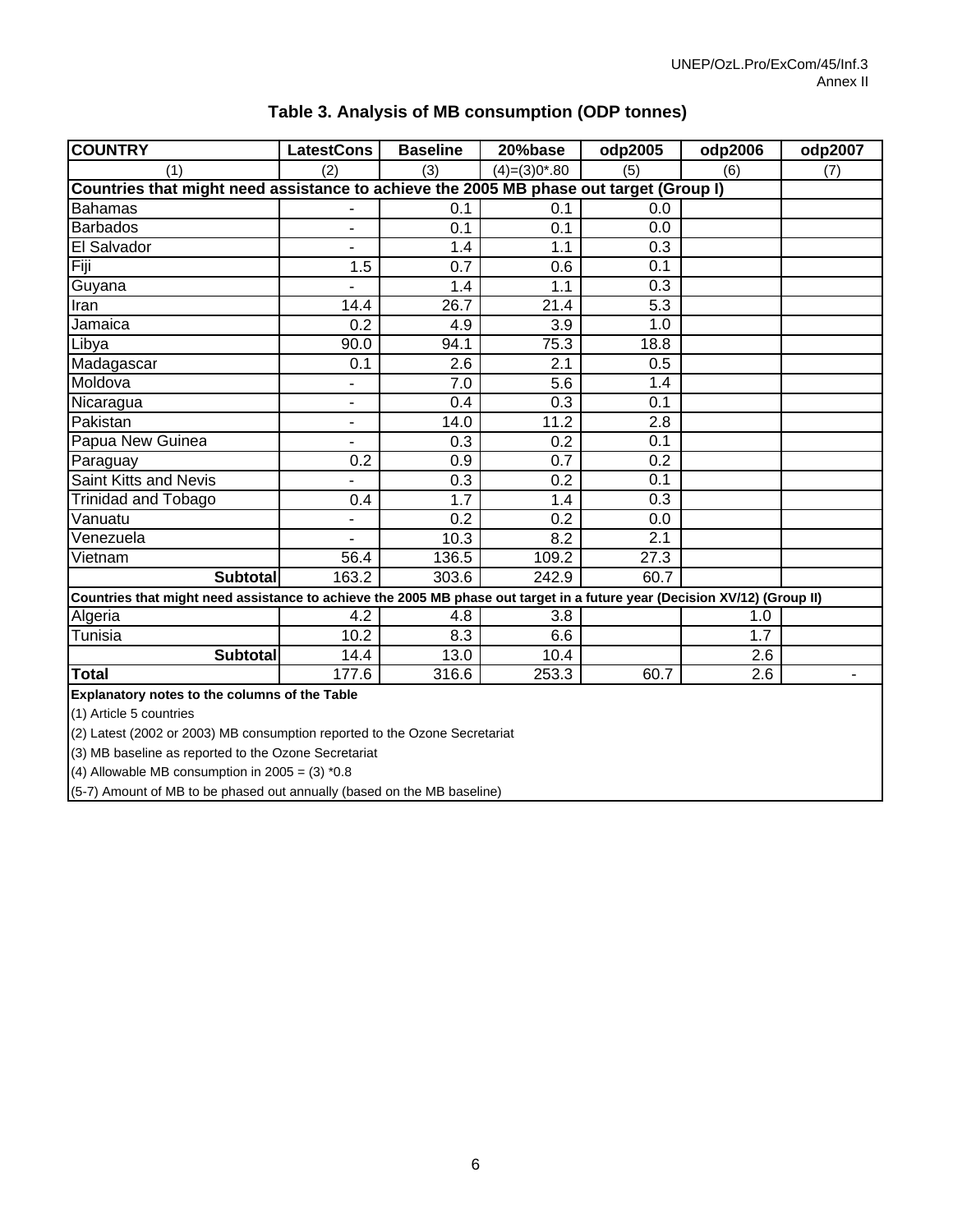#### **Table 3 (cont.). Analysis of MB consumption (ODP tonnes)**

| Country                                                                                          | <b>LatestCons</b> | <b>Baseline</b>    | 20%base         | odp2005 | odp2006                      | odp2007 |
|--------------------------------------------------------------------------------------------------|-------------------|--------------------|-----------------|---------|------------------------------|---------|
| (1)                                                                                              | (2)               | (3)                | $(4)=(3)0$ *.80 | (5)     | (6)                          | (7)     |
| Countries with approved projects that would enable compliance with the 2005 MB limit (Group III) |                   |                    |                 |         |                              |         |
| <b>Brazil</b>                                                                                    | 218.6             | 711.6              | 569.3           |         |                              |         |
| Chile                                                                                            | 274.3             | 212.5              | 170.0           |         |                              |         |
| Congo                                                                                            | $\blacksquare$    | 0.9                | 0.7             |         |                              |         |
| Congo, DR                                                                                        | 1.2               | 1.4                | 1.1             |         |                              |         |
| Ecuador                                                                                          |                   | 66.2               | 53.0            |         |                              |         |
| Egypt                                                                                            | 238.0             | 238.1              | 190.5           |         |                              |         |
| Georgia                                                                                          | 10.2              | 13.7               | 11.0            |         |                              |         |
| Guatemala                                                                                        | 527.7             | 400.7              | 320.6           |         |                              |         |
| Honduras                                                                                         | 366.5             | 259.4              | 207.5           |         |                              |         |
| Mexico                                                                                           | 968.0             | 1,130.8            | 904.6           |         |                              |         |
| Morocco                                                                                          | 697.2             | 697.2              | 557.8           |         |                              |         |
| Nigeria                                                                                          | 2.0               | 2.8                | 2.2             |         |                              |         |
| Sierra Leone                                                                                     | 0.7               | 2.6                | 2.1             |         |                              |         |
| Sudan                                                                                            | 1.8               | 3.0                | 2.4             |         |                              |         |
| Syria                                                                                            | 128.7             | 188.6              | 150.9           |         |                              |         |
| Turkey                                                                                           | 185.4             | 479.7              | 383.8           |         |                              |         |
| Yemen                                                                                            | 49.8              | 57.5               | 46.0            |         |                              |         |
| Zimbabwe                                                                                         | 97.4              | 557.0              | 445.6           |         |                              |         |
| <b>Subtotal</b>                                                                                  | 3,767.5           | 5,023.7            | 4,019.0         |         |                              |         |
| Countries with approved projects for complete MB phase out (Group IV)                            |                   |                    |                 |         |                              |         |
| Argentina                                                                                        | 353.1             | 411.3              | 329.0           |         |                              |         |
| <b>Bolivia</b>                                                                                   | 0.2               | 0.6                | 0.5             |         |                              |         |
| Bosnia and Herzegovina                                                                           | 9.8               | 3.5                | 2.8             |         |                              |         |
| Botswana                                                                                         | 0.3               | 0.1                | 0.1             |         |                              |         |
| Cameroor                                                                                         | 9.9               | 18.1               | 14.5            |         |                              |         |
| China $(*)$                                                                                      | 1,008.0           | 1,102.1            | 881.7           |         |                              |         |
| Costa Rica                                                                                       | 337.3             | 342.5              | 274.0           |         |                              |         |
| Cote D'Ivoire                                                                                    | 8.5               | 8.1                | 6.5             |         |                              |         |
| Croatia                                                                                          | $\blacksquare$    | 15.7               | 12.6            |         |                              |         |
| Cuba                                                                                             | 23.7              | 50.5               | 40.4            |         |                              |         |
| Dominican Republic                                                                               | 44.3              | 104.2              | 83.4            |         |                              |         |
| Indonesia                                                                                        | 37.8              | 40.7               | 32.6            |         |                              |         |
| Jordan                                                                                           | 80.1<br>74.1      | 176.3              | 141.0           |         |                              |         |
| Kenya<br>Korea, DPR                                                                              |                   | 217.5<br>30.0      | 174.0<br>24.0   |         |                              |         |
| Kyrgyzstan                                                                                       | 13.8              | $\overline{1}$ 4.2 | 11.4            |         |                              |         |
| Lebanon                                                                                          | 184.7             | 236.4              | 189.1           |         |                              |         |
| Macedonia                                                                                        | 41.1              | 112.7              | 90.2            |         |                              |         |
| Malawi                                                                                           | 6.0               | 14.6               | 11.7            |         |                              |         |
| Malaysia                                                                                         | $\blacksquare$    | 0.1                | 0.1             |         |                              |         |
| <b>Mauritius</b>                                                                                 | 1.0               | 3.4                | 2.7             |         |                              |         |
| Mozambique                                                                                       | $\blacksquare$    | 1.0                | 0.8             |         |                              |         |
| Oman                                                                                             |                   | 1.3                | 1.0             |         |                              |         |
| Peru                                                                                             | 9.0               | 10.3               | 8.2             |         |                              |         |
| Philippines                                                                                      | 64.6              | 111.5              | 89.2            |         |                              |         |
| Romania                                                                                          |                   | 53.2               | 42.6            |         |                              |         |
| Senegal                                                                                          | 2.0               | 4.1                | 3.3             |         |                              |         |
| Sri Lanka                                                                                        | 178.0             | 183.0              | 146.4           |         |                              |         |
| Thailand                                                                                         |                   | 12.2               | 9.8             |         |                              |         |
| Uganda                                                                                           | 24.0              | 6.3                | 5.0             |         |                              |         |
| Uruguay                                                                                          | 8.7               | 11.2               | 9.0             |         |                              |         |
| Subtotal                                                                                         | 2,520.0           | 3,296.7            | 2,637.4         |         |                              |         |
| <b>Total</b>                                                                                     | 6,287.5           | 8,320.4            | 6,656.3         |         | $\qquad \qquad \blacksquare$ |         |
| Explanatory notes to the columns of the Table                                                    |                   |                    |                 |         |                              |         |

(1) Article 5 countries

(2) Latest (2002 or 2003) MB consumption reported to the Ozone Secretariat

(3) MB baseline as reported to the Ozone Secretariat

(4) Allowable MB consumption in  $2005 = (3) *0.8$ 

(5-7) Amount of MB to be phased out annually (based on the MB baseline)

(\*) Possible additional funding for 100 ODP tonnes of MB used as a soil fumigant in ginsen crop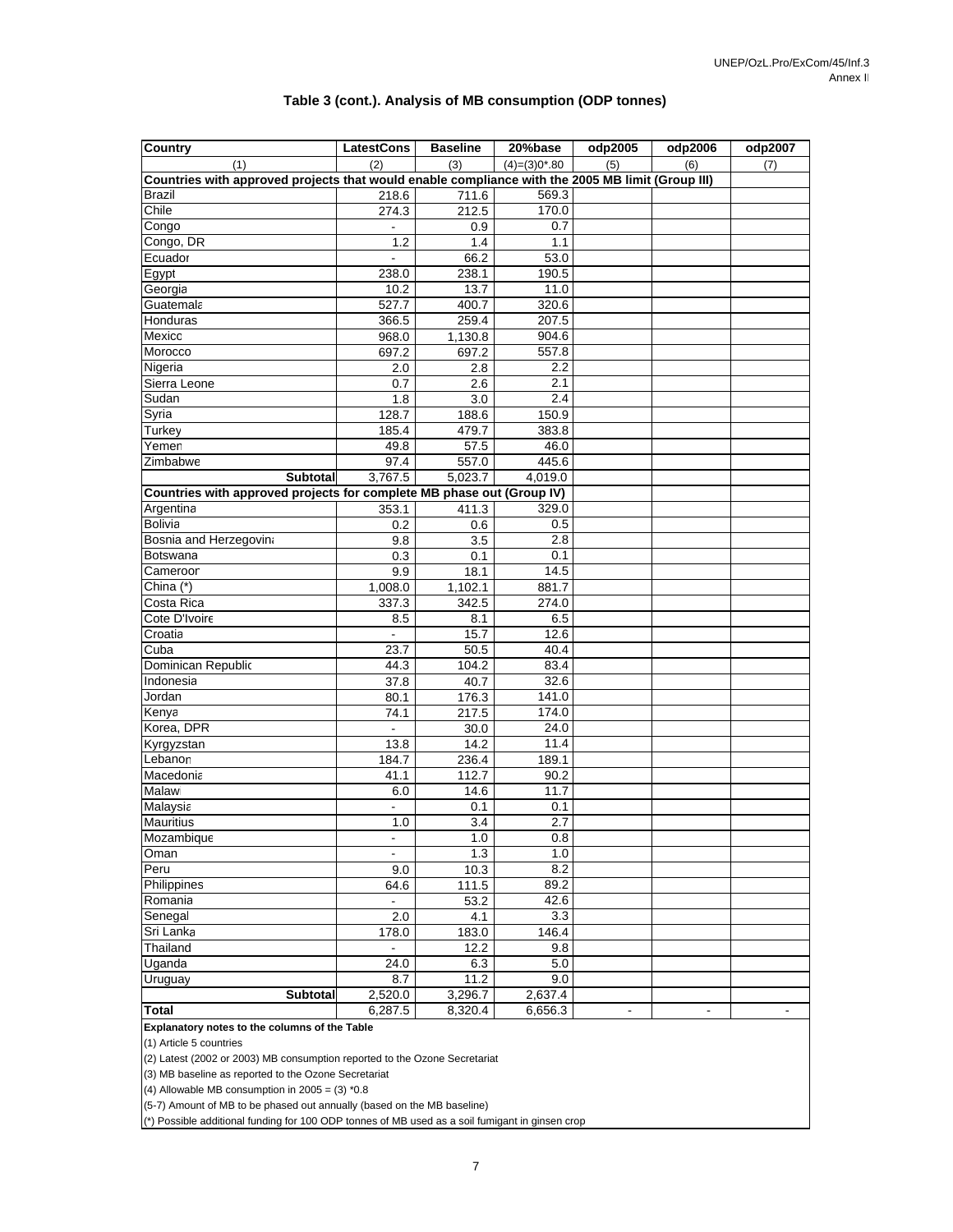#### **Table 3 (cont.). Analysis of MB consumption (ODP tonnes)**

| <b>Country</b>                                                                                              | LatestCons   Baseline                                |                                            | 20%base                  | odp2005 | odp2006 | odp2007 |
|-------------------------------------------------------------------------------------------------------------|------------------------------------------------------|--------------------------------------------|--------------------------|---------|---------|---------|
| (1)                                                                                                         | (2)                                                  | (3)                                        | $(4)=(3)0*0.80$          | (5)     | (6)     | (7)     |
| Countries with MB baseline equal to zero, or no calculated baseline or with no current consumption (Group V |                                                      |                                            |                          |         |         |         |
| Antigua and Barbuda                                                                                         | $\blacksquare$                                       |                                            |                          |         |         |         |
| Armenia                                                                                                     |                                                      |                                            |                          |         |         |         |
| Bahrain                                                                                                     | $\overline{\phantom{a}}$                             | $\overline{\phantom{a}}$                   |                          |         |         |         |
| Bangladesh                                                                                                  | $\overline{\phantom{a}}$                             | $\overline{\phantom{a}}$                   |                          |         |         |         |
| Belize                                                                                                      | $\blacksquare$                                       | $\overline{\phantom{a}}$                   |                          |         |         |         |
| Benin                                                                                                       | ٠                                                    | $\blacksquare$                             |                          |         |         |         |
| <b>Burkina Faso</b>                                                                                         | $\overline{\phantom{0}}$                             | $\overline{\phantom{a}}$                   |                          |         |         |         |
| <b>Burundi</b>                                                                                              | $\overline{\phantom{a}}$                             | $\overline{\phantom{a}}$                   |                          |         |         |         |
| Chad                                                                                                        | $\overline{\phantom{a}}$                             | $\blacksquare$                             |                          |         |         |         |
| Colombia                                                                                                    | $\blacksquare$                                       | 110.1                                      | 88.1                     |         |         |         |
| Comoros                                                                                                     | $\overline{a}$                                       | $\overline{\phantom{a}}$                   |                          |         |         |         |
| Djibouti                                                                                                    | $\overline{\phantom{a}}$                             | $\overline{\phantom{a}}$                   |                          |         |         |         |
| Gabon                                                                                                       | $\overline{\phantom{a}}$                             | $\blacksquare$                             |                          |         |         |         |
| Ghana                                                                                                       | $\blacksquare$                                       | $\overline{\phantom{a}}$                   |                          |         |         |         |
| Guinea-Bissau                                                                                               | $\overline{a}$                                       | $\blacksquare$                             |                          |         |         |         |
| Haiti                                                                                                       | $\overline{\phantom{a}}$                             | $\overline{\phantom{a}}$                   |                          |         |         |         |
| India                                                                                                       | $\blacksquare$                                       | $\blacksquare$                             |                          |         |         |         |
| Kiribati                                                                                                    | $\overline{a}$                                       | $\overline{\phantom{a}}$                   |                          |         |         |         |
| Kuwait                                                                                                      | $\overline{\phantom{0}}$                             | $\overline{\phantom{a}}$                   |                          |         |         |         |
| Maldives<br>Mali                                                                                            | $\overline{\phantom{a}}$                             | $\overline{\phantom{a}}$                   |                          |         |         |         |
|                                                                                                             | $\overline{\phantom{a}}$                             | $\overline{\phantom{a}}$                   |                          |         |         |         |
| Mongolia<br>Namibia                                                                                         | $\blacksquare$                                       | $\overline{\phantom{a}}$                   |                          |         |         |         |
| Nauru                                                                                                       | $\overline{\phantom{0}}$<br>$\overline{\phantom{a}}$ | 0.8                                        | 0.6                      |         |         |         |
| <b>Niger</b>                                                                                                | $\blacksquare$                                       | $\overline{\phantom{a}}$<br>$\blacksquare$ |                          |         |         |         |
| Palau                                                                                                       | $\overline{\phantom{a}}$                             | $\overline{\phantom{a}}$                   |                          |         |         |         |
| Panama                                                                                                      | ٠                                                    | $\overline{\phantom{0}}$                   |                          |         |         |         |
| Qatar                                                                                                       | $\overline{\phantom{a}}$                             | $\overline{\phantom{a}}$                   |                          |         |         |         |
| Rwanda                                                                                                      | $\overline{\phantom{a}}$                             | $\blacksquare$                             |                          |         |         |         |
| Saint Vincent and the Grenadines                                                                            | $\overline{\phantom{a}}$                             | $\overline{\phantom{a}}$                   |                          |         |         |         |
| Sao Tome and Principe                                                                                       | $\overline{a}$                                       | $\overline{\phantom{0}}$                   |                          |         |         |         |
| Serbia and Montenegro                                                                                       | $\overline{\phantom{0}}$                             |                                            |                          |         |         |         |
| Seychelles                                                                                                  | $\overline{a}$                                       | $\overline{\phantom{a}}$                   |                          |         |         |         |
| Solomon Islands                                                                                             |                                                      | $\blacksquare$                             |                          |         |         |         |
| Somalia                                                                                                     | $\overline{\phantom{a}}$                             | 0.5                                        | 0.4                      |         |         |         |
| Tanzania                                                                                                    |                                                      | $\blacksquare$                             |                          |         |         |         |
| Togo                                                                                                        | $\overline{\phantom{a}}$                             | $\overline{\phantom{a}}$                   |                          |         |         |         |
| Tonga                                                                                                       | $\overline{\phantom{a}}$                             | 0.2                                        | 0.2                      |         |         |         |
| Turkmenistan                                                                                                |                                                      | $\blacksquare$                             |                          |         |         |         |
| Tuvalu                                                                                                      |                                                      | $\overline{\phantom{a}}$                   |                          |         |         |         |
| Western Samoa                                                                                               | $\overline{\phantom{a}}$                             | $\overline{\phantom{a}}$                   |                          |         |         |         |
| Countries that are not yet Parties to the Copenhagen Amendment (Group VI                                    |                                                      |                                            |                          |         |         |         |
| Albania                                                                                                     |                                                      | $\overline{\phantom{a}}$                   |                          |         |         |         |
| Angola                                                                                                      | $\overline{\phantom{a}}$                             |                                            | $\overline{\phantom{a}}$ |         |         |         |
| <b>Brunei Darussalam</b>                                                                                    |                                                      | ٠                                          |                          |         |         |         |
| Cambodia                                                                                                    | $\overline{\phantom{a}}$                             | $\overline{\phantom{a}}$                   |                          |         |         |         |
| Central African Republic                                                                                    | $\overline{\phantom{a}}$                             | $\overline{\phantom{a}}$                   |                          |         |         |         |
| Dominica                                                                                                    | $\overline{\phantom{a}}$                             | $\overline{\phantom{a}}$                   |                          |         |         |         |
| Ethiopia                                                                                                    | 10.8                                                 | 15.6                                       | 12.5                     |         |         |         |
| Gambia                                                                                                      | $\overline{\phantom{a}}$                             | $\blacksquare$                             |                          |         |         |         |
| Guinea<br>Lao, PDR                                                                                          | $\overline{\phantom{a}}$                             |                                            |                          |         |         |         |
| Lesotho                                                                                                     |                                                      |                                            |                          |         |         |         |
| Mauritania                                                                                                  | $\overline{\phantom{a}}$<br>$\overline{\phantom{a}}$ | 0.1<br>$\overline{\phantom{a}}$            |                          |         |         |         |
| Myanmar                                                                                                     | $\overline{\phantom{a}}$                             | 3.4                                        | 2.7                      |         |         |         |
| <b>Nepal</b>                                                                                                | $\qquad \qquad \blacksquare$                         | $\overline{\phantom{a}}$                   |                          |         |         |         |
| Suriname                                                                                                    | $\overline{\phantom{a}}$                             | $\overline{\phantom{a}}$                   |                          |         |         |         |
| Swaziland                                                                                                   | $\overline{\phantom{a}}$                             | 0.6                                        | 0.5                      |         |         |         |
| Zambia                                                                                                      | 11.7                                                 | 29.3                                       | 23.4                     |         |         |         |
| Explanatory notes to the columns of the Table                                                               |                                                      |                                            |                          |         |         |         |

(1) Article 5 countries

(2) Latest (2002 or 2003) MB consumption reported to the Ozone Secretariat

(3) MB baseline as reported to the Ozone Secretariat

(4) Allowable MB consumption in  $2005 = (3)$  \*0.8

(5-7) Amount of MB to be phased out annually (based on the MB baseline)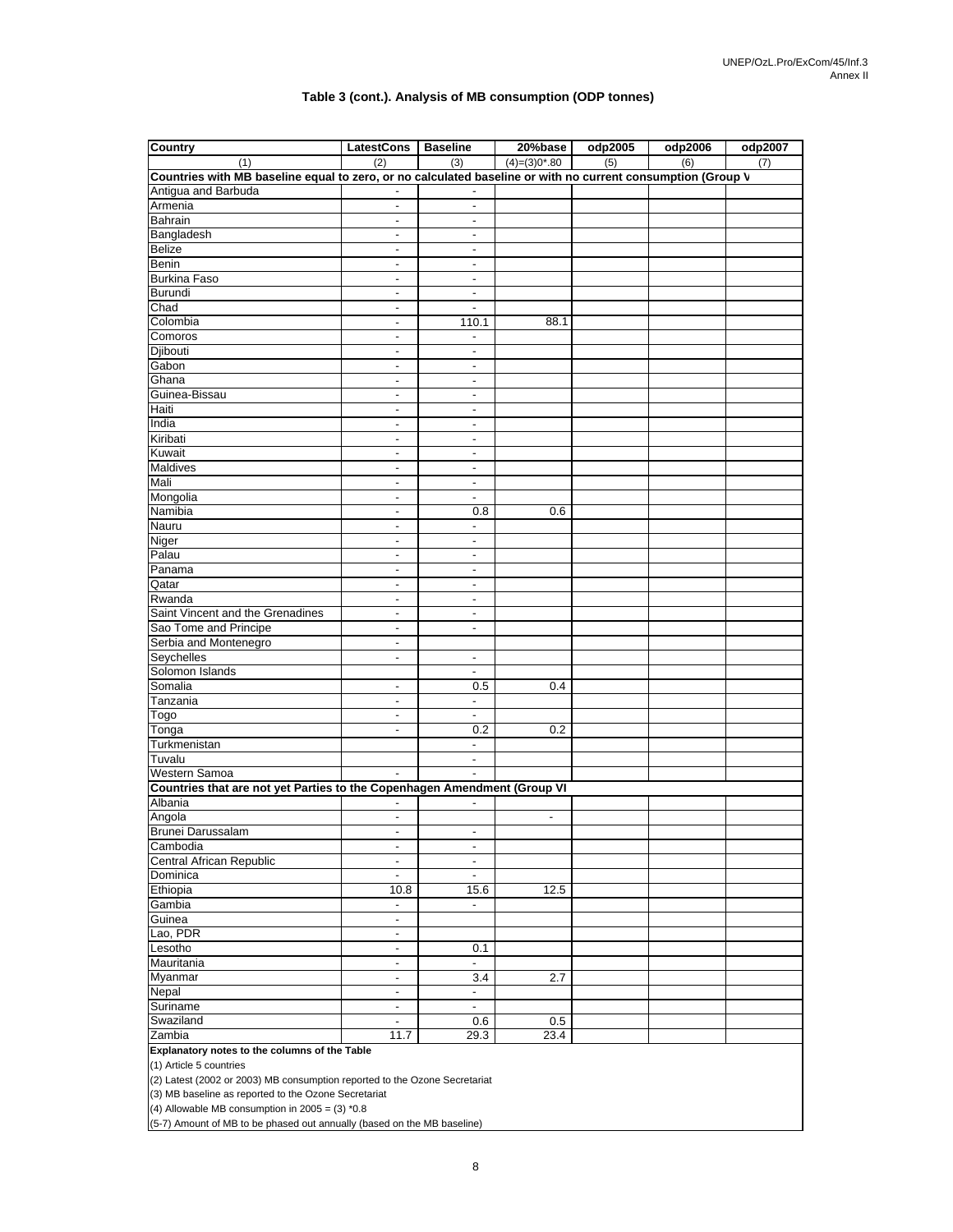#### **Table 4. Analysis of CTC consumption (ODP tonnes)**

| <b>Country</b>                                                                                              | <b>Baseline</b>          |                          | 2001Cons   2002Cons      | 2003Cons                     | 85%base                         | odp2005                         | odp2006                         | odp2007                         |
|-------------------------------------------------------------------------------------------------------------|--------------------------|--------------------------|--------------------------|------------------------------|---------------------------------|---------------------------------|---------------------------------|---------------------------------|
| (1)                                                                                                         | (2)                      | (3)                      | (4)                      | (5)                          | $(6)=(2)^*0.8$                  | (7)                             | (8)                             | (9)                             |
| Countries that might need assistance to achieve the 2005 CTC phase out target (Group I                      |                          |                          |                          |                              |                                 |                                 |                                 |                                 |
| Algeria                                                                                                     | 20.9                     | 18.7                     | 18.7                     | 18.7                         | 17.8                            | 17.8                            | 1.6                             | 1.6                             |
| <b>Bahamas</b>                                                                                              |                          |                          | 0.3                      | ÷,                           |                                 | $\overline{\phantom{a}}$        | $\blacksquare$                  | $\overline{a}$                  |
| Bahrain                                                                                                     | 0.7                      | 0.6                      | 1.1                      | 1.0                          | 0.6                             | 0.6                             | 0.1                             | 0.1                             |
| <b>Bolivia</b>                                                                                              | 0.3                      | $\overline{\phantom{a}}$ | $\blacksquare$           | ÷,                           | 0.3                             | 0.3                             | 0.0                             | 0.0                             |
| <b>Brazil</b>                                                                                               | 411.6                    | 163.1                    | 385.7                    | 274.4                        | 349.9                           | 349.9                           | 30.9                            | 30.9                            |
| Colombia                                                                                                    | 6.1                      | 13.4                     | 0.9                      | 1.4                          | 5.2                             | 5.2                             | 0.5                             | 0.5                             |
| Congo                                                                                                       | 0.6                      |                          | $\overline{\phantom{a}}$ | -                            | 0.5                             | 0.5                             | 0.0                             | 0.0                             |
| Congo, DR                                                                                                   | 15.3                     | 16.5                     | 16.5                     | 11.0                         | 13.0                            | 13.0                            | 1.1                             | 1.1                             |
| Croatia                                                                                                     | 3.9                      | 0.2                      | 2.5                      | 2.3                          | 3.3                             | 3.3                             | 0.3                             | 0.3                             |
| Dominican Republic                                                                                          | 29.0                     | $\overline{\phantom{a}}$ | $\overline{\phantom{a}}$ | $\overline{\phantom{a}}$     | 24.7                            | 24.7                            | 2.2                             | $2.2\,$                         |
| Ecuador                                                                                                     | 0.5<br>$\blacksquare$    | 0.2                      | 0.2                      | 0.1                          | 0.4                             | 0.4                             | 0.0                             | 0.0                             |
| Ethiopia                                                                                                    | 10.6                     | 4.4<br>$\overline{a}$    | 43.3<br>$\blacksquare$   | $\overline{\phantom{a}}$     | $\overline{\phantom{a}}$<br>9.0 | $\overline{\phantom{a}}$<br>9.0 | $\overline{\phantom{a}}$<br>0.8 | $\overline{\phantom{a}}$<br>0.8 |
| Guatemala<br>Iran*                                                                                          | 77.0                     | 55.0                     | 2,169.2                  | 2,169.2                      | 65.5                            | 65.5                            | 5.8                             | 5.8                             |
| Kenya                                                                                                       | 65.9                     | 59.7                     | 0.6                      | $\overline{\phantom{a}}$     | 56.0                            | 56.0                            | 4.9                             | 4.9                             |
| Liberia                                                                                                     | 0.2                      | 0.3                      | ۰                        | $\overline{\phantom{a}}$     | 0.2                             | 0.2                             | 0.0                             | $0.0\,$                         |
| Macedonia                                                                                                   | 0.1                      | $\frac{1}{2}$            | $\overline{\phantom{a}}$ | $\qquad \qquad \blacksquare$ | 0.1                             | 0.1                             | 0.0                             | 0.0                             |
| Marshall Islands                                                                                            | $\overline{\phantom{a}}$ | $\overline{\phantom{a}}$ | $\overline{\phantom{a}}$ | 0.2                          | $\blacksquare$                  | $\overline{\phantom{a}}$        | $\blacksquare$                  | $\overline{\phantom{a}}$        |
| Mexico                                                                                                      | $\blacksquare$           | $\overline{\phantom{a}}$ | 0.8                      | $\blacksquare$               | $\overline{\phantom{a}}$        | $\overline{\phantom{a}}$        | $\overline{\phantom{a}}$        | $\blacksquare$                  |
| Morocco                                                                                                     | 1.1                      | 0.2                      | 0.2                      | 0.1                          | 0.9                             | 0.9                             | 0.1                             | 0.1                             |
| Nepal                                                                                                       | 0.9                      | 0.9                      | 0.9                      | 0.9                          | 0.8                             | 0.8                             | 0.1                             | 0.1                             |
| Oman                                                                                                        | 0.1                      | 0.6                      | L.                       | 0.1                          | 0.1                             | 0.1                             | 0.0                             | 0.0                             |
| Paraguay                                                                                                    | 0.6                      | 1.0                      | 2.0                      | 2.4                          | 0.5                             | 0.5                             | 0.0                             | 0.0                             |
| Peru                                                                                                        | 1.0                      | 0.7                      |                          | $\overline{\phantom{a}}$     | 0.9                             | 0.9                             | 0.1                             | 0.1                             |
| Serbia and Montenegro                                                                                       | 11.0                     | 33.0                     | $\overline{\phantom{a}}$ | $\overline{\phantom{a}}$     | 9.4                             | 9.4                             | 0.8                             | 0.8                             |
| Sierra Leone                                                                                                | 2.6                      | 0.7                      | 0.2                      | 0.1                          | $2.2\,$                         | 2.2                             | 0.2                             | 0.2                             |
| Tanzania                                                                                                    | 0.1                      | $\blacksquare$           | ÷.                       | $\overline{a}$               | 0.1                             | 0.1                             | 0.0                             | 0.0                             |
| Tunisia                                                                                                     | 2.9                      | 1.1                      | 1.1                      | 0.9                          | $\overline{2.5}$                | 2.5                             | 0.2                             | 0.2                             |
| Uganda                                                                                                      | 0.4                      | 0.4                      | 0.4                      | 0.3                          | 0.3                             | 0.3                             | 0.0                             | 0.0                             |
| Uruguay                                                                                                     | 0.4                      | 0.3                      | 0.4                      | 0.3                          | 0.3                             | 0.3                             | 0.0                             | 0.0                             |
| Venezuela**                                                                                                 |                          | $\overline{\phantom{a}}$ | $\overline{\phantom{0}}$ |                              | $\overline{a}$                  | $\mathbf{r}$                    |                                 | $\overline{a}$                  |
| Vietnam                                                                                                     | 1.6                      | $\blacksquare$           | 0.2                      | $\blacksquare$               | 1.4                             | 1.4                             | 0.1                             | 0.1                             |
| Zambia                                                                                                      | 0.7                      | 0.2                      |                          |                              | 0.6                             | 0.6                             | 0.1                             | 0.1                             |
| Zimbabwe                                                                                                    | 11.6                     | 17.6                     | 10.3                     | 9.1                          | 9.9                             | 9.9                             | 0.9                             | 0.9                             |
| <b>Subtotal</b>                                                                                             | 677.7                    | 388.8                    | 2,655.5                  | 2,492.5                      | 576.0                           | 576.0                           | 50.8                            | 50.8                            |
| Countries with an approved CTC phase out plan/project (Group II)                                            |                          |                          |                          |                              |                                 |                                 |                                 |                                 |
| Albania                                                                                                     | 3.1                      | 1.3                      |                          | 2.9                          |                                 |                                 | $\blacksquare$                  |                                 |
| Argentina                                                                                                   | 187.2                    | 59.3                     | 20.8                     | 58.8                         |                                 |                                 | $\overline{\phantom{a}}$        | $\overline{\phantom{a}}$        |
| Bangladesh<br>Chile                                                                                         | 5.7<br>0.6               | 11.7<br>1.3              | 13.8<br>0.4              | 6.7<br>0.8                   |                                 |                                 | $\overline{\phantom{a}}$        | $\overline{\phantom{a}}$        |
| China                                                                                                       | 38,220.6                 | 11,870.1                 | 3,294.4                  | 20,019.9                     |                                 |                                 | $\overline{\phantom{a}}$        | $\overline{\phantom{a}}$        |
| Cuba                                                                                                        | 2.7                      | 1.3                      | 3.5                      | 0.1                          |                                 |                                 | $\overline{\phantom{a}}$        | $\blacksquare$                  |
| Egypt                                                                                                       | 38.5                     | 11.0                     | 11.0                     | 13.0                         |                                 |                                 | $\overline{\phantom{a}}$        | $\blacksquare$                  |
| Ghana                                                                                                       | 0.4                      | $\overline{\phantom{a}}$ | $\overline{\phantom{a}}$ | 0.4                          |                                 |                                 |                                 |                                 |
| India                                                                                                       | 11,505.4                 | 9,318.1                  | 10,461.0                 | 10,856.2                     |                                 |                                 |                                 |                                 |
| Indonesia                                                                                                   | $\blacksquare$           | $\blacksquare$           | 16.5                     | 16.5                         |                                 |                                 | $\overline{\phantom{a}}$        |                                 |
| Jamaica                                                                                                     | 2.8                      |                          |                          |                              |                                 |                                 | $\overline{\phantom{a}}$        |                                 |
| Jordan                                                                                                      | 40.3                     | 7.7                      | 5.5                      | 3.3                          |                                 |                                 | -                               | -                               |
| Korea, DPR                                                                                                  | 2,053.7                  | 2,077.9                  | 2,027.3                  | 1,585.2                      |                                 |                                 | $\overline{\phantom{a}}$        |                                 |
| Malaysia                                                                                                    | 4.5                      |                          |                          |                              |                                 |                                 | $\overline{\phantom{a}}$        | $\overline{\phantom{a}}$        |
| Nigeria                                                                                                     | 152.8                    | 143.0                    | 140.8                    | 166.7                        |                                 |                                 | $\overline{\phantom{a}}$        | $\overline{\phantom{a}}$        |
| Pakistan                                                                                                    | 412.9                    | 655.6                    | 636.9                    | 589.1                        |                                 |                                 | $\blacksquare$                  |                                 |
| Romania                                                                                                     | 368.6                    | 16.2                     | 29.8                     | 200.0                        |                                 |                                 | $\overline{\phantom{a}}$        |                                 |
| Sri Lanka                                                                                                   | 35.1                     | 30.1                     | 31.7                     | 23.9                         |                                 |                                 | $\blacksquare$                  |                                 |
| Sudan                                                                                                       | 2.2                      | 2.2                      | 2.2                      | 1.1                          |                                 |                                 | $\overline{\phantom{a}}$        | ۰                               |
| Thailand                                                                                                    | 7.5                      | 7.2                      |                          |                              |                                 |                                 |                                 |                                 |
| Turkey                                                                                                      | 105.1                    | 16.0                     | 13.2                     | 13.2                         |                                 |                                 | $\overline{\phantom{a}}$        | -                               |
| <b>Subtotal</b>                                                                                             | 53,149.7                 | 24,230.0                 | 16,708.8                 | 33,557.8                     | ٠                               |                                 | $\overline{\phantom{a}}$        |                                 |
| Total                                                                                                       | 53,827.4                 | 24,618.8                 | 19,364.3                 | 36,050.3                     | 576.0                           | 576.0                           | 50.8                            | 50.8                            |
| Explanatory notes to the columns of the Table<br>(1) Article 5 countries with reported CTC consumption data |                          |                          |                          |                              |                                 |                                 |                                 |                                 |
|                                                                                                             |                          |                          |                          |                              |                                 |                                 |                                 |                                 |

(2) CTC baseline as reported to the Ozone Secretariat (3-5) CTC consumption reported to the Ozone Secretariat

(6)Total amount of CTC to be phased out to achieve the 2005 control level (based on the CTC baseline) = (3) \*0.15

(7-9) Amount of CTC to be phased out annually

(\*) Iran has requested the Implementation Committee for a change in in its CTC baseline

(\*) The CTC baseline of Venezuela is 1,107.2 ODP tonnes. It appears that consumption reported in baseline year was for feedstock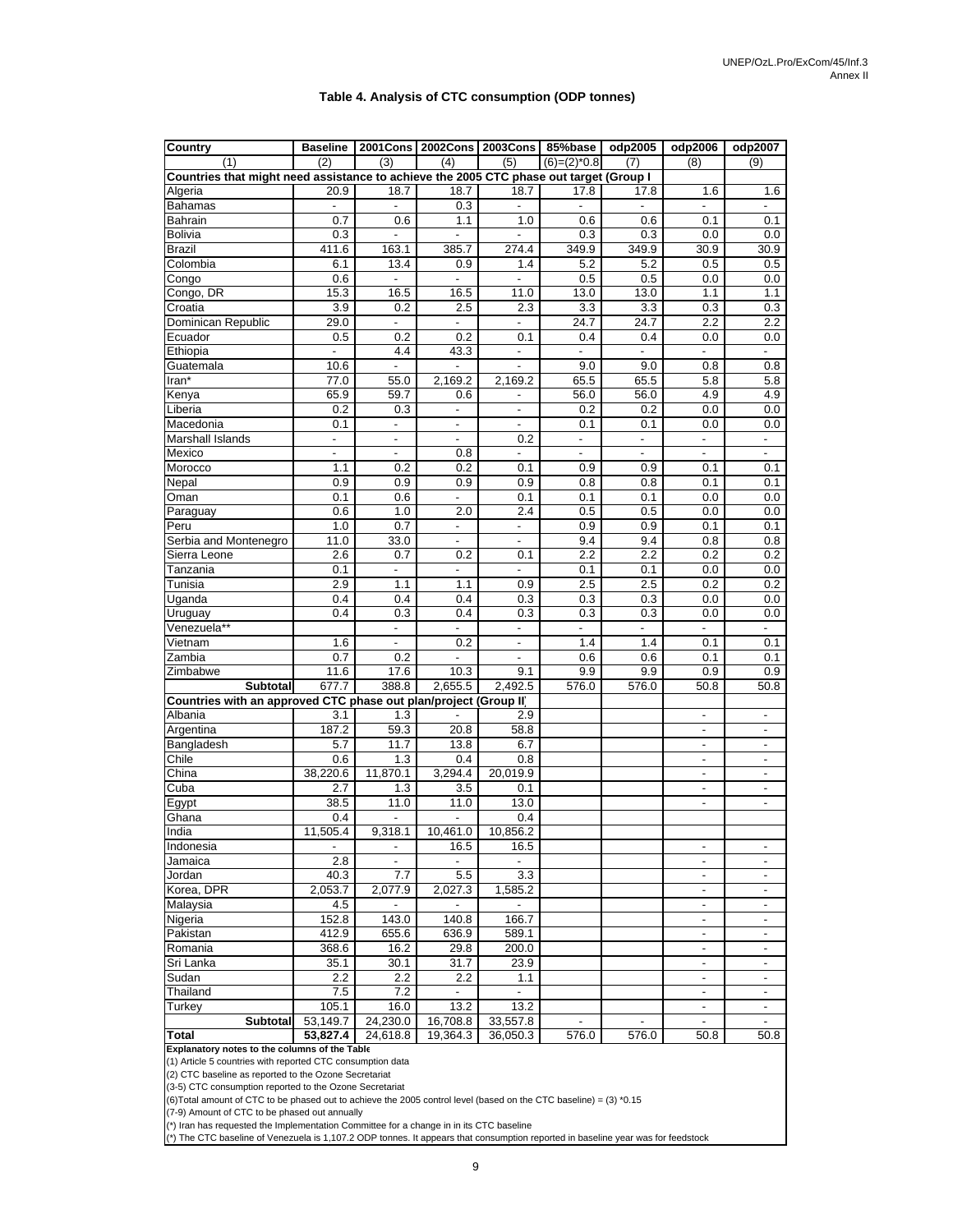| <b>Country</b>                                                                          | <b>Baseline</b>  |                          | 2001Cons   2002Cons      | <b>2003Cons</b> | 30%base          | odp2005          | odp2006 | odp2007 |
|-----------------------------------------------------------------------------------------|------------------|--------------------------|--------------------------|-----------------|------------------|------------------|---------|---------|
| (1)                                                                                     | (2)              | (3)                      | (4)                      | (5)             | $(6)=(2)^*0.3$   | (7)              | (8)     | (9)     |
| Countries that might need assistance to achieve the 2005 TCA phase out target (Group I) |                  |                          |                          |                 |                  |                  |         |         |
| Algeria                                                                                 | 5.8              | 5.0                      | 5.0                      | 5.0             | 1.7              | 1.7              | 1.2     | 1.2     |
| Bahrain                                                                                 | 22.7             | 2.5                      | 1.5                      | 0.7             | 6.8              | 6.8              | 4.5     | 4.5     |
| Brazil                                                                                  | 32.4             | ä,                       | $\blacksquare$           | $\blacksquare$  | 9.7              | 9.7              | 6.5     | 6.5     |
| <b>Burundi</b>                                                                          | 0.1              | 0.1                      | 0.1                      | $\blacksquare$  | 0.0              | 0.0              | 0.0     | 0.0     |
| Cambodia                                                                                | 0.5              | 0.5                      | 0.5                      | 0.4             | 0.2              | 0.2              | 0.1     | 0.1     |
| Cameroon                                                                                | 8.2              | 6.2                      |                          | $\blacksquare$  | 2.5              | 2.5              | 1.6     | 1.6     |
| Colombia                                                                                | 0.6              |                          |                          | $\blacksquare$  | $\overline{0.2}$ | $\overline{0.2}$ | 0.1     | 0.1     |
| Congo, DR                                                                               | 4.8              | 1.3                      | 1.3                      | 0.6             | 1.4              | 1.4              | 1.0     | 1.0     |
| Dominican Republic                                                                      | 3.6              | 2.4                      | ÷.                       | $\blacksquare$  | 1.1              | 1.1              | 0.7     | 0.7     |
| Ecuador                                                                                 | 2.0              | 1.7                      | 2.8                      | 3.5             | 0.6              | 0.6              | 0.4     | 0.4     |
| Ethiopia                                                                                | 0.5              | 0.4                      | 0.4                      | $\blacksquare$  | 0.2              | 0.2              | 0.1     | 0.1     |
| Haiti                                                                                   | 0.2              | $0.\overline{2}$         | $\blacksquare$           | $\blacksquare$  | 0.1              | 0.1              | 0.0     | 0.0     |
| India                                                                                   | 122.2            | $\overline{\phantom{0}}$ | $\blacksquare$           | $\blacksquare$  | 36.7             | 36.7             | 24.4    | 24.4    |
| Iran                                                                                    | 8.7              | 6.0                      | 386.8                    | 386.8           | 2.6              | 2.6              | 1.7     | 1.7     |
| Kenya                                                                                   | 1.1              | 2.0                      | 5.8                      | $\blacksquare$  | 0.3              | 0.3              | 0.2     | 0.2     |
| Korea, DPR                                                                              | $\overline{7.7}$ | 7.0                      | $\blacksquare$           | $\blacksquare$  | 2.3              | 2.3              | 1.5     | 1.5     |
| Mexico                                                                                  | 56.4             | 30.0                     | $\blacksquare$           | $\blacksquare$  | 16.9             | 16.9             | 11.3    | 11.3    |
| Morocco                                                                                 | 0.1              |                          | $\blacksquare$           | $\blacksquare$  |                  |                  |         |         |
| Pakistan                                                                                | 2.3              | $\overline{3.5}$         | $\overline{\phantom{a}}$ | $\blacksquare$  |                  |                  |         |         |
| Trinidad and Tobago                                                                     | $\overline{0.7}$ | 0.1                      | 0.3                      | $\blacksquare$  |                  |                  |         |         |
| Tunisia                                                                                 | 0.1              | $\overline{a}$           |                          | $\blacksquare$  |                  |                  |         |         |
| Venezuela                                                                               | 4.6              | $\overline{\phantom{0}}$ | 1.7                      | 1.9             |                  |                  |         |         |
| Vietnam                                                                                 | 0.2              | $\blacksquare$           | $\blacksquare$           | $\blacksquare$  | 0.1              | 0.1              | 0.0     | 0.0     |
| Yemen                                                                                   | 0.9              | $\blacksquare$           | 0.8                      | 0.2             | 0.3              | 0.3              | 0.2     | 0.2     |
| Zambia                                                                                  | 0.1              |                          |                          |                 | 0.0              | 0.0              | 0.0     | $0.0\,$ |
| <b>Subtotal</b>                                                                         | 286.5            | 68.9                     | 407.0                    | 399.1           | 83.6             | 83.6             | 55.7    | 55.7    |
| Countries with an approved TCA phase out plan/project (Group II)                        |                  |                          |                          |                 |                  |                  |         |         |
| Albania                                                                                 |                  | 0.1                      | 0.6                      | 0.1             |                  |                  |         |         |
| Argentina                                                                               | 65.7             | 30.9                     | 12.8                     | 20.9            |                  |                  |         |         |
| Bangladesh                                                                              | 0.9              | 1.5                      | 1.0                      | 0.9             |                  |                  |         |         |
| Bosnia and Herzegovina                                                                  | 1.5              | 3.7                      | 3.6                      | 3.6             |                  |                  |         |         |
| Chile                                                                                   | 6.4              | $\overline{5.2}$         | $\overline{3.5}$         | 7.0             |                  |                  |         |         |
| China                                                                                   | 721.2            | 465.4                    | 380.8                    | 336.8           |                  |                  |         |         |
| Egypt                                                                                   | 26.0             | 15.0                     | 19.0                     | 18.0            |                  |                  |         |         |
| Indonesia                                                                               | 13.3             | 20.0                     | 8.8                      | 10.7            |                  |                  |         |         |
| Jamaica                                                                                 | $1.4$            |                          |                          |                 |                  |                  |         |         |
| Jordan                                                                                  | 18.2             | 17.0                     | 8.0                      | 8.0             |                  |                  |         |         |
| Malaysia                                                                                | 49.5             | 35.0                     | 12.9                     | 11.4            |                  |                  |         |         |
| <b>Mauritius</b>                                                                        | 0.1              |                          |                          |                 |                  |                  |         |         |
| Nigeria                                                                                 | 32.9             | 31.5                     | 31.0                     | 31.3            |                  |                  |         |         |
| Sri Lanka                                                                               | 3.0              |                          |                          |                 |                  |                  |         |         |
| Thailand                                                                                | 54.6             | 33.5                     | 2.9                      | 2.4             |                  |                  |         |         |
| <b>Turkey</b>                                                                           | 37.4             | $\overline{11.4}$        | 10.8                     | 10.8            |                  |                  |         |         |
| <b>Subtotal</b>                                                                         | 1,032.1          | 670.2                    | 495.7                    | 461.9           |                  |                  |         |         |
| Total                                                                                   | 1,318.6          | 739.1                    | 902.7                    | 861.0           | 83.6             | 83.6             | 55.7    | 55.7    |

#### **Table 5. Analysis of TCA consumption (ODP tonnes)**

**Explanatory notes to the columns of the Table**

(1) Article 5 countries with reported TCA consumption data

(2) TCA baseline as reported to the Ozone Secretariat

(3-5) TCA consumption reported to the Ozone Secretariat

(6) Total amount of TCA to be phased out to achieve the 2005 control level based on the TCA baseline) =  $(2)$  \* 0.3

(7-10) Amount of TCA to be phased out annually

(\*) Iran has requested the Implementation Committee for a change in in its TCA baseline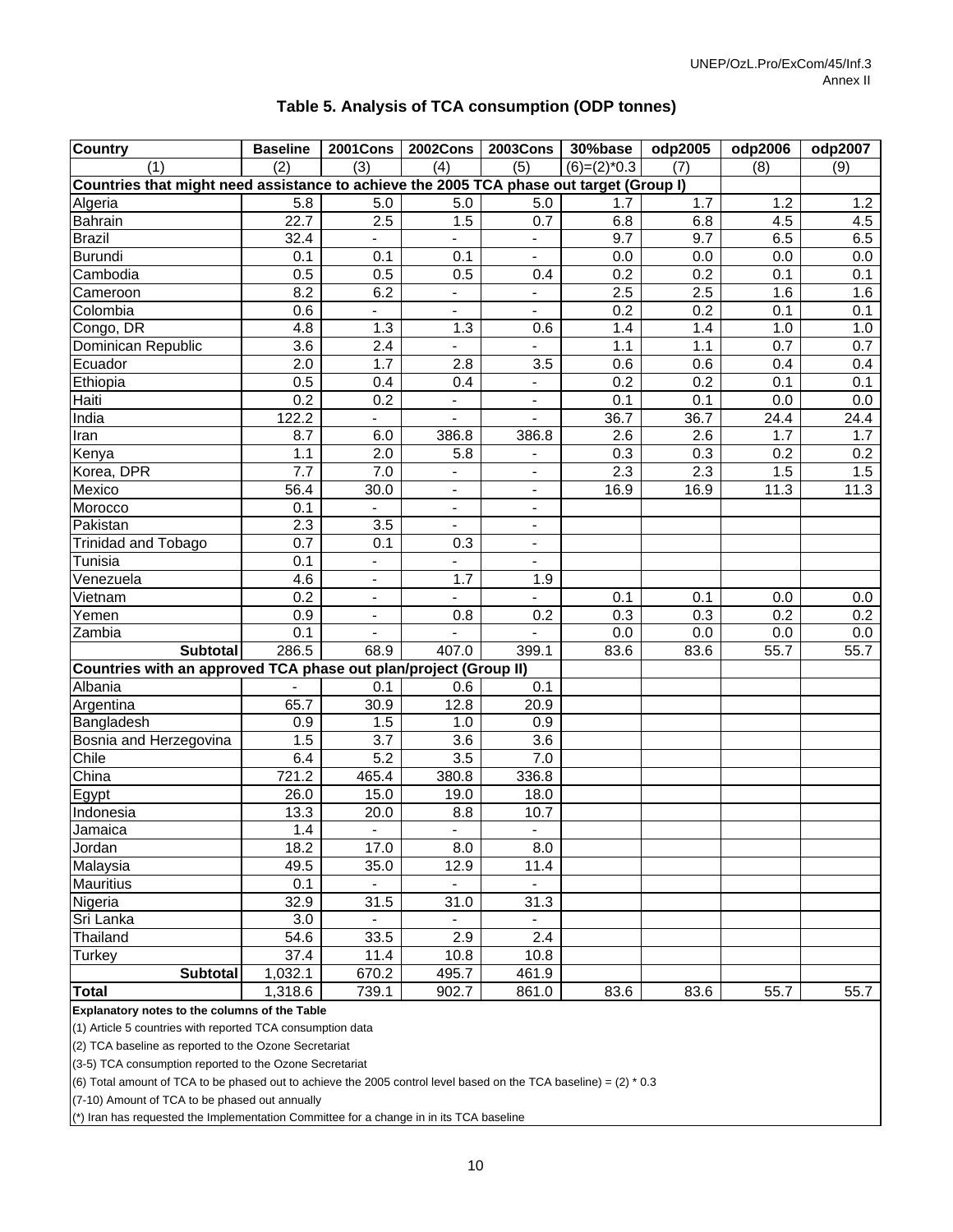| Country                              | Sector                                                                     | Agency                       | Total $(*)$       | 2005            | 2006                              | 2007           | 2008          | 2009          | 2010         |
|--------------------------------------|----------------------------------------------------------------------------|------------------------------|-------------------|-----------------|-----------------------------------|----------------|---------------|---------------|--------------|
| <b>Consumption sector</b><br>Albania | ODS phase-out                                                              | UNIDO                        | 61.2              | 25.0            | 21.0                              | 9.0            | 4.0           | 2.2           |              |
| Algeria                              | RMP                                                                        | <b>UNIDO</b>                 | 135.0             | 90.0            | 45.0                              |                |               |               |              |
| Antigua and Barbuda                  | CFC phase-out                                                              | <b>IBRD</b>                  | 1.8               |                 | 0.4                               | 0.4            | 0.5           | 0.5           |              |
| Argentina                            | CFC phase-out                                                              | <b>UNIDO</b>                 | 1,809.5           | 100.0           | 200.0                             | 400.0          | 400.0         | 350.0         | 359.5        |
| Argentina                            | MB                                                                         | <b>UNDP</b>                  | 90.0              | 33.5            | 56.5                              | 14.0           |               |               |              |
| Bahamas<br>Bangladesh                | CFC phase-out<br>ODS phase-out (CFC)                                       | <b>IBRD</b><br><b>UNDP</b>   | 36.0<br>224.5     | 11.0<br>77.5    | 11.0<br>108.5                     | 3.3            | 6.4           | 28.8          |              |
| Bangladesh                           | ODS phase-out (CTC, TCA)                                                   | <b>UNDP</b>                  | 7.1               | 7.1             |                                   |                |               |               |              |
| Bosnia and Herzegovina               | ODS phase-out (CFC)                                                        | UNIDO                        | 120.0             | 17.9            | 69.1                              | 30.0           | 3.0           |               |              |
| Bosnia and Herzegovina               | ODS phase-out (TCA)                                                        | <b>UNIDO</b>                 | 1.1               | 1.1             |                                   |                |               |               |              |
| Brazil<br>China                      | CFC phase-out                                                              | <b>UNDP</b><br>Italy         | 3,813.0<br>181.0  | 743.0<br>181.0  | 1,020.0                           | 1,050.0        | 576.0         | 350.0         | 74.0         |
| China                                | Refrigeration manufacturing<br>Refrigeration manufacturing                 | <b>UNIDO</b>                 | 778.0             | 169.0           | 609.0                             |                |               |               |              |
| China                                | Foam                                                                       | <b>IBRD</b>                  | 10,500.0          | 1,500.0         | 2,000.0                           | 6,600.0        | 400.0         |               |              |
| China                                | Refrigeration servicing                                                    | <b>UNIDO</b>                 | 3,902.0           | 511.0           | 782.0                             | 793.0          | 680.0         | 531.0         | 605.0        |
| China                                | Halon consumption                                                          | <b>IBRD</b>                  | 7,170.0           | 5,670.0         | 500.0                             |                |               |               | 1,000.0      |
| China                                | MВ                                                                         | UNIDO                        | 553.8             | 207.8           | 156.2                             | 65.2           | 124.6         | 140.0         |              |
| China<br>China                       | МB<br>Process agent (CFC)                                                  | Italy<br><b>IBRD</b>         | 325.0<br>14.0     |                 | 3.2                               | 88.0<br>2.4    | 56.0<br>8.4   |               | 41.0         |
| China                                | Process agent (CTC)                                                        | <b>IBRD</b>                  | 7,029.0           | 5,809.0         |                                   |                |               |               | 1,220.0      |
| China                                | Solvent (CFC)                                                              | <b>UNDP</b>                  | 1,100.0           | 550.0           | 550.0                             |                |               |               |              |
| China                                | Solvent (CTC)                                                              | <b>UNDP</b>                  | 0.0               |                 |                                   |                |               |               |              |
| China                                | Solvent (TCA)                                                              | <b>UNDP</b>                  | 502.0             | 78.0            | 85.0                              | 85.0           | 85.0          | 84.0          | 85.0         |
| China<br>Colombia                    | Tobacco<br>ODS phase-out (CFC)                                             | <b>UNIDO</b><br><b>UNDP</b>  | 500.0<br>801.5    | 200.0<br>37.0   | 150.0<br>137.7                    | 150.0<br>296.0 | 83.0          | 95.3          | 152.5        |
| Colombia                             | ODS phase-out (Halon)                                                      | UNDP                         | 4.4               |                 |                                   | 1.1            | 1.1           | 1.1           | $1.1\,$      |
| Costa Rica                           | MВ                                                                         | <b>UNDP</b>                  | 253.5             |                 | 83.6                              |                | 169.9         |               |              |
| Croatia                              | CFC phase-out                                                              | <b>UNIDO</b>                 | 98.0              | 33.0            |                                   |                |               |               | 65.0         |
| Cuba                                 | MВ                                                                         | UNIDO                        | 24.1              |                 | 7.9                               | 7.8            | 8.4           |               |              |
| Cuba                                 | ODS phase-out (CFC)                                                        | Germany                      | 331.5             | 99.0            | 45.0                              | 45.0           | 57.0          | 85.5          |              |
| Cuba                                 | ODS phase-out (CFC)                                                        | <b>UNDP</b><br>Germany       | 115.5<br>0.1      | 30.0            | 0.1                               |                |               | 85.5          |              |
| Cuba<br>Ecuador                      | ODS phase-out (CTC)<br>CFC phase-out                                       | <b>IBRD</b>                  | 235.0             | 85.0            | 70.0                              | 38.0           | 21.0          | 21.0          |              |
| India                                | CFC phase-out (foam)                                                       | <b>UNDP</b>                  | 429.0             | 301.0           | 128.0                             |                |               |               |              |
| India                                | CFC phase-out (ref. man.)                                                  | <b>UNDP</b>                  | 288.0             | 108.0           | 180.0                             |                |               |               |              |
| India                                | CFC phase-out (ref. man.)                                                  | <b>UNIDO</b>                 | 107.0             | 107.0           |                                   |                |               |               |              |
| India                                | CFC phase-out (ref. serv.)                                                 | Germany                      | 296.9             | 17.8            | 19.4                              | 60.7           | 60.8          | 138.3         |              |
| India                                | CFC phase-out (ref. serv.)                                                 | Switzerland                  | 195.1             | 45.6            | 47.3                              | 51.1           | 51.2          |               |              |
| India                                | CFC phase-out (ref. serv.)                                                 | <b>UNEP</b>                  | 89.7              | 45.5            | 15.7                              | 11.8           | 11.8          | 4.9           |              |
| India                                | CFC phase-out (ref. serv.)<br>CTC (consumption)                            | <b>UNDP</b><br><b>IBRD</b>   | 206.3<br>11,505.0 | 49.2<br>9,779.0 | 82.6<br>579.0                     | 23.4<br>439.0  | 21.2<br>440.0 | 29.9<br>220.0 | 48.0         |
| India<br>Indonesia                   | ODS phase-out (aerosol)                                                    | IBRD                         | 70.0              |                 |                                   | 70.0           |               |               |              |
| Indonesia                            | ODS phase-out (foam)                                                       | <b>IBRD</b>                  | 352.0             | 130.0           | 156.0                             | 66.0           |               |               |              |
| Indonesia                            | ODS phase-out (MAC)                                                        | <b>IBRD</b>                  | 585.0             | 110.0           | 110.0                             | 365.0          |               |               |              |
| Indonesia                            | ODS phase-out (MDI)                                                        | <b>IBRD</b>                  | 30.0              |                 |                                   |                |               | 30.0          |              |
| Indonesia                            | ODS phase-out (ref. man.)                                                  | <b>UNDP</b>                  | 841.0             | 300.0           | 300.0                             | 241.0          |               |               |              |
| Indonesia                            | ODS phase-out (ref. ser.)                                                  | <b>UNDP</b>                  | 872.0             | 300.0           | 322.0                             | 250.0          |               |               |              |
| Indonesia<br>Indonesia               | ODS phase-out (solvent CFC)<br>ODS phase-out (solvent CTC)                 | <b>UNIDO</b><br><b>UNIDO</b> | 78.0<br>16.5      | 57.0<br>16.5    | 21.0                              |                |               |               |              |
| Indonesia                            | ODS phase-out (solvent TCA)                                                | UNIDO                        | 5.6               | 3.0             | 2.6                               |                |               |               |              |
| Iran                                 | CFC phase-out (foam)                                                       | Germany                      | 497.6             | 108.7           | 110.1                             | 102.0          | 100.9         | 75.9          |              |
| Iran                                 | CFC phase-out (MAC)                                                        | France                       | 365.1             | 91.4            | 104.3                             | 81.6           | 58.5          | 29.3          |              |
| Iran                                 | CFC phase-out (service, sol.)                                              | <b>UNIDO</b>                 | 345.5             | 115.5           | 99.5                              | 66.6           | 36.4          | 27.5          |              |
| Kenya                                | CFC phase-out                                                              | France                       | 90.0              | 30.0            | 30.0                              | 20.0           | 10.0          |               |              |
| Kenya                                | $\overline{MB}$ (flowers)<br>MB (horticulture)                             | UNDP                         | 53.0              |                 | 21.0                              |                | 22.0          | 10.0          |              |
| Kenya<br>Korea, DPR                  | CTC phase-out                                                              | Germany<br><b>UNIDO</b>      | 29.0<br>1,634.2   | 1,441.4         | 12.0<br>100.0                     | 15.0           | 12.0<br>40.0  | 5.0<br>37.8   |              |
| Lebanon                              | CFC phase-out                                                              | <b>UNDP</b>                  | 362.0             | 127.0           | 160.0                             | 40.0           | 35.0          |               |              |
| Lebanon                              | MB (strawberries)                                                          | UNIDO                        | 20.1              | 11.1            | 9.0                               |                |               |               |              |
| Lebanon                              | MB (vegetable/tobacco/flower)                                              | <b>UNDP</b>                  | 70.3              | 36.0            | 34.3                              |                |               |               |              |
| Lesotho                              | CFC phase-out                                                              | Germany                      | 1.2               | 0.8             | 0.4                               |                |               |               |              |
| Libya                                | CFC phase-out                                                              | UNIDO                        | 300.0             | 124.0           | 124.0                             | 40.4           | 11.6          |               |              |
| Malaysia<br>Malaysia                 | ODS phase-out (CFC)<br>ODS phase-out (CTC)                                 | <b>IBRD</b><br><b>IBRD</b>   | 1,136.0<br>4.5    | 437.0<br>3.8    | 120.0                             | 89.0           | 89.0          | 69.0          | 332.0<br>0.7 |
| Malaysia                             | ODS phase-out (TCA)                                                        | <b>IBRD</b>                  | 48.0              | 30.0            |                                   |                |               |               | 18.0         |
| Mauritius                            | ODS phase-out                                                              | Germany                      | 2.0               | 1.0             | 1.0                               |                |               |               |              |
| Mexico                               | CFC phase-out                                                              | UNIDO                        | 535.0             | 100.0           | 400.0                             | 450.0          | 300.0         | 230.0         | 55.0         |
| Morocco                              | MВ                                                                         | UNIDO                        | 355.8             | 39.0            | 56.4                              | 78.0           | 86.4          | 96.0          |              |
| Namibia                              | ODS phase-out                                                              | Germany                      | 8.0               | 3.0             | 3.0                               | 2.0            |               |               |              |
| Nigeria                              | CFC phase-out                                                              | <b>UNDP</b>                  | 1,543.5           | 587.1           | 491.8                             | 200.0          | 200.0         | 64.6          |              |
| Nigeria<br>Nigeria                   | CFC phase-out<br>Solvent (CTC)                                             | UNIDO<br>UNIDO               | 66.3<br>166.7     | 66.3<br>143.8   |                                   |                | 22.9          |               |              |
| Nigeria                              | Solvent (TCA)                                                              | <b>UNIDO</b>                 | 31.3              | 8.3             |                                   |                |               |               | 23.0         |
| Pakistan                             | CTC phase-out                                                              | <b>UNIDO</b>                 | 389.0             | 326.5           | 20.5                              | 10.0           | 17.0          | 15.0          |              |
| Pakistan                             | RMP                                                                        | UNIDO                        | 215.0             |                 |                                   | 215.0          |               |               |              |
| Panama                               | CFC phase-out                                                              | UNDP                         | 168.4             | 36.5            | 66.0                              | 28.8           | 18.6          | 18.6          |              |
| Papua New Guinea                     | ODS phase-out                                                              | Germany                      | 26.0              | 9.0             | 9.0                               | 3.5            |               |               | 4.5          |
| Philippines                          | CFC phase-out                                                              | IBRD                         | 1,510.0           | 301.0           | 149.0                             | 907.0          | 53.0          | 100.0         |              |
| Serbia and Montenegro<br>Sudan       | CFC phase-out<br>ODS phase-out (CFC)                                       | <b>UNIDO</b><br>UNIDO        | 325.0<br>216.0    | 18.0<br>16.0    | 124.0<br>70.0                     | 143.0<br>65.0  | 40.0<br>20.0  | 20.0          | 25.0         |
| Sudan                                | ODS phase-out (CTC)                                                        | <b>UNIDO</b>                 | 1.1               | 0.8             | 0.3                               |                |               |               |              |
| Syria                                | MB                                                                         | <b>UNIDO</b>                 | 35.4              | 35.4            |                                   |                |               |               |              |
| Thailand                             | MB                                                                         | <b>IBRD</b>                  | 109.8             | 36.5            |                                   |                |               | 73.3          |              |
| Thailand                             | ODS phase-out (CFC)                                                        | <b>IBRD</b>                  | 2,291.0           | 927.0           | 243.0                             | 209.0          | 208.0         | 208.0         | 496.0        |
| Thailand                             | ODS phase-out (CTC)                                                        | <b>IBRD</b>                  | 7.5               | 6.4             |                                   |                |               |               | $1.1\,$      |
| Thailand                             | ODS phase-out (TCA)                                                        | <b>IBRD</b>                  | 34.0              | 29.5            |                                   |                |               |               | 4.5          |
| Trinidad and Tobago<br>Turkey        | CFC phase-out<br>CFC phase-out                                             | <b>UNDP</b><br><b>IBRD</b>   | 34.1<br>316.0     | 166.0           | 34.1<br>150.0                     |                |               |               |              |
| Turkey                               | МB                                                                         | <b>UNIDO</b>                 | 147.0             | 89.0            | 58.0                              |                |               |               |              |
| Venezuela                            | CFC phase-out                                                              | <b>UNIDO</b>                 | 1,035.0           |                 | 50.0                              | 200.0          | 435.0         | 250.0         | 100.0        |
| <b>Total consumption</b>             |                                                                            |                              | 72,210.1          | 33,138.1        | 11,525.5                          | 14,222.1       | 5,085.6       | 3,527.9       | 4,710.9      |
|                                      | (*) Amount of ODS to be phased-out between 2005 and 2010. An additional 28 |                              |                   |                 | 3 ODP tonnes (MB) would be phased | out between    | 2011 and 201  |               |              |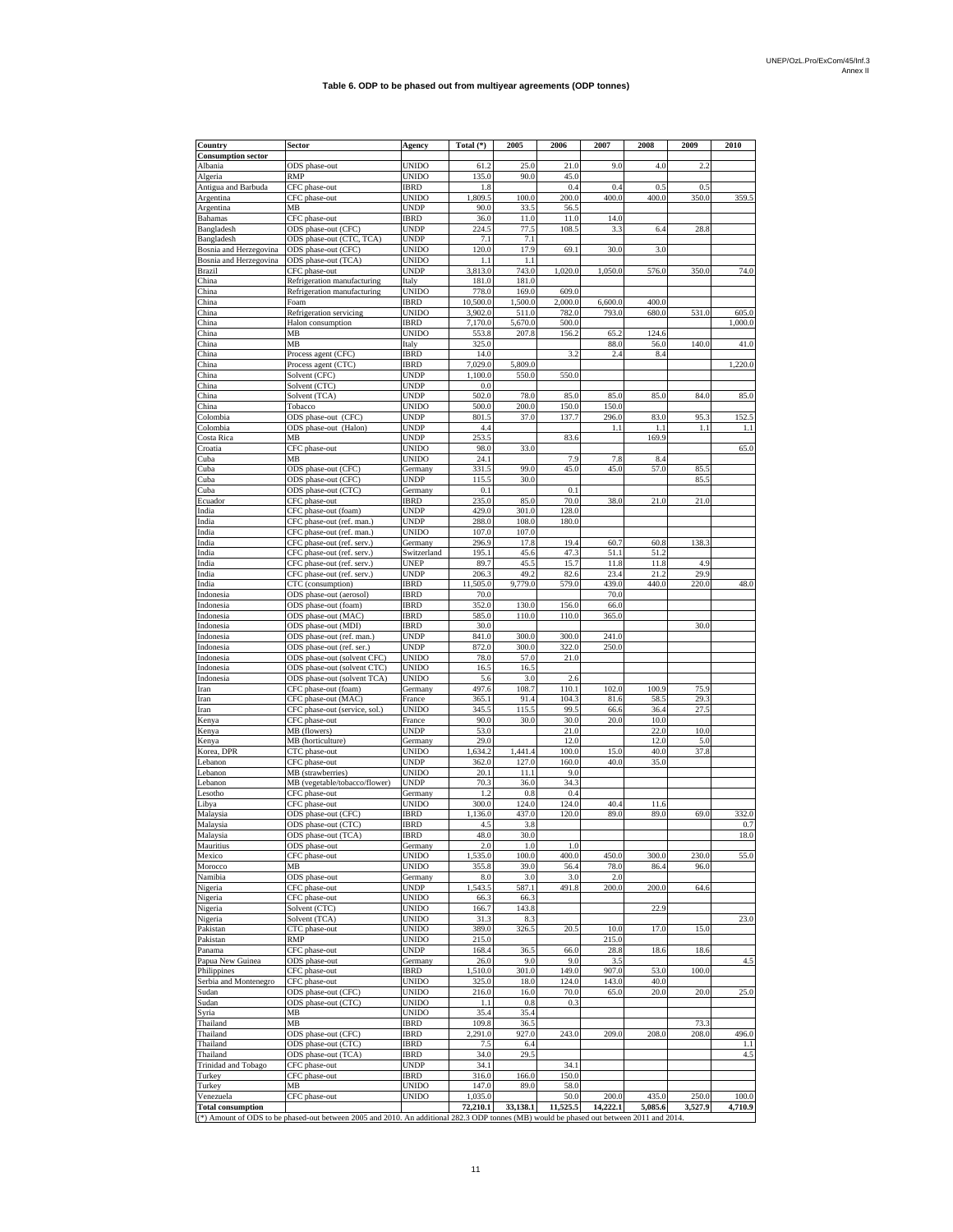#### **Table 6 (cont.). ODP to be phased out from multiyear agreements (ODP tonnes)**

| <b>Country</b>           | <b>Sector</b>              | Agency       | <b>Total</b> | 2005     | 2006     | 2007     | 2008     | 2009    | <b>2010</b> |
|--------------------------|----------------------------|--------------|--------------|----------|----------|----------|----------|---------|-------------|
| <b>Production sector</b> |                            |              |              |          |          |          |          |         |             |
| Argentina                | <b>Production CFC</b>      | <b>IBRD</b>  | 3.020.0      | 1.373.0  |          | 961.0    |          |         | 686.0       |
| China                    | <b>Production TCA</b>      | <b>IBRD</b>  | 113.0        | 34.0     |          |          |          |         | 79.0        |
| China                    | Halon production           | <b>IBRD</b>  | 7.970.0      | 5,970.0  | 1.000.0  |          |          |         | 0.000.0     |
| China                    | <b>Production CFC</b>      | <b>IBRD</b>  | 25,300.0     | 6,550.0  | 5.250.0  | 6,100.0  | 6.850.0  | 0.0     | 550.0       |
| China                    | Process agent (CTC)        | <b>IBRD</b>  | 42,640.0     | 16.171.0 | 6,642.0  | 9,320.0  | 9,956.0  | 0.0     | 551.0       |
| India                    | CTC phase-out (production) | <b>IBRD</b>  | 11.553.0     | 9,827.0  | 579.0    | 439.0    | 440.0    | 220.0   | 48.0        |
| India                    | <b>Production CFC</b>      | <b>IBRD</b>  | 13.176.0     | 1.882.0  | 3.952.0  | 3,953.0  | 1.130.0  | 1,129.0 | 1.130.0     |
| Korea, DPR               | <b>Production CTC</b>      | <b>UNIDO</b> | 2,530.0      | 2,530.0  |          |          |          |         |             |
| Mexico                   | <b>Production CFC</b>      | <b>UNIDO</b> | 12.355.0     | 5.616.0  |          | 3.931.0  |          |         | 2.808.0     |
| Venezuela                | <b>Production CFC</b>      | <b>IBRD</b>  | 4,400.0      | 1.487.0  |          | 2.913.0  |          |         |             |
| <b>Total production</b>  |                            |              | 123,057.0    | 51,440.0 | 17,423.0 | 27,617.0 | 18,376.0 | 1,349.0 | 6,852.0     |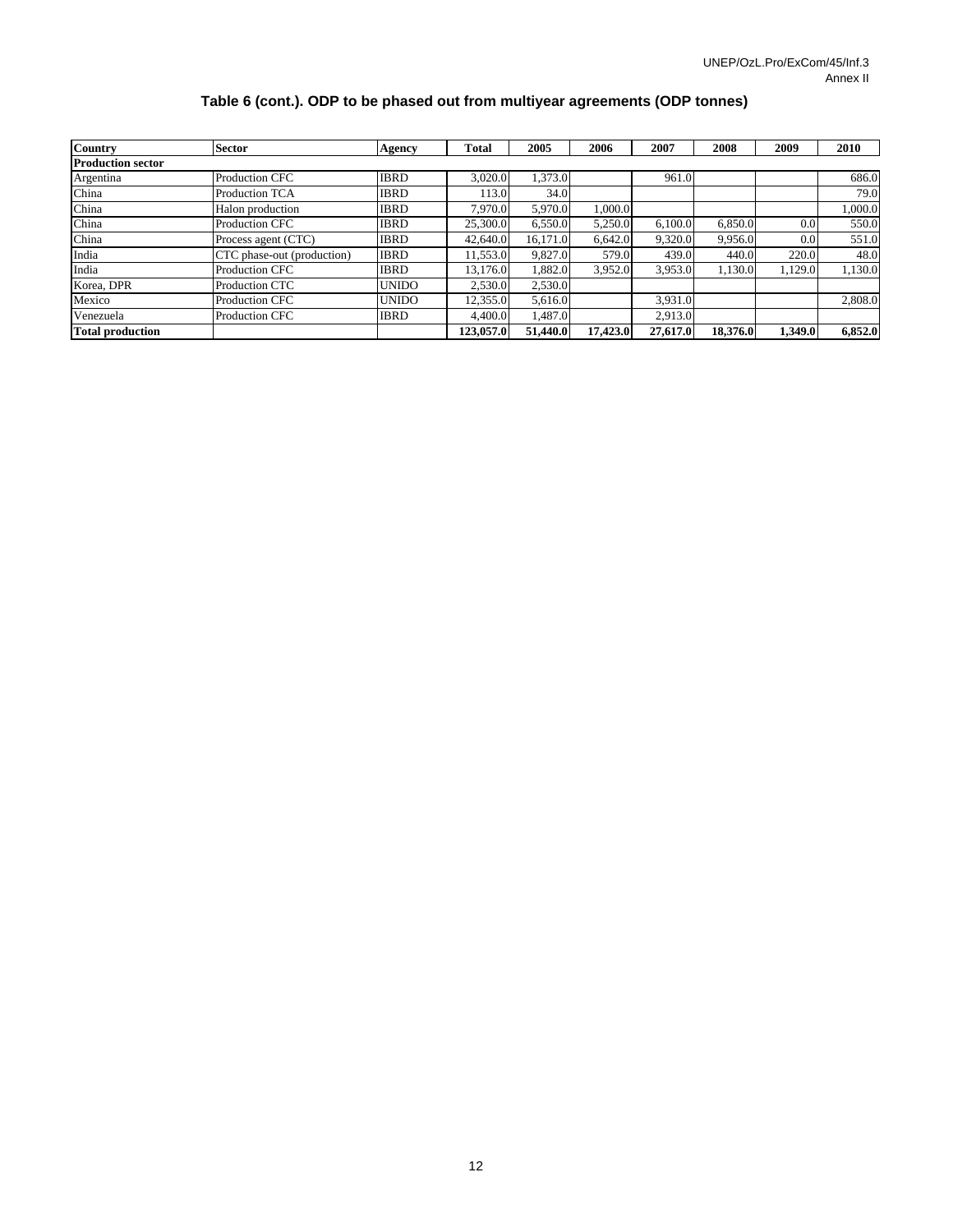#### **Table 7. Funding approved in principle in multiyear agreements (US\$)**

| Country                    | Sector                                                                                                                                                          | Agency               | Total $(*)$             | 2005                   | 2006                  | 2007       | 2008       | 2009       | 2010      |
|----------------------------|-----------------------------------------------------------------------------------------------------------------------------------------------------------------|----------------------|-------------------------|------------------------|-----------------------|------------|------------|------------|-----------|
| Albania                    | ODS phase-out                                                                                                                                                   | UNIDO                | 380,476                 | 185.246                | 77,746                | 45,496     | 23,996     | 23,996     | 23,996    |
| Antigua and Barbuda        | CFC phase-out                                                                                                                                                   | <b>IBRD</b>          | 30,411                  |                        | 30,411                |            |            |            |           |
| Argentina                  | CFC phase-out                                                                                                                                                   | UNIDO                | 4,967,414               | 2.526.25               | 1,186,26              | 1.254,901  |            |            |           |
| Argentina                  | MB (tobacco)                                                                                                                                                    | UNDP                 | 1,004,050               | 502,02:                | 502,02                |            |            |            |           |
| Argentina                  | Production CFC                                                                                                                                                  | <b>IBRD</b>          | 4,807,000               | 420,000                | 2,100,000             | 120,000    | 1,120,000  | 1,047,00   |           |
| <b>Bahamas</b>             | CFC phase-out                                                                                                                                                   | <b>IBRD</b>          | 135,600                 | 135,600                |                       |            |            |            |           |
| Bangladesh                 | ODS phase-out                                                                                                                                                   | UNDP                 | 935,250                 | 554,700                | 144,05                | 59,12:     | 59,12      | 59,12      | 59,125    |
| Bangladesh                 | ODS phase-out                                                                                                                                                   | UNEP                 | 270,635                 | 141,815                | 34,465                | 34,465     | 34,46:     | 25,42:     |           |
| Bosnia and Herzegovina     | ODS phase-out                                                                                                                                                   | UNIDO                | 325,725                 | 325,72:                |                       |            |            |            |           |
| <b>Brazil</b>              | CFC phase-out                                                                                                                                                   | Germany              | 1,682,524               |                        | 1,682,52              |            |            |            |           |
| <b>Brazil</b>              | CFC phase-out                                                                                                                                                   | UNDP                 | 9,994,476               | 7,411,176              | 1,282,300             | 933,500    | 262,500    | 105,00     |           |
| China<br>China             | Accelerated phase-out<br>MВ                                                                                                                                     | USA<br>UNIDO         | 5,375,000<br>5,267,500  | 5,375,000              |                       | 1,290,00   | 1,935,00   | 1,397,50   | 645,000   |
| China                      | MВ                                                                                                                                                              | Italy                | 4,470,000               | 4,470,00               |                       |            |            |            |           |
| China                      | Process agent                                                                                                                                                   | <b>IBRD</b>          | 29,025,000              | 2,150,000              | 17,200,000            | 5,375,000  | 3,225,000  | 1,075,000  |           |
| China                      | Production CFC                                                                                                                                                  | <b>IBRD</b>          | 69,875,00               | 13,975,00              | 13,975,00             | 25,800,00  | 8,062,50   | 8,062,50   |           |
| China                      | Production TCA                                                                                                                                                  | IBRD                 | 752,500                 |                        |                       |            | 752,50     |            |           |
| China                      | Refrigeration servicing                                                                                                                                         | UNIDO                | 3,101,380               |                        | 752,500               | 752,500    | 752,500    | 843,880    |           |
| China                      | Refrigeration servicing                                                                                                                                         | Japan                | 3,390,000               | 3,390,00               |                       |            |            |            |           |
| China                      | Solvent                                                                                                                                                         | UNDP                 | 22,204,125              | 6,106,00               | 5,434,12:             | 5,891,00   | 1,591,000  | 1,591,00   | 1,591,000 |
| China                      | Tobacco                                                                                                                                                         | UNIDO                | 3,440,000               | 1,827,500              | 1,612,500             |            |            |            |           |
| China                      | Foam                                                                                                                                                            | <b>IBRD</b>          | 10,371,700              | 3,602,80               | 2,916,840             | 1,926,030  | 1,926,030  |            |           |
| China                      | Halon                                                                                                                                                           | IBRD                 | 13,115,000              | 12,255,00              | 430,000               | 322,500    | 107,500    |            |           |
| Colombia                   | ODS phase-out                                                                                                                                                   | <b>UNDP</b>          | 2,529,668               | 2,529,668              |                       |            |            |            |           |
| Costa Rica                 | MВ                                                                                                                                                              | UNDF                 | 1,823,037               | 1,041,73               | 781,301               |            |            |            |           |
| Croatia                    | CFC phase-out                                                                                                                                                   | Sweden               | 23,113                  | 23,113                 |                       |            |            |            |           |
| Croatia                    | CFC phase-out                                                                                                                                                   | UNIDO                | 59,340                  | 37,62:                 | 10,965                | 5,37:      | 5,375      |            |           |
| Cuba                       | ODS phase-out                                                                                                                                                   | Germany              | 470,080                 | 131,08                 | 113,000               | 90,40      | 79,100     | 56,50      |           |
| Cuba                       | ODS phase-out                                                                                                                                                   | France               | 605,680                 | 226,00                 | 226,000               | 113,000    | 40,680     |            |           |
| Cuba<br>Cuba               | ODS phase-out<br>ODS phase-out                                                                                                                                  | Canada<br>UNDP       | 70,060<br>441,825       | 70,060<br>268,75       | 173,07                |            |            |            |           |
| Ecuador                    | CFC phase-out                                                                                                                                                   | IBRD                 | 980,309                 | 471,66                 | 244,46                | 244,46     | 19,709     |            |           |
| India                      | CFC phase-out (ref. ser.)                                                                                                                                       | Germany              | 2,148,006               | 118,752                | 492,906               | 492,906    | 1,043,442  |            |           |
| India                      | CFC phase-out (ref. ser.)                                                                                                                                       | Switzerland          | 1,119,751               | 290,01                 | 414,86                | 414,868    |            |            |           |
| India                      | CFC phase-out (ref. ser.)                                                                                                                                       | UNEP                 | 324,762                 | 96,05                  | 96,05                 | 96,050     | 36,61      |            |           |
| India                      | CFC phase-out (foam)                                                                                                                                            | UNDP                 | 735,289                 | 490,50                 | 244,789               |            |            |            |           |
| India                      | CFC phase-out (ref. man.)                                                                                                                                       | UNDF                 | 227,565                 | 162,97.                | 64,592                |            |            |            |           |
| India                      | CFC phase-out (ref. ser.)                                                                                                                                       | UNDP                 | 1,040,612               | 481,97                 | 180,45                | 163,76     | 214,42     |            |           |
| India                      | CTC phase-out                                                                                                                                                   | France               | 2,255,000               | 1,085,000              | 585,000               | 585,00     |            |            |           |
| India                      | CTC phase-out                                                                                                                                                   | Germany              | 1,472,500               | 757,500                | 357,500               | 357,500    |            |            |           |
| India                      | CTC phase-out                                                                                                                                                   | <b>IBRD</b>          | 26,121,474              | 4,191,47               | 10,701,96             | 4,322,50   | 3,452,76   | 3,452,76   |           |
| India                      | CTC phase-out                                                                                                                                                   | Japan                | 2,780,000               | 2,780,00               |                       |            |            |            |           |
| India                      | Production CFC                                                                                                                                                  | <b>IBRD</b>          | 32,250,000              | 6,450,00               | 6,450,000             | 6,450,000  | 6,450,000  | 6,450,00   |           |
| Indonesia                  | ODS phase-out (ref. man.)                                                                                                                                       | UNDF                 | 1,251,320               | 817,50                 | 236,53                | 197,290    |            |            |           |
| Indonesia                  | ODS phase-out (Ref. ser.)                                                                                                                                       | UNDP                 | 444,015                 | 271,30                 | 172,71:               |            |            |            |           |
| Indonesia                  | ODS phase-out (MAC)                                                                                                                                             | <b>IBRD</b>          | 272,694                 | 136,892                | 135,802               |            |            |            |           |
| Indonesia                  | ODS phase-out (foam)                                                                                                                                            | <b>IBRD</b>          | 1,325,006               | 1,128,750              | 158,63                | 37,62      |            |            |           |
| Iran<br>Iran               | CFC phase-out (foam)                                                                                                                                            | Germany              | 4,278,508<br>555,000    | 531,73<br>555,000      | 1,117,908             | 1,022,163  | 810,129    | 796,56     |           |
| Iran                       | CFC phase-out (MAC)<br>CFC phase-out (ref. ser.)                                                                                                                | France<br>UNIDO      | 937,594                 | 798,13                 | 71,191                | 38,89      | 29,378     |            |           |
| Kenya                      | CFC phase-out                                                                                                                                                   | France               | 575,267                 | 372,900                |                       | 202,367    |            |            |           |
| Kenya                      | MB (flowers)                                                                                                                                                    | <b>UNDP</b>          | 219,583                 |                        | 219,58                |            |            |            |           |
| Kenya                      | MB (horticulture)                                                                                                                                               | Germany              | 129,835                 |                        | 129,83                |            |            |            |           |
| Korea, DPR                 | CTC phase-out                                                                                                                                                   | UNIDO                | 2,348,707               | 1,075,000              | 322,500               | 537,500    | 306,207    | 107,50     |           |
| Korea, DPR                 | Production                                                                                                                                                      | UNIDO                | 513,188                 | 513,188                |                       |            |            |            |           |
| Lebanon                    | CFC phase-out                                                                                                                                                   | <b>UNDP</b>          | 1,107,250               | 537,50                 | 392,37                | 107,500    | 69,87      |            |           |
| Lebanon                    | MB (strawberries)                                                                                                                                               | UNIDO                | 45,692                  | 45,69                  |                       |            |            |            |           |
| Lebanon                    | MB (vegetable/tobacco)                                                                                                                                          | UNDP                 | 322,500                 | 322,500                |                       |            |            |            |           |
| Lesotho                    | CFC phase-out                                                                                                                                                   | Germany              | 59,099                  | 39,550                 | 19,549                |            |            |            |           |
| .ibya                      | CFC phase-out                                                                                                                                                   | UNIDO                | 1,072,793               | 774,00                 | 298,793               |            |            |            |           |
| Malaysia                   | ODS phase-out                                                                                                                                                   | IBRD                 | 3,304,113               | 1,310,43               | 1,098,949             | 298,244    | 298,244    | 298,24     |           |
| Mauritius                  | ODS phase-out                                                                                                                                                   | Germany              | 115,294                 | 70,094                 | 45,200                |            |            |            |           |
| Mexico                     | CFC phase-out                                                                                                                                                   | <b>UNIDO</b>         | 5,673,313               | 5,351,350              | 321,963               |            |            |            |           |
| Mexico<br>Morocco          | Production CFC<br>MВ                                                                                                                                            | UNIDO<br>UNIDO       | 17,038,750<br>3.123.344 | 4,300,000<br>1,796,320 | 12,738,750<br>442,505 | 456,210    | 428,309    |            |           |
| Namibia                    | CFC phase-out                                                                                                                                                   | Germany              | 104,525                 | 104,525                |                       |            |            |            |           |
| Nigeria                    | CFC phase-out                                                                                                                                                   | UNDP                 | 2,306,198               | 866,38                 | 531,327               | 417,770    | 369,428    | 121,290    |           |
| Nigeria                    | Solvent                                                                                                                                                         | UNIDO                | 1,123,590               | 340,77:                | 456,875               | 325,940    |            |            |           |
| Pakistan                   | CTC phase-out                                                                                                                                                   | UNIDO                | 271,589                 | 271,589                |                       |            |            |            |           |
| Pakistan                   | <b>RMP</b>                                                                                                                                                      | <b>UNIDO</b>         | 445.373                 | 445,373                |                       |            |            |            |           |
| Panama                     | CFC phase-out                                                                                                                                                   | <b>UNDP</b>          | 744,975                 | 255,850                | 215,000               | 197,800    | 76,32:     |            |           |
| Panama                     | CFC phase-out                                                                                                                                                   | UNEP                 | 28,250                  | 16,950                 | 11,300                |            |            |            |           |
| Papua New Guinea           | ODS phase-out                                                                                                                                                   | Germany              | 247,300                 |                        | 247,300               |            |            |            |           |
| Philippines                | CFC phase-out                                                                                                                                                   | IBRD                 | 3,595,797               | 3,121,785              | 358,512               | 115,500    |            |            |           |
| Serbia and Montenegro      | CFC phase-out                                                                                                                                                   | UNIDO                | 2,072,601               | 815,92                 | 1,048,663             | 132,763    | 75,250     |            |           |
| Serbia and Montenegro      | CFC phase-out                                                                                                                                                   | Sweden               | 216,784                 | 151,420                | 65,364                |            |            |            |           |
| Sudan                      | ODS phase-out                                                                                                                                                   | UNIDO                | 688,000                 |                        | 236,500               | 236,500    | 215,000    |            |           |
| Syria                      | MВ                                                                                                                                                              | <b>UNIDO</b>         | 464,846                 | 261,559                | 203,287               |            |            |            |           |
| Thailand                   | ODS phase-out                                                                                                                                                   | IBRD                 | 3,981,634               | 1,444,550              | 924,668               | 597,191    | 597,191    | 418,03     |           |
| Thailand                   | МB                                                                                                                                                              | <b>IBRD</b>          | 2,531,205               |                        | 1,518,130             |            | 1,013,075  |            |           |
| <b>Trinidad and Tobago</b> | CFC phase-out                                                                                                                                                   | <b>UNDP</b>          | 258,000                 |                        | 258,000               |            |            |            |           |
| Turkey                     | CFC phase-out<br>МB                                                                                                                                             | IBRD                 | 1,395,000               | 780,000                | 530,000               | 30,000     | 30,000     | 25,000     |           |
| Turkey<br>Venezuela        | Production CFC                                                                                                                                                  | UNIDO<br><b>IBRD</b> | 1,514,507<br>14,190,000 | 752,500<br>8,707,500   | 762,007<br>1,881,250  | 2,472,500  | 1,128,750  |            |           |
| Venezuela                  | CFC phase-out                                                                                                                                                   | UNIDO                | 4,671,404               | 1,754,218              | 2,227,218             | 689,968    |            |            |           |
| Total                      |                                                                                                                                                                 |                      | 357,963,280             | 127,896,519            | 99,895,851            | 65,254,080 | 36,641,381 | 25,956,328 | 2,319,121 |
|                            | (*) Total funding approved in principle between 2005 and 2010. An additional US\$1,937,948 has been approved in principle between 2011 and 2014 (Mb Agreements) |                      |                         |                        |                       |            |            |            |           |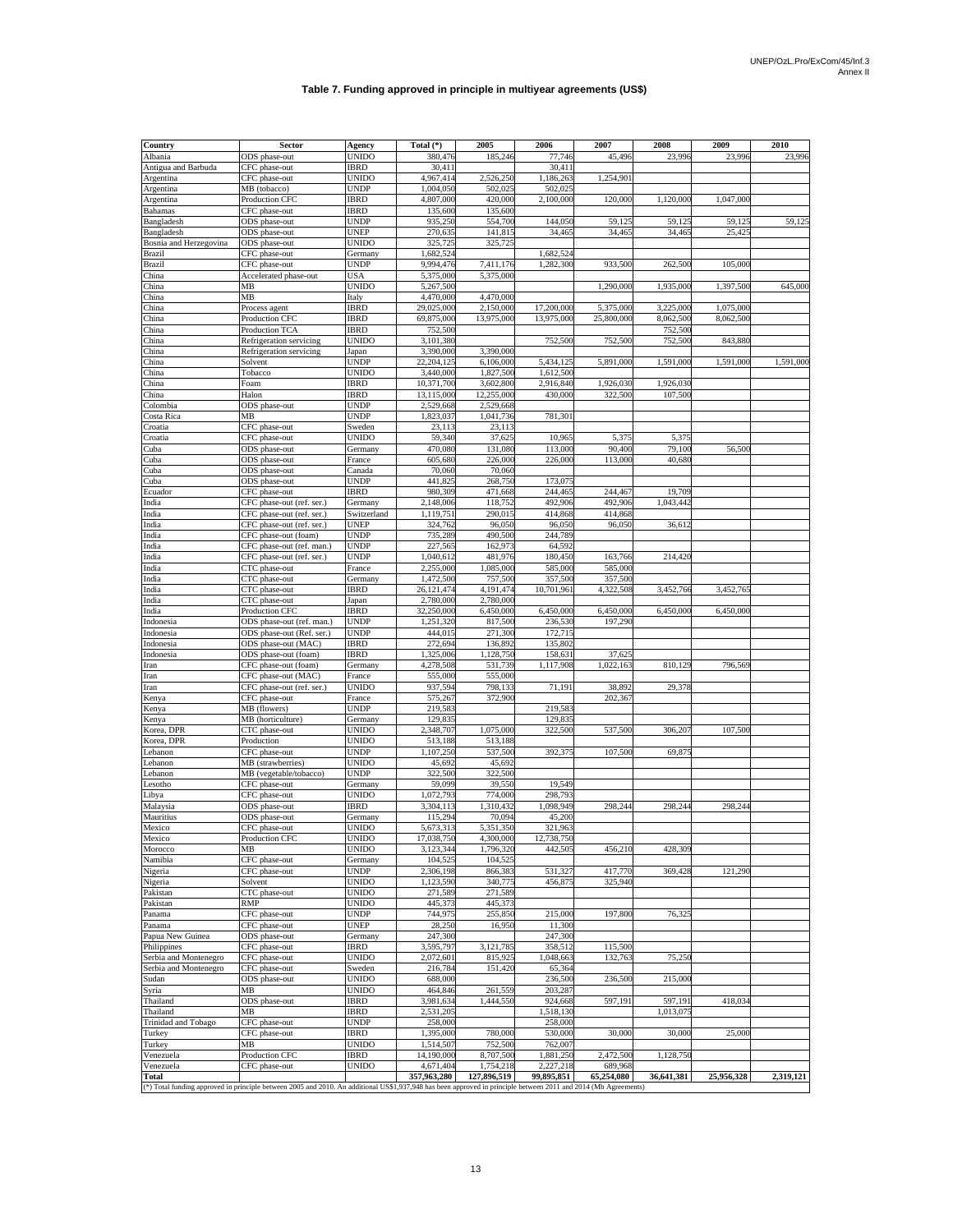#### **Table 8. Estimated funding for institutional strengthening projects (US\$)**

| Country                          | 2005              | 2006             | 2007              | 2008             | 2009              | 2010             | <b>Total</b>       |
|----------------------------------|-------------------|------------------|-------------------|------------------|-------------------|------------------|--------------------|
| Afghanistan                      |                   | 60,000           |                   | 60.000           |                   | 60,000           | 180,000            |
| Albania                          | 54,600            |                  | 54,600            |                  | 54,600            |                  | 163,800            |
| Algeria                          | 257,000           |                  | 257,000           |                  | 257,000           |                  | 771,000            |
| Angola                           | 241,030           |                  | 241,030           |                  | 241,030           |                  | 723,089            |
| Antiqua and Barbuda              |                   | 60,000           |                   | 60,000           |                   | 60.000           | 180,000            |
| Argentina                        | 352,119           |                  | 352,119           |                  | 352,119           |                  | 1,056,358          |
| <b>Bahamas</b><br><b>Bahrain</b> | 60,000            | 60,000           | 60,000            | 60,000           | 60,000            | 60,000           | 180,000<br>180,000 |
| Bangladesh                       |                   | 139,750          |                   | 139,750          |                   | 139,750          | 419,250            |
| <b>Barbados</b>                  |                   | 60,000           |                   | 60,000           |                   | 60,000           | 180,000            |
| Belize                           | 76,700            |                  | 76,700            |                  | 76,700            |                  | 230,100            |
| Benin                            | 60,000            |                  | 60,000            |                  | 60,000            |                  | 180,000            |
| <b>Bhutan</b>                    |                   | 60.000           |                   | 60,000           |                   | 60,000           | 180,000            |
| <b>Bolivia</b>                   | 100,000           |                  | 100,000           |                  | 100,000           |                  | 300,000            |
| Bosnia and Herzegovina           |                   | 102,483          |                   | 102,483          |                   | 102,483          | 307,449            |
| Botswana                         | 78,173            |                  | 78,173            |                  | 78,173            |                  | 234,519            |
| <b>Brazil</b>                    |                   | 377,325          |                   | 377,325          |                   | 377,325          | 1,131,975          |
| Brunei Darussalam                |                   | 70,000           |                   | 70,000           |                   | 70,000           | 210,000            |
| <b>Burkina Faso</b>              |                   | 72,410           |                   | 72,410           |                   | 72,410           | 217,230            |
| Burundi<br>Cambodia              |                   | 60,000           |                   | 60,000           |                   | 60,000           | 180,000            |
| Cameroon                         | 100,000<br>69.766 | 69,766           | 100,000<br>69,766 | 69,766           | 100,000<br>69,766 | 69,766           | 300,000<br>418,596 |
| Cape Verde                       |                   | 60,000           |                   | 60,000           |                   | 60,000           | 180,000            |
| Central African Republic         | 60,000            |                  | 60,000            |                  | 60,000            |                  | 180,000            |
| Chad                             |                   | 60.000           |                   | 60,000           |                   | 60,000           | 180,000            |
| Chile                            | 233,350           |                  | 233,350           |                  | 233,350           |                  | 700,050            |
| China                            |                   | 419,250          |                   | 419,250          |                   | 419,250          | 1,257,750          |
| Colombia                         | 311,428           |                  | 311,428           |                  | 311,428           |                  | 934,284            |
| Comoros                          | 60,000            |                  | 60,000            |                  | 60,000            |                  | 180,000            |
| Congo                            | 60,000            |                  | 60,000            |                  | 60,000            |                  | 180,000            |
| Congo, DR                        | 72,930            |                  | 72,930            |                  | 72,930            |                  | 218,791            |
| Cook Islands                     |                   | 60,000           |                   | 60,000           |                   | 60,000           | 180,000            |
| Costa Rica                       | 151,051           |                  | 151,051           |                  | 151,051           |                  | 453,153            |
| Cote D'Ivoire                    |                   | 60,000           |                   | 60,000           |                   | 60,000           | 180,000            |
| Croatia<br>Cuba                  | 87,707<br>160,246 |                  | 87,707<br>160,246 |                  | 87,707<br>160,246 |                  | 263,121<br>480,738 |
| Djibouti                         | 90,000            |                  | 90,000            |                  | 90,000            |                  | 270,000            |
| Dominica                         |                   | 60,000           |                   | 60,000           |                   | 60,000           | 180,000            |
| Dominican Republic               | 134,333           |                  | 134,333           |                  | 134,333           |                  | 402,999            |
| Ecuador                          |                   | 190,060          |                   | 190,060          |                   | 190,060          | 570,180            |
| Egypt                            | 245,448           |                  | 245,448           |                  | 245,448           |                  | 736,344            |
| El Salvador                      |                   | 60,000           |                   | 60,000           |                   | 60,000           | 180,000            |
| Ethiopia                         | 60,000            |                  | 60,000            |                  | 60,000            |                  | 180,000            |
| Fiji                             |                   | 60,000           |                   | 60,000           |                   | 60,000           | 180,000            |
| Gabon                            |                   | 60,000           |                   | 60,000           |                   | 60,000           | 180,000            |
| Gambia                           | 60,000            |                  | 60,000            |                  | 60,000            |                  | 180,000            |
| Georgia                          | 60,667            | 149.533          | 60,667            | 149.533          | 60.667            |                  | 182,001            |
| Ghana                            |                   |                  |                   |                  |                   | 149,533          | 448,599            |
| Grenada<br>Guatemala             |                   | 60,000<br>62.400 |                   | 60,000<br>62.400 |                   | 60,000<br>62,400 | 180,000<br>187,200 |
| Guinea                           | 60,000            |                  | 60,000            |                  | 60,000            |                  | 180,000            |
| Guinea-Bissau                    |                   | 60,000           |                   | 60,000           |                   | 60,000           | 180,000            |
| Guyana                           | 60,000            |                  | 60,000            |                  | 60,000            |                  | 180,000            |
| Haiti                            |                   | 100,000          |                   | 100,000          |                   | 100,000          | 300,000            |
| Honduras                         | 60,000            |                  | 60,000            |                  | 60,000            |                  | 180,000            |
| India                            | 401,222           |                  | 401,222           |                  | 401,222           |                  | 1,203,666          |
| Indonesia                        | 291,588           |                  | 291,588           |                  | 291,588           |                  | 874,764            |
| Iran                             |                   | 93,262           |                   | 93,262           |                   | 93,262           | 279,786            |
| Jamaica                          | 60,000            |                  | 60,000            |                  | 60,000            |                  | 180,000            |
| Jordan                           | 158,383           |                  | 158,383           |                  | 158,383           |                  | 475,149            |
| Kenya                            |                   | 163,042          |                   | 163,042          |                   | 163,042          | 489,126            |
| Kiribati<br>Korea, DPR           | 123,552           | 60,000           | 123,552           | 60,000           | 123,552           | 60,000           | 180,000<br>370,656 |
| Kuwait                           | 121,520           |                  | 121,520           |                  | 121,520           |                  | 364,560            |
| Kyrgyzstan                       |                   | 115,830          |                   | 115,830          |                   | 115,830          | 347,490            |
| Lao, PDR                         |                   | 60,000           |                   | 60,000           |                   | 60,000           | 180,000            |
| Lebanon                          |                   | 166,722          |                   | 166,722          |                   | 166,722          | 500,166            |
| Lesotho                          | 60,000            |                  | 60,000            |                  | 60,000            |                  | 180,000            |
| Liberia                          | 127,820           |                  | 127,820           |                  | 127,820           |                  | 383,460            |
| Libya                            | 177,410           |                  | 177,410           |                  | 177,410           |                  | 532,230            |